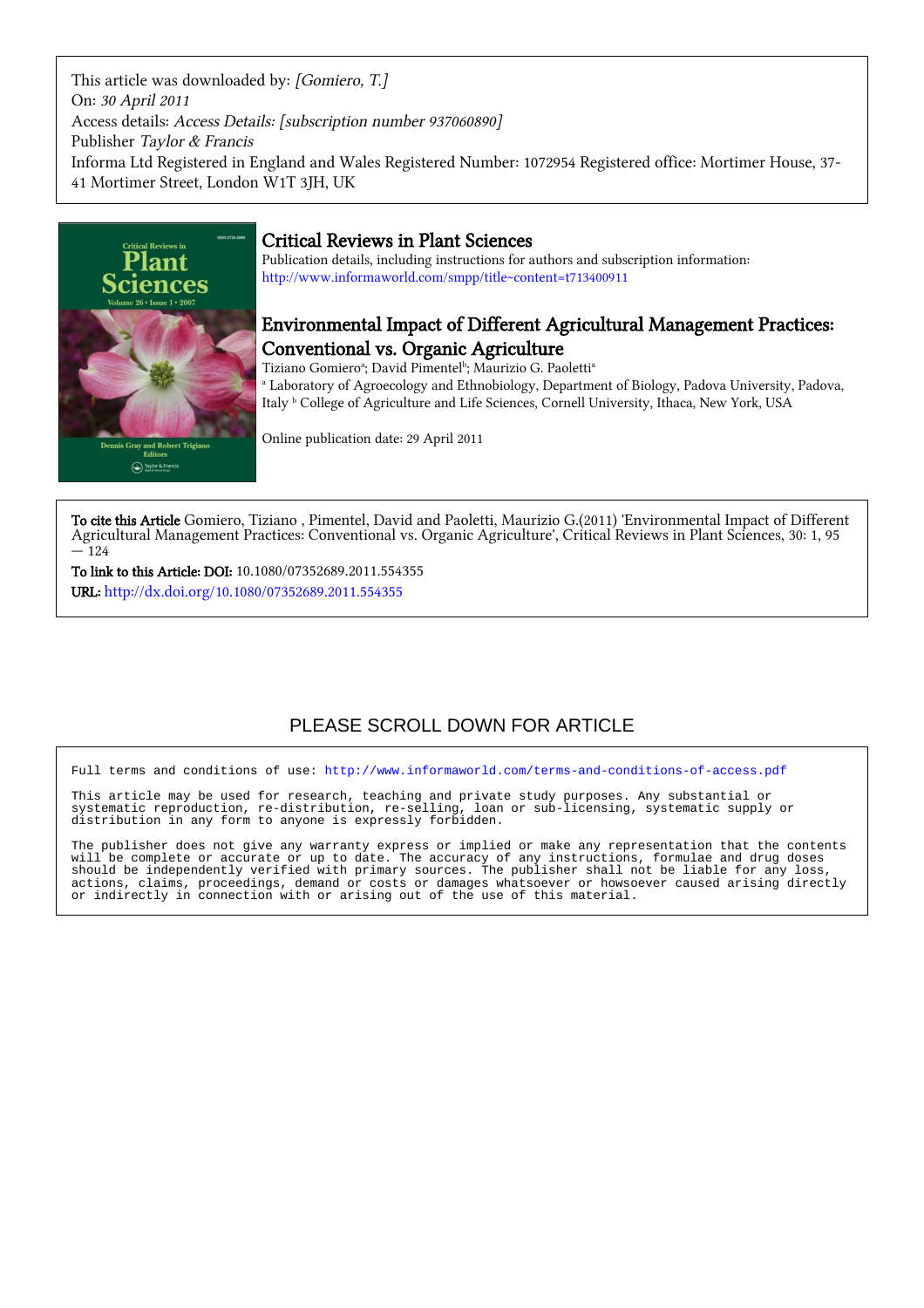

# **Environmental Impact of Different Agricultural Management Practices: Conventional vs. Organic Agriculture**

## Tiziano Gomiero,<sup>1</sup> David Pimentel,<sup>2</sup> and Maurizio G. Paoletti<sup>1</sup>

<sup>1</sup>*Laboratory of Agroecology and Ethnobiology, Department of Biology, Padova University, Padova, 35121 Italy*

<sup>2</sup>*College of Agriculture and Life Sciences, Cornell University, Ithaca, New York 14853, USA*

## **Table of Contents**

| I.  |                                                                                                                |  |
|-----|----------------------------------------------------------------------------------------------------------------|--|
|     | А.                                                                                                             |  |
|     | <b>B.</b>                                                                                                      |  |
|     | C.                                                                                                             |  |
| П.  |                                                                                                                |  |
| Ш.  |                                                                                                                |  |
|     | A.                                                                                                             |  |
|     | <b>B.</b>                                                                                                      |  |
|     | C.                                                                                                             |  |
|     | D.                                                                                                             |  |
|     | The Potential for Organically Managed Farming Systems to Operate as a Carbon Sink and Contribute to GHGs<br>Е. |  |
|     |                                                                                                                |  |
|     | F.                                                                                                             |  |
| IV. |                                                                                                                |  |
|     | А.                                                                                                             |  |
|     | <b>B.</b>                                                                                                      |  |
|     | $\mathcal{C}$ .                                                                                                |  |
|     |                                                                                                                |  |
| V.  |                                                                                                                |  |
|     | A.                                                                                                             |  |
|     | <b>B.</b>                                                                                                      |  |
|     | C.                                                                                                             |  |
| VI. |                                                                                                                |  |
|     | A.                                                                                                             |  |
|     | <b>B.</b>                                                                                                      |  |
|     | $\mathcal{C}$ .                                                                                                |  |
|     | D.                                                                                                             |  |
|     | E.                                                                                                             |  |
|     | F.                                                                                                             |  |
|     |                                                                                                                |  |
|     |                                                                                                                |  |
|     |                                                                                                                |  |

Downloaded By: [Gomiero, T.] At: 14:22 30 April 2011

Downloaded By: [Gomiero, T.] At: 14:22 30 April 2011

Address correspondence to Tiziano Gomiero, Laboratory of Agroecology and Ethnobiology, Department of Biology, Padova University, Padova, 35121 Italy. E-mail: tiziano.gomiero@libero.it

**Referee:** Dr. Nadia El-Hage Scialabba, Natural Resources Management and Environment Department FAO, Rome.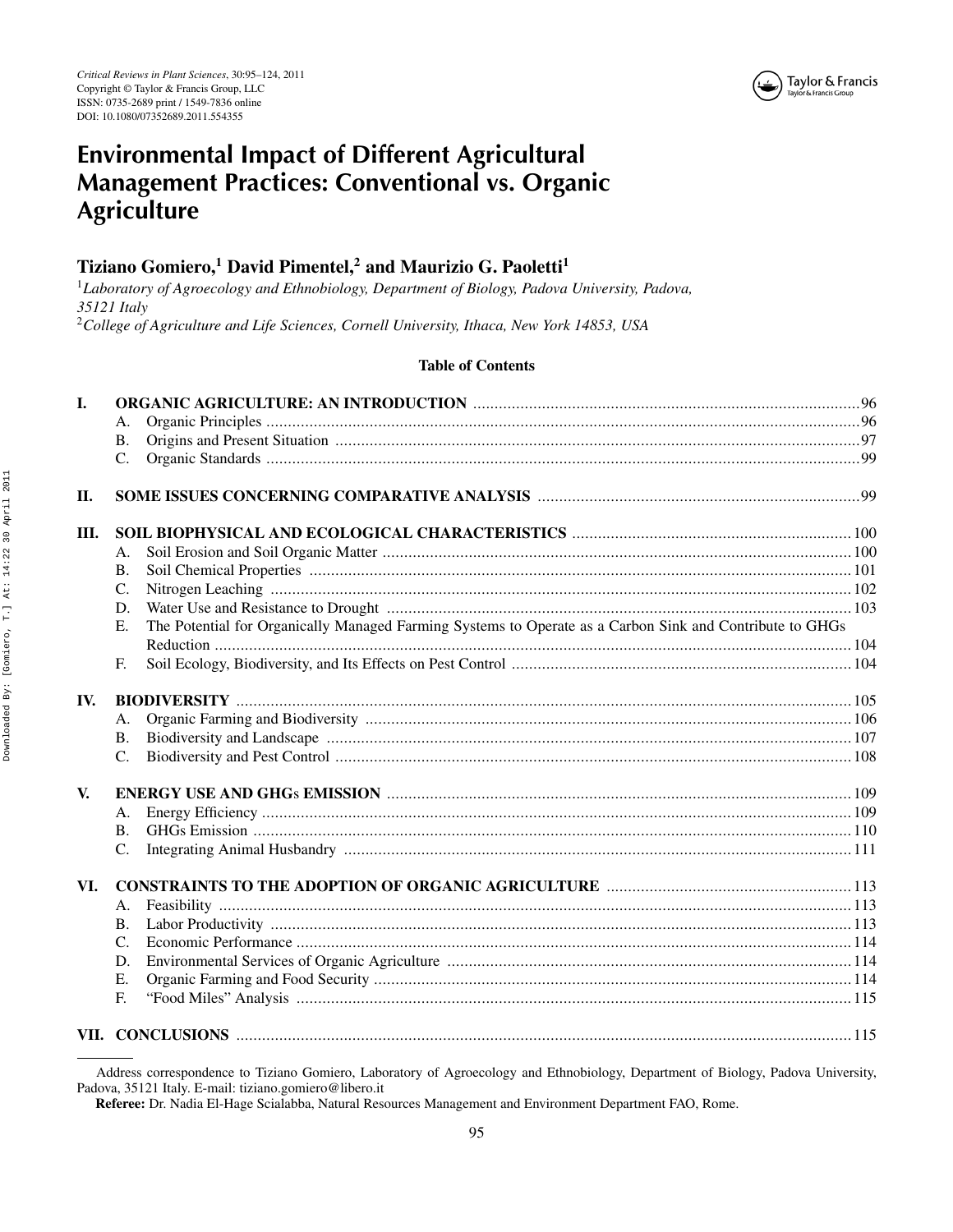**Organic agriculture refers to a farming system that enhance soil fertility through maximizing the efficient use of local resources, while foregoing the use of agrochemicals, the use of Genetic Modified Organisms (GMO), as well as that of many synthetic compounds used as food additives. Organic agriculture relies on a number of farming practices based on ecological cycles, and aims at minimizing the environmental impact of the food industry, preserving the long term sustainability of soil and reducing to a minimum the use of non renewable resources. This paper carries out a comparative review of the environmental performances of organic agriculture versus conventional farming, and also discusses the difficulties inherent in this comparison process. The paper first provides an historical background on organic agriculture and briefly reports on some key socioeconomic issues concerning organic farming. It then focuses on how agricultural practices affect soil characteristics: under organic management soil loss is greatly reduced and soil organic matter (SOM) content increases. Soil biochemical and ecological characteristics appear also improved. Furthermore, organically managed soils have a much higher water holding capacity than conventionally managed soils, resulting in much larger yields compared to conventional farming, under conditions of water scarcity. Because of its higher ability to store carbon in the soil, organic agriculture could represent a means to improve CO**<sup>2</sup> **abatement if adopted on a large scale. Next, the impact on biodiversity is highlighted: organic farming systems generally harbor a larger floral and faunal biodiversity than conventional systems, although when properly managed also the latter can improve biodiversity. Importantly, the landscape surrounding farmed land also appears to have the potential to enhance biodiversity in agricultural areas. The paper then outlines energy use in different agricultural settings: organic agriculture has higher energy efficiency (input/output) but, on average, exhibits lower yields and hence reduced productivity. Nevertheless, overall, organic agriculture appears to perform better than conventional farming, and provides also other important environmental advantages, such as halting the use of harmful chemicals and their spread in the environment and along the trophic chain, and reducing water use. Looking at the future of organic farming, based on the findings presented in this review, there is clearly a need for more research and investment directed to exploring potential of organic farming for reducing the environmental impact of agricultural practices; however, the implications of reduced productivity for the socioeconomic system should also be considered and suitable agricultural policies should be developed.**

**Keywords** organic agriculture, conventional agriculture, sustainability, energy use, GHGs emissions, soil organic matter, carbon sink, biodiversity

#### **I. ORGANIC AGRICULTURE: AN INTRODUCTION**

Organic agriculture refers to a farming system that bans the use of agrochemicals such as synthetic fertilizers and pesticides and the use of Genetically Modified Organisms (GMO), as well as many synthetic compounds used as food additives

(e.g., preservatives, coloring) (IFOAM, 2008; 2010). Organic agriculture is regulated by international and national institutional bodies, which certify organic products from production to handling and processing (Codex Alimentarius, 2004; Courville, 2006; EC, 2007; USDA, 2007; IFOAM, 2008; 2010). Its origins can be traced back to the 1920–1930 period in North Europe (mostly Germany and UK) (Conford, 2001; Lotter, 2003; Lockeretz, 2007), and it is now widely spread all over the world.

In this paper we will briefly present the history of organic agriculture and introduce the key characteristics of organic practices and principles. The focus of the paper is, then, to review the main literature on the comparison between organic and conventional agriculture concerning their environmental performances. Some socioeconomic issues will also be addressed.

We are aware that conventional agriculture can adopt low input, environmentally friendly approaches to management (as in systems with reduced or no tillage, or integrated pest management farming). However, the very fact that organic agriculture is strictly regulated allows better comparison of the performances of farming systems with and without agrochemical inputs, and with or without the adoption of certain management practices. The main difficulty in comparisons is the blur definition of conventional practices, which range from traditional polycultures to highly industrial monocultures.

We wish to point out that in the review of the literature we found a number of studies published in gray literature (reports, conference proceedings, etc.) in local/national languages, which are then difficult to both reach and read. In this review we choose to reduce to a minimum the references to gray literature because of the difficulty for the reader to find and check the original works.

### **A. Organic Principles**

The International Federation of Organic Agriculture Movements IFOAM, a grassroots international organization born in 1972, that today includes 750 member organizations belonging to 108 countries, for details see http://www.ifoam.org/index.html), states that: "Organic agriculture is a production system that sustains the health of soils, ecosystems and people. It relies on ecological processes, biodiversity and cycles adapted to local conditions, rather than the use of inputs with adverse effects. Organic agriculture combines tradition, innovation and science to benefit the shared environment and promote fair relationships and a good quality of life for all involved." (IFOAM, 2010).

The USDA National Organic Standards Board (NOSB) defines organic agriculture as follows: "Organic agriculture is an ecological production management system that promotes and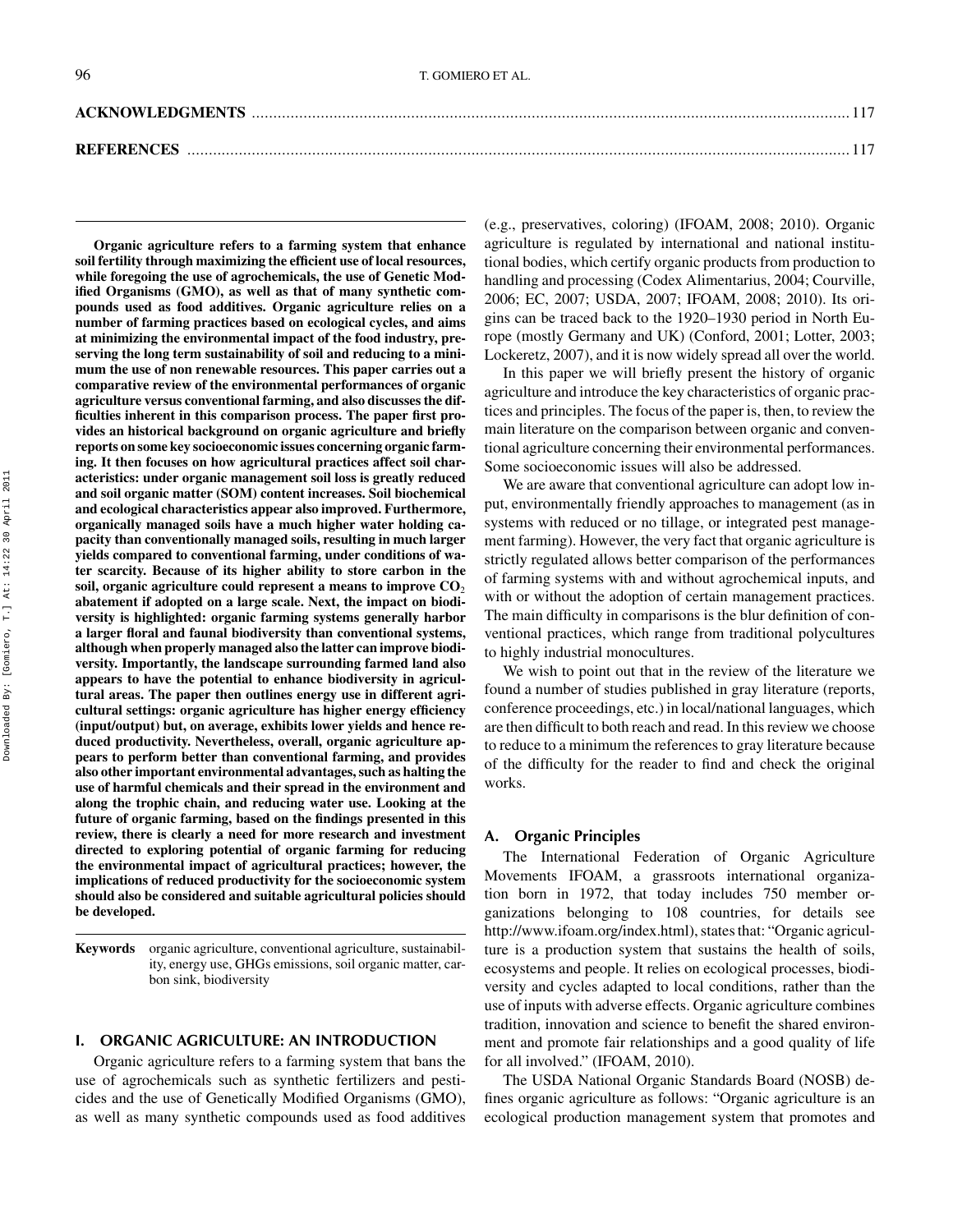enhances biodiversity, biological cycles and soil biological activity. It is based on minimal use of off-farm inputs and on management practices that restore, maintain and enhance ecological harmony." (Gold, 2007).

Organic agriculture relies on a number of farming practices that take full advantage of ecological cycles. In organic farming systems soil fertility is enhanced by crop rotation, intercropping, polyculture, covering crops and mulching. Pest control is achieved by using appropriate cropping techniques, biological control, and natural pesticides (mainly extracted from plants). Weed control, in many cases the main focal problem for organic farming, is managed by appropriate rotation, seeding timing, mechanic cultivation, mulching, transplanting, flaming, etc. (Howard, 1943; Altieri, 1987; Lampkin, 2002; Lotter, 2003; Altieri and Nichols, 2004; Koepf, 2006; Kristiansen *et al*., 2006; Gliessman, 2007). As with any manipulation of a natural ecosystem, biological control must adopt a cautionary approach when introducing novel organisms to fight pests. Cases have been reported where introduced ally insects turned out to cause more harm than those they were supposed to fight (Simberloff and Stiling, 1996; Hamilton, 2000).

According to IFOAM, organic agriculture should be guided by four principles:

- *health*: organic agriculture should sustain and enhance the health of soil, plant, animal, human and planet as one and indivisible,
- *ecology*: organic agriculture should be based on living ecological systems and cycles, increased soil organic matter, work with them, emulate them and help sustain them,
- *fairness*: organic agriculture should build on relationships that ensure fairness with regard to the common environment and life opportunities,
- *care*: organic agriculture should be managed in a precautionary and responsible manner to protect the health and well-being of current and future generations and the environment.

IFOAM argues that organic agriculture is a holistic production management system which promotes and enhances agroecosystem health, including biodiversity, biological cycles, and soil biological activity. An organic production system is, then, designed to:

- enhance biological diversity within the whole system,
- increase soil biological activity,
- maintain long-term soil fertility,
- recycle plant and animal waste in order to return nutrients to the land, thus minimizing the use of nonrenewable resources,
- rely on renewable resources in locally organized agricultural systems,
- promote the healthy use of soil, water and air as well as minimize all forms of pollution that may result from agricultural practices,
- handle agricultural products with emphasis on careful processing methods in order to maintain the organic integrity and vital qualities of the product at all stages,
- become established on any existing farm through a period of conversion, the appropriate length of which is determined by site-specific factors such as the history of the land, and type of crops and livestock to be produced.

The organic philosophy aims at preserving the natural environment; concern towards local floras and fauna as goals for organic farming are often little understood by consumers and policy makers.

As stated by FAO (2004, p. iii): "Evidence suggests that organic agriculture and sustainable forest management not only produce commodities but build self-generating food systems and connectedness between protected areas. The widespread expansion of these approaches, along with their integration in landscape planning, would be a cost efficient policy option for biodiversity."

Concerning environmental performances, some authors warn that organic practices may not be applicable without considering the specific situation. Wu and Sardo (2010) list a number of examples in which the effects of agricultural techniques employed in organic agriculture could result in worse environmental impacts than conventional practices. The authors, for instance, argue that, on sloping land, environmental damages from erosion due to mechanical weed control can be more harmful than that from chemical origin, e.g., spraying with glyphosate [results from Teasdale *et al*. (2007), for organic farming on 15% slope, indicate that if properly managed and in proper condition, organic farming can still provide benefits for soil]. In addition, Wu and Sardo (2010) suggest that mulching with polyethylene sheets (permitted in organic farming) is more polluting than spraying glyphosate, and that flame weeders (permitted in organic farming) are more costly and energy demanding than glyphosate and much less efficient in the control of perennial weeds. It is to be noted that the evaluation of one practice ought to be contextualized, with the consideration of a range of factors that determine good or bad management of a landscape as a whole. For example, mechanical slope weeding on its own may be detrimental while if considered within the farm architecture, its local impact may be compensated with features such as hedges and perennials that ensure overall soil resilience.

Some authors (e.g., Guthman, 2004) argue that as organic farmers enter large distribution system they may be forced to shift once again into monoculture and industrial agriculture. That is because of the pressure from agrifood corporations that buy and distribute their organic products, and from the market itself.

## **B. Origins and Present Situation**

In order to help the reader to better understand the foundation of organic farming, it may be useful to provide a brief sketch of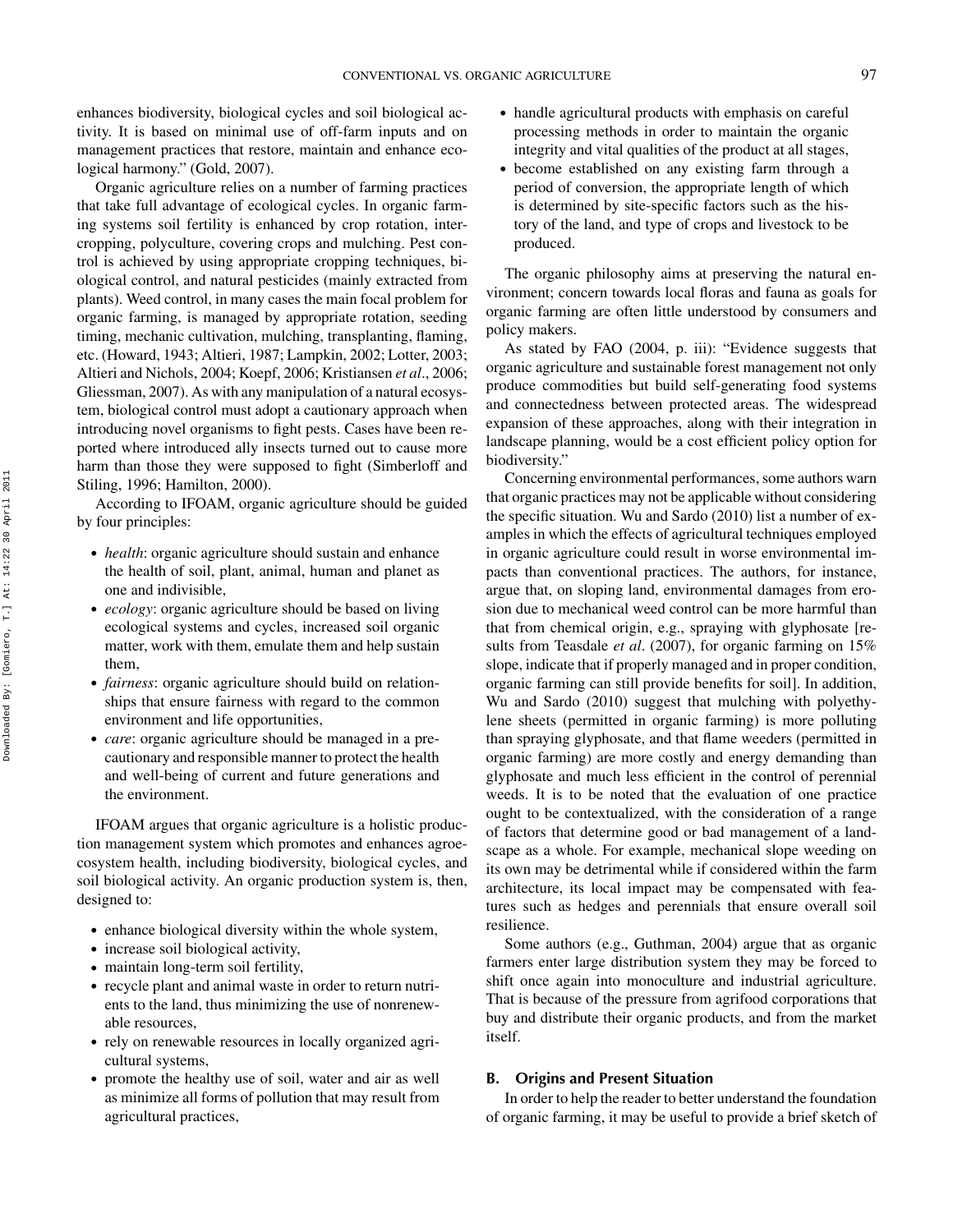the history of the organic agriculture movement. For details on this topic we will refer the reader to the extensive works of Conford (2001) and Lockeretz (2007) or, for a more concise summary, to Lotter (2003), Kristiansen (2006), Heckman (2006), and Gold and Gates (2007). Historical information can also be found at the website of the main organic associations such as the British "Soil Association" (http://www.soilassociation.org), or the international IFOAM (http://www.ifoam.org).

The first organized movement by alternative farmers, who wanted to adhere to the traditional way of production refusing the new chemical inputs, appeared in Germany at the end of 1920s. Some tens of farmers, agronomists, doctors and lay people grouped together after attending the lectures of the Austrian philosopher and scientist Rudolf Steiner (who developed also Anthroposophy), in 1924. The experimental circle of anthroposophical farmers immediately tested Steiner's indications in daily farming practice. Three years later a cooperative was formed to market biodynamic products forming the association Demeter (for details see Demeter web page at http://www.demeter.net). In 1928 the first standards for Demeter quality control were formulated. Biodynamic agriculture, as this method is named, is well grounded in the practical aspects of manuring the soil, which is the cornerstone of organic farming, but it also concerns lunar and astrological scheduling, communication with "nature spirits" and the use of special potencies or preparations, that are derived by what might be described as alchemical means (Koepf, 1976; 2006; Conford, 2001). These latter practices are not easily "measurable" in scientific terms, but performance can be assessed using usual agronomic indicators.

While Rudolf Steiner was establishing the roots for the growth of the biodynamic movement, Sir Albert Howard (1873– 1947), a British agronomist based in India, was trying to develop a coherent and scientifically based system for preserving soil and crop health. Upon his return to the UK, he worked to promote his new approach (Howard, 1943; Conford, 2001). He was convinced that most agricultural problems were due to soil mismanagement, and that reliance on chemical fertilization could not solve problems such as loss of soil fertility and pest management. He maintained that the new agrochemical approach was misguided, and that it was a product of reductionism by "laboratory hermits" who paid no attention to how nature worked. In his milestone book, *An Agricultural Testament* (1943), Howard described a concept that was to become central to organic farming: "*the Law of Return*" (a concept expressed also by Steiner). The Law of Return states the importance of recycling all organic waste materials, including sewage sludge, back to farmland to maintain soil fertility and the land humus content (Howard 1943; Conford, 2001).

The first use of the word *organic* has been ascribed to Walter Northbourne, the author of *Look to the Land,* an influential book published in 1940 in the UK. Within it, he elaborates on the notion of a farm as an "organic whole," where farming has to be performed as a biologically complete process (Conford, 2001). The term "organic" then, in its original sense, describes a holistic approach to farming: fostering diversity, maintaining optimal plant and animal health, and recycling nutrients through complementary biological interactions.

In 1943 in the UK, Lady Eve Balfour (1899–1990) published the book *The Living Soil*, in which she described the direct connection between farming practice and plant, animal, human and environmental health. The book exerted a significant influence on public opinion, leading in 1946 to the foundation in the UK of "The Soil Association" by a group of farmers, scientists and nutritionists. In the following years, the organisation also developed organic standards and its own certification body. Eve Balfour, who was one of IFOAM's founders, claimed that: "The criteria for a sustainable agriculture can be summed up in one word—permanence, which means adopting techniques that maintain soil fertility indefinitely, that utilise, as far as possible, only renewable resources; to avoid those that grossly pollute the environment; and that foster biological activity throughout the cycles of all the involved food chains" (Balfur, 1977).

In 1940, in an article published in *Fact Digest*, Jerome I. Rodale introduced the term "organic agriculture" in the United States and techniques such as crop rotation and mulching, that have, since then, become accepted organic practices in the United States. Although, the idea of organic agriculture came mostly from the work of Albert Howard. However, Rodale expanded Howard's ideas in his book *Pay Dirt* (Rodale, 1945), adding a number of other "good farming practices."

Since 1990, with increased public concern for the environment and food quality, the organic farming movement has gained the attention of consumers and has undergone national and international institutional regulation (Willer and Yussefi, 2006). According to the recent data by IFAOM (Willer, 2011) there are 37.2 million hectares of organic agricultural land (including inconversion areas). The regions with the largest areas of organic agricultural land are Oceania (12.2 million hectares—32.8%), Europe (9.3 million hectares—25%), and Latin America (8.6 million hectares—23.1%). The countries with the most organic agricultural land are Australia, Argentina, and the United States. It should be noted that it is difficult to compare figures coming from different countries: most of the area in Australia is pastoral land used for low intensity grazing, therefore one organic hectare in Australia is not directly equivalent (e.g., does not have the same productivity) to one organic hectare in a European country.

In the United States, in 2005, for the first time all 50 states had some certified organic farmland. In 2005, U.S. producers dedicated over 1.6 million ha of farmland to organic production systems: 690,000 ha of cropland and 910,000 ha of rangeland and pasture. California remains the leading State in certified organic cropland, with over 89,000 ha, mostly for fruit and vegetable production (Gold, 2007).

According to the data collected from Willer and Yussefi (2006), the main land uses in organic farming worldwide,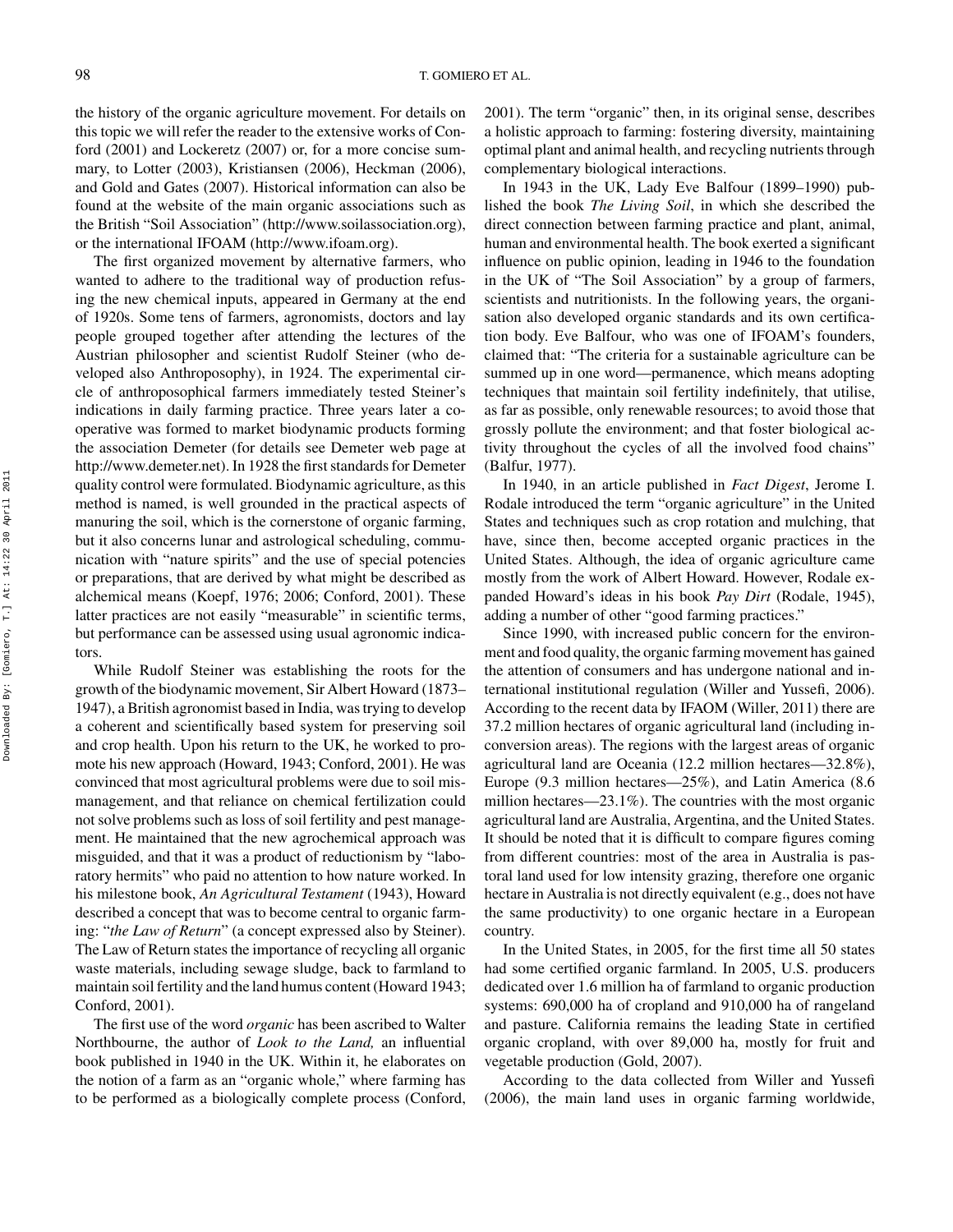as a percentage of the total global organic area, are as follows:

- 5% permanent crops: land cultivated with crops that do not need to be replanted after each harvest, such as cocoa, coffee; this category includes flowering shrubs, fruit trees, nut trees and vines, but excludes trees grown for wood or timber,
- 13% arable land: land used for temporary crops, temporary meadows for mowing or pasture, market and kitchen gardens and land temporarily fallow (less than five years).
- 30% permanent pasture: land used permanently (five years or more) for herbaceous forage crops, either cultivated or growing wild (wild prairie or grazing land),
- 52% certified land the use of which is not known but where wild products are harvested.

#### **C. Organic Standards**

Organic farming aims at providing farmers with an income while at the same time protecting soil fertility (e.g., by crops rotation, intercropping, polyculture, cover crops, mulching) and preserving biodiversity (even if tending the local flora and fauna as a goal for organic farming is often little understood by consumers and policy makers), the environment and human health. Broader ethical considerations regarding the above aims have also been made (Halberg *et al*., 2006; IFOAM, 2008).

In Europe, the first regulation on organic farming was drawn up in 1991 (Regulation EEC N◦ 2092/91 – EEC, 1991). Organic standards prohibit the use of synthetic pesticides and artificial fertilizers, the use of growth hormones and antibiotics in livestock production (a minimum usage of antibiotics is admitted in very specific cases and is strictly regulated). Genetically modified organisms (GMOs) and products derived from GMOs are explicitly excluded from organic production methods.

A revised EU regulation which came into force in 2007 (EC, 2007) added two main new criteria: firstly, food will only be able to carry an organic logo (certified as organic) if at least 95% of the ingredients are organic (nonorganic products will be entitled to indicate organic ingredients on the ingredients list only); secondly, although the use of GMOs will remain prohibited, a limit of 0.9 percent will be allowed as accidental presence of authorised GMOs.

In the United States, Congress passed the Organic Foods Production Act (OFPA) in 1990. The OFPA required the U.S. Department of Agriculture (USDA) to develop national standards for organically produced agricultural products, to assure consumers that agricultural products marketed as organic meet consistent, uniform standards. The OFPA and the National Organic Program (NOP) regulations require that agricultural products labelled as organic originate from farms or handling operations certified by a state or private entity that has been accredited by USDA (Gold, 2007).

Internationally, organic agriculture has been officially recognised by the Codex Alimentarius Commission (CAC).<sup>1</sup> In 1991, the CAC began elaborating guidelines for the production, processing, labelling and marketing of organically produced food, with the participation of observer organizations such as IFOAM and the EU. The CAC approved organic plant production in June 1999, followed by organic animal production in July 2001. The requirements in these CAC Guidelines are in line with IFOAM Basic Standards and the EU Regulation for Organic Food (EU Regulations 2092/91 and1804/99). There are, however, some differences with regard to the details and the areas, which are covered by the different standards.

In the Guidelines for the Production, Processing, Labelling and Marketing of Organically Produced Foods, CAC at point 5 states that: "Organic Agriculture is one among the broad spectrum of methodologies which are supportive of the environment. Organic production systems are based on specific and precise standards of production which aim at achieving optimal agroecosystems which are socially, ecologically and economically sustainable." (Codex Alimentarius, 2004, p. 4).

Some authors (e.g., Vogl *et al*., 2005; Courville, 2006) express concerns about the excessive bureaucratic control posed by standards on farmers, and warns that excessive bureaucratization of organic agriculture can result a serious burden to organic farmers because of the economic effort that it takes to accomplish with all the requirements.

## **II. SOME ISSUES CONCERNING COMPARATIVE ANALYSIS**

Often, different approaches to farming system analysis are employed by different scholars, making comparison of findings difficult: this is especially true with regards to how the boundaries of the farming system are defined. For instance, in accounting for the energy in animal feed or agrochemicals, should we consider the energy spent for transportation? In a time of fast globalization where commodities travel from continent to continent such a question is not a negligible one.

Moreover, farming system may have different geographical, climatic and soil characteristics, different crops, different rotation systems (both in crop species and timing) and different sort of inputs.

Comparative studies tend to focus on specific crops, over a short period of time. Simplifying the focus of the farming system analysis, through single commodity versus whole farm productivity analysis, entails the risk of compromising the understanding of its complex reality and supplying incomplete

<sup>1</sup>The Codex Alimentarius Commission was created in 1963 by FAO and WHO to develop food standards, guidelines and related texts such as codes of practice under the Joint FAO/WHO Food Standards Program. The main purposes of this Program is protecting consumer health, ensuring fair trade practices in the food trade, and promoting coordination of all food standards work undertaken by international governmental and non-governmental organizations. (Codex Alimentarius web page at http://www.codexalimentarius.net/web/index en.jsp)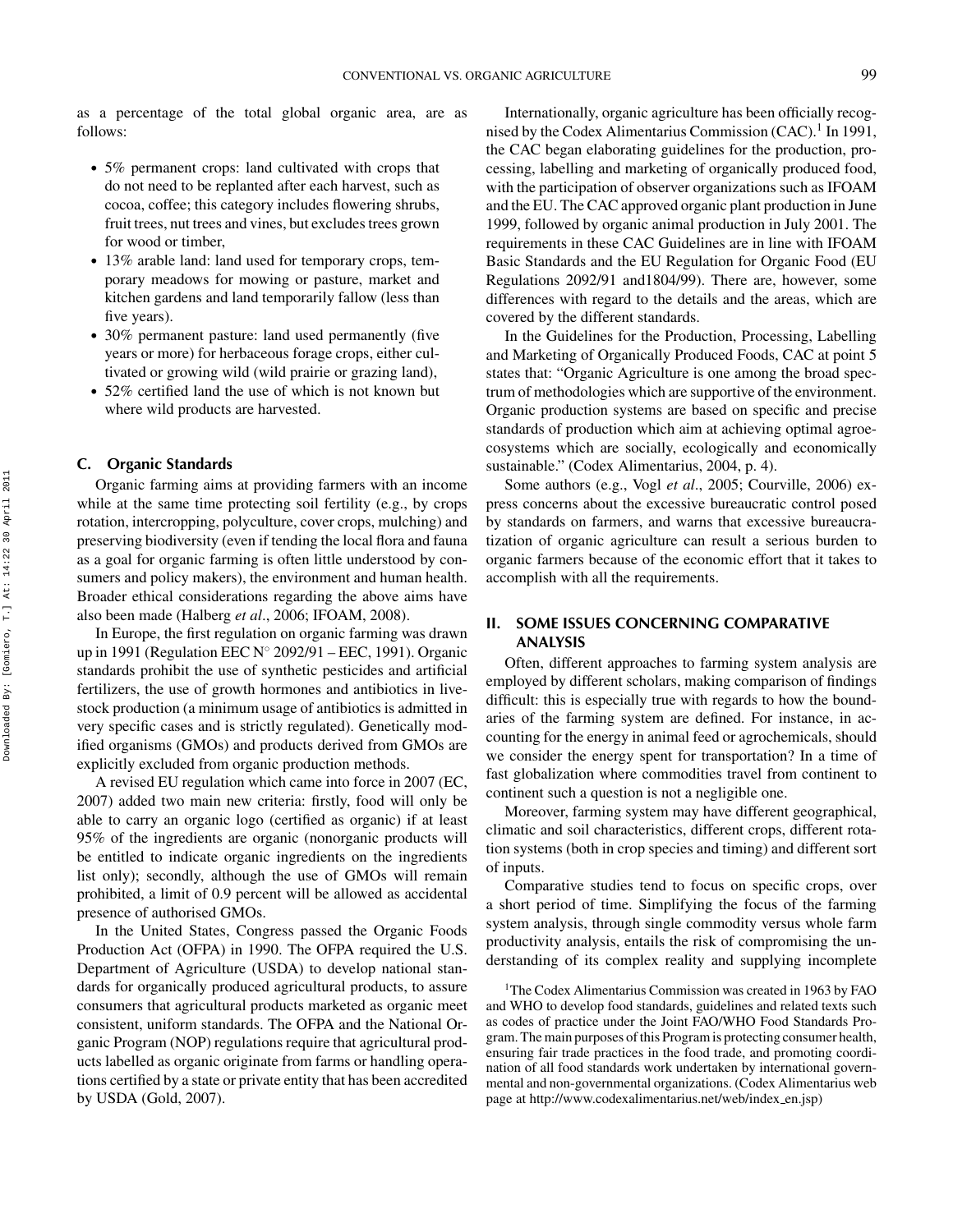information. Longer-term studies (e.g. a minimum of 10 years) should be encouraged to gather information—through comparable models—about the true sustainability of different farming systems.

Energy analysis in agriculture is a complex task (Fluck and Baird, 1980; Giampietro *et al*., 1992; Pimentel and Pimentel, 2008; Wood *et al*., 2006; Smil, 2008). Usually energy analysis focuses on fertilizers, pesticides, irrigation and machinery but fails to include important components such as insurance, financial services, repairs and maintenance, veterinary and other services (Fluck and Baird, 1980). Energy efficiency assessment presents many tricky issues (Giampietro *et al*., 1992; Giampierto, 2004; Smil, 2008), and the choice of the system boundary can account for differences as large as 50% on energy estimates among studies (Suh *et al*., 2004; Wood *et al*., 2006), and even higher when coming to the assessment of the whole agri-food system (Giampietro, 2004). Comparing organic and conventional systems is even more difficult (Dalgaard *et al.*, 2001; Haas *et al.*, 2001; Pimentel *et al.*, 2005; Küstermann *et al.*, 2008; Thomassen *et al*., 2008; Wu and Sardo, 2010).

Wood *et al*. (2006), for instance, when studying a cohort of organic farmers in Australia, found that when direct energy use, energy related emissions, and greenhouse gas emissions are measured they are higher for the organic farming sample than for a comparable conventional farm sample. But when the whole Life-Cycle Assessment was considered, including the indirect contributions of all above-mentioned secondary factors, then conventional farming practices had a higher energy cost. The authors argue that indirect effects must be taken into account when considering the environmental consequences of farming, in particular with regards to energy use and greenhouse gas emissions. In a comprehensive Life-Cycle Assessment of milk production in The Netherlands, Thomassen *et al.* (2008) compared energy consumption (MJ kg<sup>-1</sup> of milk) for conventional and organic milk (see also Table 5a and Table 5b). They found that when comparing direct energy consumption conventional performed much better (0.6 MJ kg<sup>-1</sup> of milk) then organic (0.96 MJ kg<sup>-1</sup> of milk). But when indirect costs were taken into account, the result was the opposite (conventional 4.47 MJ kg<sup>-1</sup> of milk and organic 2.17 MJ kg<sup>-1</sup> of milk). See also Küstermann *et al*. (2008) in section VB for another example concerning GHGs emissions.

Comparing efficiency may not be that simple also within the same experiment. For instance, Gelfand *et al.* (2010) report that an alfalfa growing organic system was half as efficient compared to a conventional system when employing tillage, and had one third of a conventional system efficiency when there was no tillage. But the fact that the authors accounted all the grain (included corn, and soybean) as used directly for human consumption, while alfalfa were not (of course) can be questioned. And, in fact, as the authors correctly argue (Gelfand *et al.,* 2010, p. 4009-4010): "This is because under the Food scenario alfalfa biomass can be used only as ruminant livestock feed and conversion efficiency of forage energy to weight gain by livestock is 9:1. Were we to assume that corn, soybean, and

wheat were to be used for livestock production rather than direct human consumption, similar energy conversion efficiencies by livestock would apply. This would result in about 87% lower energy output from the grain systems, similar to Alfalfa energy yields."

This is an important consideration to keep in mind because in an organic farming system the value of a crop has to be understood within a whole cropping system that can span several years. On the contrary, conventional farming can be based on a simple system that alternates corn and soybean on a yearly basis.

To carry on extensive long-term trials for a number of crops in several different geographical areas would be of fundamental importance to understand the potential of organic farming as well as to improve farming techniques in general (Mäder *et al.*, 2002; Pimentel *et al*., 2005; Gomiero *et al*., 2008; Francis *et al*., this issue).

When comparing organic vs. conventional system "farm-tofork" we should also be aware that a possible disadvantage of organic products is the fact that they account for less than 2% of global food retail: this smaller economic scale compared to conventional systems could contribute to lower energy efficiency of collection, preparation and distribution (El-Hage Scialabba and Müller-Lindenlauf, 2010).

## **III. SOIL BIOPHYSICAL AND ECOLOGICAL CHARACTERISTICS**

In this section we will review the effects of organic agriculture on soil biophysical and ecological characteristics and how these effects relate to the long-term soil fertility. Attempts to develop a soil quality index can provide an effective framework for evaluating the overall effects of different production practices (organic, integrated, conventional etc.) on soil quality (Glover et al., 2000; Mäder et al., 2002a; Marinari et al., 2006; Fließbach *et al*., 2007).

#### **A. Soil Erosion and Soil Organic Matter**

Soil erosion and loss of Soil Organic Matter (SOM) with the conversion of natural ecosystems to permanent agriculture are the most important and intensively studied and documented consequences of agriculture (Hillel, 1991; Pimentel *et al*., 1995; Lal, 2004, 2010; Montgomery, 2007a; 2007b; Quinton *et al.*, 2010). Intensive farming exacerbates these phenomena, which are threatening the future sustainability of crop production on a global scale, especially under extreme climatic events such as droughts (Reganold *et al.*, 1987; Pimentel *et al.*, 1995; Mäder *et al.*, 2002a; Sullivan, 2002; Lotter *et al*., 2003; Montgomery, 2007a; 2007b; Lal, 2010; NRC, 2010).

Clark *et al*. (1998) underlined that increases in SOM following the transition to organic management occur slowly, generally taking several years to detect. This is a very important point to be kept in mind when assessing the performances of farming systems under different management practices. Farmers, scientists and policy makers alike should take into consideration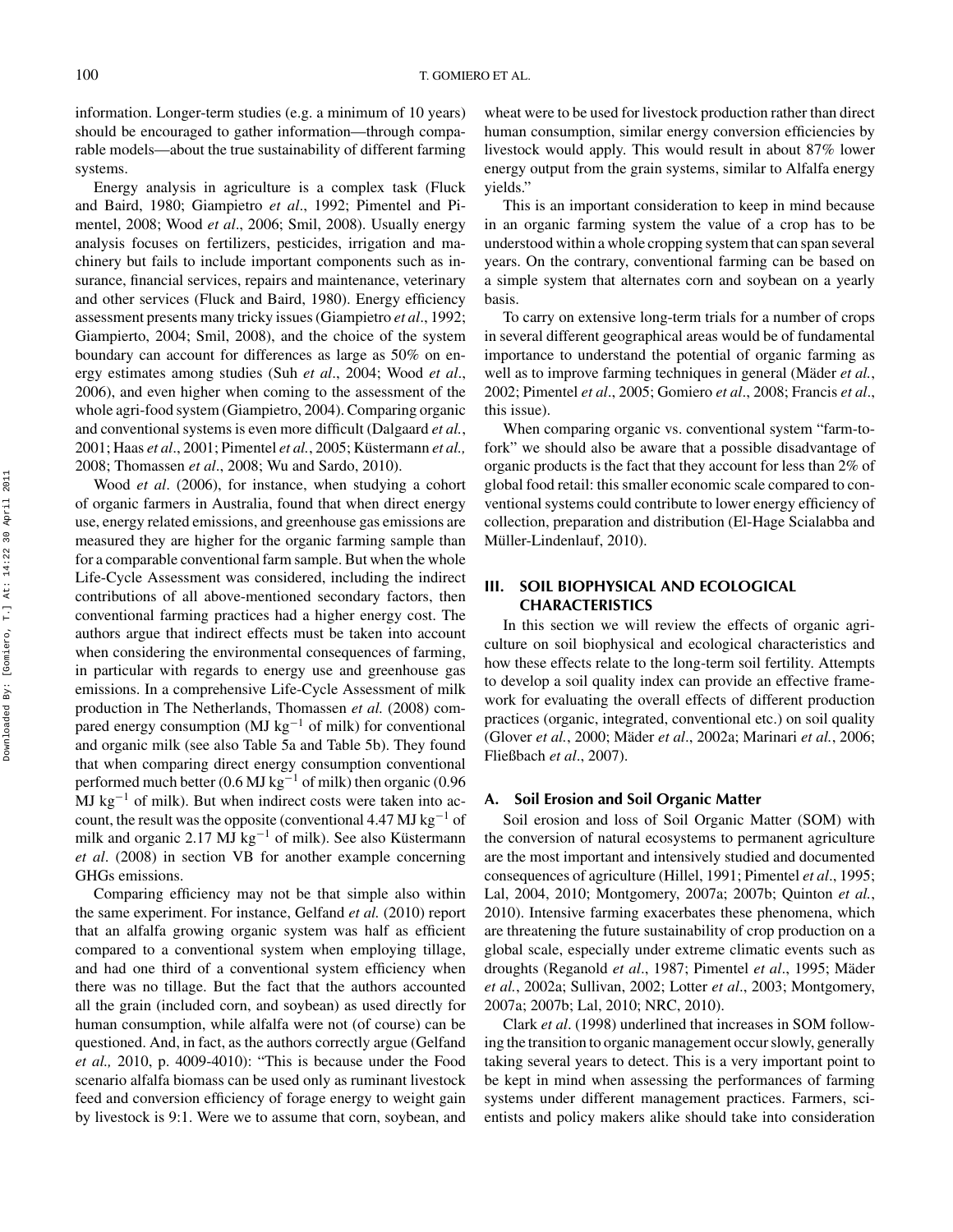the evolving and complex nature of organic farming systems, a complex nature that contrasts with the extreme simplification and large dependency on external input that characterize conventional farming systems. When aiming at long-term sustainability, trade offs should also be considered between obtaining short-term high yields with the aid of agrochemicals, and maintaining soil health.

Given the crucial importance of soil health, the aim of organic agriculture is to augment ecological processes that foster plant nutrition yet conserve soil and water resources. Even if the soil characteristics are generally site-specific, to date many studies have proven organic farming to perform better in preserving or improving soil quality with regards to both biophysical (e.g., SOM) and biological (e.g., biodiversity) properties (e.g., Reganold *et al*., 1987; Reganold, 1995; Clark *et al*., 1998; Drinkwater *et al.*,1998; Siegrist *et al*., 1998; Fließbach *et al*., 2000; 2007; Glover et al., 2000; Stölze et al., 2000; Stockdale *et al.*, 2001; Mäder *et al.*, 2002a; Lotter *et al.*, 2003; Delate and Cambardella, 2004; Pimentel *et al*., 2005; Kasperczyk and Knickel, 2006; Marriott and Wander, 2006; Briar e*t al*., 2007; Liu *et al*., 2007).

Although few in number, important long-term studies concerning SOM content and soil characteristics in organic and conventional soils have been carried out, both in the United States and Europe. In a long trial of nearly 40 years, Reganold *et al*. (1987) compared soils from organic and conventional farms in Washington, USA. They found that organic fields had surface horizon 3 cm thicker and topsoil 16 cm deeper than conventionally managed fields. Higher SOM matter content (along with other better biochemical performance indicators) resulted in much reduced soil erosion. In addition, soils under organic management showed *<*75% soil loss compared to the maximum tolerance value in the region (the maximum rate of soil erosion that can occur without compromising long-term crop productivity or environmental quality  $-11.2$  t ha<sup>-1</sup> yr<sup>-1</sup>), while in conventional soil a rate of soil loss three times the maximum tolerance value was recorded.

As a result of the Rodale Institute Farming System Trial, Pimentel *et al*. (2005) reported that after 22 years the increase of SOM was significantly higher in both organic animal and organic legumes systems, where soil carbon increase by 27.9% and 15.1% respectively, when compared to the conventional system, where the increase was 8.6%. Moreover, soil Carbon (C) level was 2.5% in organic animal, 2.4% in organic legume and 2.0% in the conventional system.

In a 12-year trial in Maryland, Teasdale *et al*. (2007) found that organic farming can provide greater long-term soil benefits than conventional farming with no tillage, despite the use of tillage in organic management. A drawback of the organic system was the difficulty in controlling weeds, explained by the authors by a number of factors such as short crop rotation and remaining crop residues (Teasdale *et al*., 2007; Cavigelli *et al*., 2008). However, the authors argue that despite poor weed control, the organic systems improved soil productivity significantly

as measured by corn yields in a uniformity trial conducted in the American Mid-Atlantic region. The same study also indicates that supplying adequate nitrogen (N) for corn and controlling weeds in both corn and soybean are the biggest challenges to achieving equivalent yields between organic and conventional cropping systems (Cavigelli *et al*., 2007). SOM increase for organic soil has been reported also by Marriott and Wander (2006) in a long-term U.S. trial.

In the longest trial so far (running for more than 150 years), and going on at the Rothamsted Experimental Station in the UK, SOM and soil total N levels have been reported to have increased by about 120% over 150 years in the organic manured plots, and only by about 20% in the plots employing NPK fertilizer. Yields for organic wheat have averaged 3.45 t ha<sup>-1</sup> on organically manured plots, compared with 3.40 t ha<sup> $-1$ </sup> on plots receiving NPK (Tilman, 1998). Long-term trials in Poland (Stalenga and Kawalec, 2008) also report consistent increase of SOM under organic management.

Different findings have also been reported. In an 18-year-long study in Sweden, Kirchmann *et al*. (2007, did not find significant differences in soil carbon for organic systems compared to conventional systems. It is to be considered that some can be increased up to a certain level where it starts leveling-off.

#### **B. Soil Chemical Properties**

In an 8-year experiment in the California's Sacramento Valley, Clark *et al*. (1998) found that the transition from conventional to organic farming improved soil fertility by increasing soil organic C and the pools of stored nutrients. In Europe, a 21-year Swiss field study on loess soil analyzed the agronomic and ecological performance of biodynamic, organic, and conventional farming systems (Siegrist et al., 1998; Mäder et al., 2002a; Fließbach *et al*., 2007). The authors found that the aggregate and percolation stability of both bio-dynamic and organic plots were 10 to 60% higher than conventionally farmed plots. This also affected the water retention potential of these soils in a positive way and reduced their susceptibility to erosion. Soil aggregate stability was strongly correlated to earthworm and microbial biomass, important indicators of soil fertility (Mäder et *al*., 2002a). The long-term application of organic manure positively influenced soil fertility at the biological, chemical and physical level, whereas the repeated spraying of pesticides appeared to have negative effects. Compared to stockless conventional farming (mineral fertilizers, herbicides and pesticides), the aggregate stability in plots with livestock-based integrated production (mineral and organic fertilizers, herbicides and pesticides) was 29.4% higher, while in organic and bio-dynamic plots (organic fertilizers only) was 70% higher. The authors underline the importance of using manure, by means of organic agriculture, as a good practice for soil quality preservation (Fließbach *et al*., 2007). In addition, planting cover crops once the crop is harvested helps prevent soil erosion, as the soil is kept covered with vegetation all year long.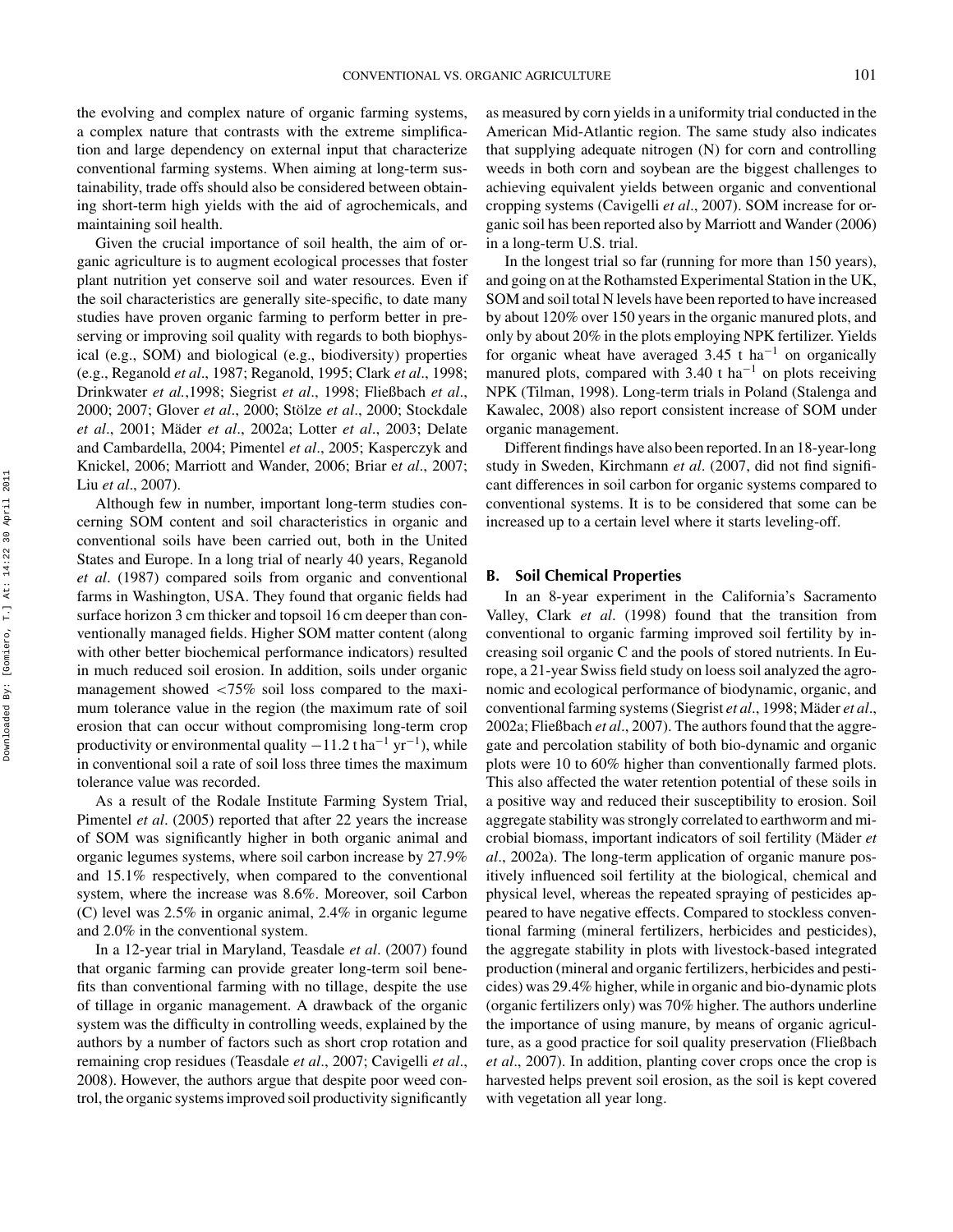In North Carolina, Liu *et al*. (2007) found that soils from organic farms had improved soil chemical factors and higher levels of extractable C and N, higher microbial biomass carbon and nitrogen, and net mineralizable N. In Italy, Russo *et al*., (2010) comparing chemical and organic N uptake by crops, found that altogether more mineral N was released in soil and water from the organic fertilizer while more N was taken up by plants with the mineral fertilizer. While microbial population in the soil was unaffected by the type and amount of fertilizers, enzymatic activity responded positively to organic N and was depressed by the synthetic N form. According to Walden *et al*. (1998), organically managed soils may also use mineral nutrients in a more efficient manner and allow lower inputs.

#### **C. Nitrogen Leaching**

Nitrogen fertilizers are of key importance in intensive conventional agriculture. However, their use turns out to be a major cause of concern when coming to environmental pollution. The primary source of N pollution comes from N-based agricultural fertilizers, whose use is forecast to double or almost triple by 2050 (Tilman *et al*., 2001; Robertson and Vitousek, 2009; Vitousek *et al*., 2009).

A proportion of soluble N leaches deep into groundwater, ultimately affecting human health, whereas other soluble N volatilizes (e.g.,  $NO_X$ ) to increment GHGs. Considering that nitrous oxide is the most potent GHG and given the environmental problems associated with the production and use of synthetic fertilizer, there is a great need for researchers concerned with global climate change and nitrate pollution to evaluate reduction strategies (Tilman *et al.*, 2002; Millenium Ecosystem Assessment, 2005a; Robertson and Vitousek, 2009; Vitousek *et al*., 2009).

On average, agricultural system N balances (N input vs. N removed with crops) in the developed or rapidly developing worlds are positive (200–300 kg N yr<sup>-1</sup>), implying substantial losses of N to the environment. A number of practices can be implemented in order to reduce N loss. In this regard, leguminacae can be used productively as cover crops, absorbing N through  $N_2$  fixation and building SOM, and in some cases can also be used by intercropping. The development of crop varieties with higher efficiencies of N uptake could help capture more of the N added to annual cropping systems (e.g., Robertson and Vitousek, 2009; Vitousek *et al*., 2009). Techniques to reduce N loss and to increase the efficiency of N uptake are widely used in organic farming (Drinkwater *et al*.,1998; Lampkin, 2002; Kramer *et al.*, 2006), and many trials demonstrate the benefit of organic farming in reducing N leaching and increasing N uptake efficiency.

A 9-year trial has been conducted by Kramer *et al.* (2006) in commercial apple orchards in Washington State, USA. The study examined denitrification and leaching from organic, integrated, and conventional systems receiving the same amount of N inputs but in different forms. The authors found that annual nitrate leaching was 4.4–5.6 times higher in conventional plots than in organic plots, where microbial denitrifier activity is enhanced through C inputs as organic fertilizers, crop residues, or root exudates from cover crops. Integrated plots showed, intermediate leaching, somewhere between organic and conventional plots. This study demonstrates that organic and integrated fertilization practices support more active and efficient denitrifier bacterial communities and reduce environmentally damaging nitrate losses.

Drinkwater *et al*. (1998) reported better N uptake efficiency for organic systems, and argued that there are differences in the partitioning of nitrogen from organic versus mineral sources, with more legume-derived nitrogen than fertilizer-derived nitrogen immobilized in microbial biomass and SOM, so reducing leaching of  $NO_3^-$  of 60% compared to the conventional control. Küstermann et al. (2010) report a reduction of N loss in organic farming, compared with the conventional system. An 18-year field study in Swedenby Kirchmann *et al.* (2007) reports different results. The authors found that N leaching is not reduced in organic farming, even with use of cover crops. The authors argue that yield and soil fertility were superior in conventional cropping systems under cold-temperate conditions.

Possible drawbacks from organic fertilization have been reported by some authors (e.g., Tilman *et al*., 2002; Sieling and Kage, 2006; Kirchmann *et al*., 2007; Wu and Sardo, 2010): the 'slow release' of nutrients from organic compost or green manures can be difficult to control and harness and may fail to match crop demand, resulting in N losses through leaching and volatilization. Moreover, in organic systems, competition with weeds can greatly reduce N intake efficiency (Kirchmann *et al*., 2007).

Atmospheric nitrous oxide  $(N_2O)$  is a greenhouse gas nearly 300 times more effective at radiative warming than  $CO<sub>2</sub>$ , and is produced mainly during the microbially mediated process of denitrification. There has been a marked increased in atmospheric  $N_2O$  over the past 150 years; about 80% of this source is associated with agriculture, largely (50%) with fertilized soils (Tilman *et al*., 2001; Robertson and Vitousek, 2009; Vitousek et al., 2009). Although N<sub>2</sub>O contributed for only about 6% to of the global waring potential, it plays a substantial role in the agricultural contribution to climate change, and its emissions can offset efforts to use agricultural systems to mitigate climate change by sequestering  $CO<sub>2</sub>$  or providing alternative energy sources (Robertson and Vitousek, 2009)

Works by Mathieu *et al.* (2006) support the hypothesis that an increase in soil available organic carbon leads to  $N_2$  emissions as the end product of denitrification, whilst Petersen *et al.* (2006), in a study concerning five European countries, found that N input is a significant determinant for  $N_2O$  emissions from agricultural soils, and that  $N_2O$  emissions from conventional crop rotations were higher than those from organic crop rotations (except in Austria), with significant differences between locations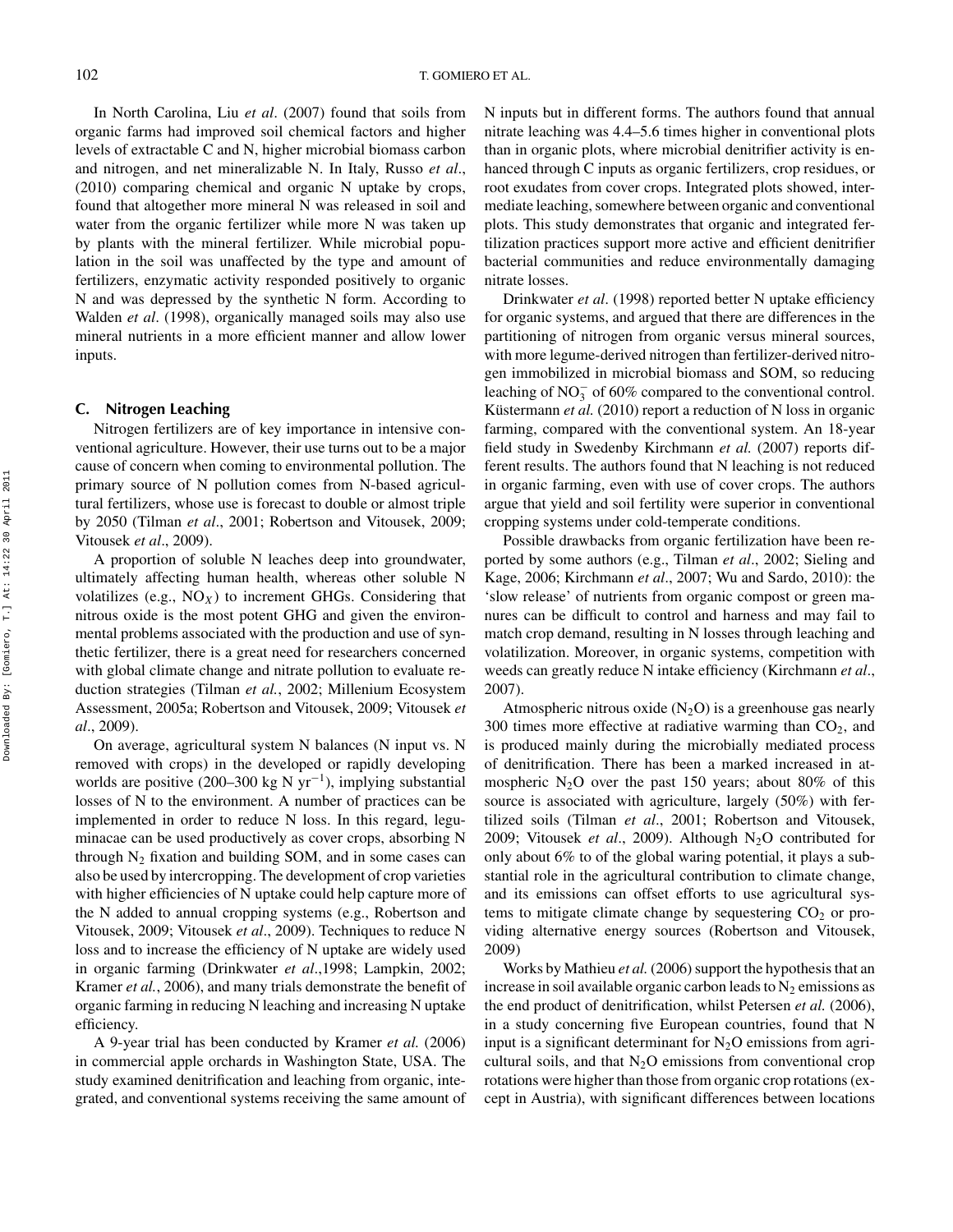and crop categories. Stalenga and Kawalec (2008) found that  $N<sub>2</sub>O$  emission for organic farming systems was about 66% lower than conventional systems and 50% lower than integrated systems.

In a long-term study in southern Germany, Flessa *et al.*(2002) also found reduced  $N_2O$  emission rates in organic agriculture, although yield-related emissions were not reduced. Contrasting result are reporter by Bos *et al.* (2006, in Niggli *et al.*, 2009) with a reduction of the GHGs on Dutch organic dairy farms and in organic pea production areas, and higher GHGs emissions for organic vegetable crops (e.g., leek and potato).

#### **D. Water Use and Resistance to Drought**

Water use efficiency is determined by the amount of crop yielded divided by the amount of water used (Stanhill, 1986; Morison *et al*., 2008). Several ways to improve water use efficiency in organic agriculture have been proposed, including reducing evaporation through minimum tillage, mulching, using more water-efficient varieties and inducing microclimatic changes to reduce crop water requirements (Stanhill, 1986; Pretty *et al.,* 2006; Morison *et al*., 2008). Sustainable agricultural practices can be effective in improving water use efficiency in particular in poor developing country affected by water scarcity (Pretty *et al.,* 2006). Organic farming proves to be effective both at enhancing soil water content and improve water use efficiency.

Long-term crop yield stability and the ability to buffer yields through climatic adversity will be critical factors in agriculture's capability to support society in the future. A number of studies have shown that, under drought conditions, crops in organically managed systems produce higher yields than comparable crops managed conventionally. This advantage can result in organic crops out-yielding conventional crops by 70–90% under severe drought conditions (Lockeretz *et al*., 1981; Stanhill, 1990; Smolik *et al*., 1995; Teasdale *et al*., 2000; Lotter *et al*., 2003; Pimentel *et al*., 2005). According to Lotter *et al*. (2003), the primary mechanism for higher yields in organic crops is due to higher water-holding capacity of soils under organic management. Others studies have shown that organically managed crop systems have lower long-term yield variability and higher cropping system stability (Smolik *et al*., 1995; Lotter *et al*., 2003).

As part of the Rodale Institute Farming System Trial (from 1981 to 2002), Pimentel *et al*., (2005) found that during 1999, a year of extreme drought, (with total rainfall between April and August of 224 mm, compared with an average of 500 mm) the organic animal system had significantly higher corn yield (1,511 kg per ha) than either organic legume (412 kg per ha) or the conventional (1,100 kg per ha) systems.

For soybean both organic systems performed much better than the conventional system (Table 1).

Pimentel *et al*. (2005) estimated the amount of water held in the organic plots of the Rodale experiment in the upper 15 cm

TABLE 1 The Rodale Institute Farming System Trial, crops performance under drought condition, data after Pimentel *et al.* (2005).

|                | Yield $(kg ha^{-1})$ |         |  |  |
|----------------|----------------------|---------|--|--|
| Farming system | Corn                 | Soybean |  |  |
| Organic animal | 1,511                | 1,400   |  |  |
| Organic legume | 412                  | 1,800   |  |  |
| Conventional   | 1, 100               | 900     |  |  |

of soil at 816.000 liters per ha. In heavy loess soils in a temperate climate in Switzerland water holding capacity was reported being 20 to 40% higher in organically managed soils than in conventional ones (Mäder et al., 2002a).

The primary reason for higher yield in organic crops is thought to be due to the higher water-holding capacity of the soils under organic management (Reganold *et al*., 1987; Sullivan, 2002; Lotter *et al*., 2003). Soils in the organic system capture more water and retain more of it, up to 100% higher in the crop root zone, when compared to conventional. Such characteristics make organic crop management techniques a valuable resource in this present period of climatic variability, providing a better buffer to environmental extremes, especially in developing countries.

A soil's texture (the proportions of sand, silt, and clay present in a given soil), and aggregation (how the sand, silt, and clay come together to form larger granules) determine air and water circulation, erosion resistance, looseness, ease of tillage, and root penetration. Texture is a given property of the native soil and does not change with agricultural activities. Aggregation, however, can be improved or weakened through the timing of farm practices. Among the practices that destroy or degrade soil aggregates are: excessive tillage, tilling when the soil is too wet or too dry, using anhydrous ammonia (because it speeds the decomposition of organic matter), using excessive nitrogen fertilization, or using salty irrigation water or sodium-containing fertilizers, which results in the excessive buildup of sodium (Sullivan, 2002). It has been estimated that for every 1% of SOM content, the soil can hold 10.000-11.000 liters of plantavailable water per ha of soil down to about 30 cm (Sullivan, 2002).

However, it has to be pointed out that local specificity plays an important role in determining the performance of a farming system: what is sustainable for one region may not be for another region or area (Smolik *et al*., 1995). So, more work has to be done to acquire knowledge about the comparative sustainability of different farming systems.

Adaptive measures to cope with climate change should treasure knowledge gained from organic farming. Extensive experimentation should be conducted to gain better understating of the complex interaction among farming practices, environmental characteristics and agroecosystem resilience.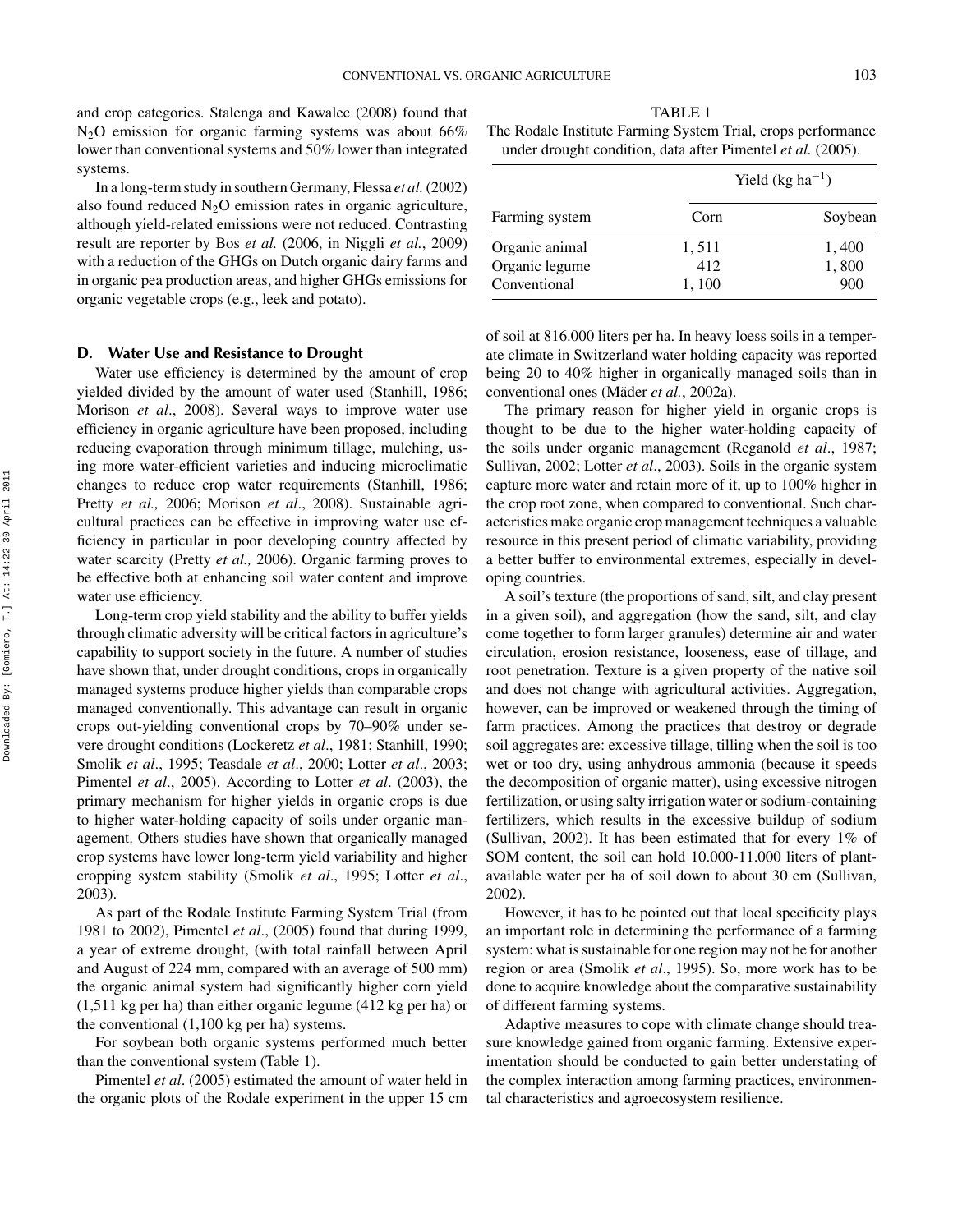## **E. The Potential for Organically Managed Farming Systems to Operate as a Carbon Sink and Contribute to GHGs Reduction**

Annual fossil  $CO<sub>2</sub>$  emissions increased from an average of 6.4 Gt C (or 23.5 Gt CO2) per year in the 1990s to 7.2 Gt C (or 26.4 GtCO<sub>2</sub>) per year in 2000–2005. CO<sub>2</sub> emissions associated with land-use change are estimated to average 1.6 GtC (5.9  $GtCO<sub>2</sub>$ ) per year over the 1990s, although these estimates have a large uncertainty (IPCC, 2007).

Agricultural activities (not including forest conversion) account for approximately 5% of anthropogenic emissions of  $CO<sub>2</sub>$ and the 10–12% of total global anthropogenic emissions of GHGs (5.1 to 6.1 Gt CO<sub>2</sub> eq. yr<sup>-1</sup> in 2005), accounting for nearly all the anthropogenic methane and one to two thirds of all anthropogenic nitrous oxide emissions are due to agricultural activities (IPCC, 2000, 2007).

In 2008, in the United States, agricultural activities were responsible for about 7% of total U.S. GHGs emissions in 2008 (with livestock as major contributors) with an increase of 10% from 1998 to 2008 (U.S. EPA, 2010).

According to Smith *at al*. (2008) many agricultural practices can potentially mitigate GHG emissions, such as: improved cropland and grazing land management, restoration of degraded lands and cultivated organic soils; and point out that the current levels of GHG reduction are far below the technical potential of these agricultural practices. Smith *et al*. (2008) estimate that agriculture could offset, at full biophysical potential, about 20% of total global annual  $CO<sub>2</sub>$  emissions.

Some authors (Kern and Johnson, 1993; Schlesinger, 1999) report that converting large areas of U.S. cropland to conservation tillage (including no-till practices), could sequester all the  $CO<sub>2</sub>$  emitted from agricultural activities in the United States, and up to 1% of today's fossil fuel emissions in the United States. Similarly, alternative management of agricultural soils in Europe could potentially provide a sink for about  $0.8\%$  of the world's current  $CO<sub>2</sub>$  release from fossil fuel combustion.

Lal (2004) has estimated that the strategic management of agricultural soil that is moving from till to no-till farming (also known as *conservation tillage, zero tillage,* or *ridge tillage*) has the potential to reduce fossil-fuel emissions by 0.4 to 1.2 Gt C  $yr^{-1}$ . This equals to a reduction of 5% to 15% of global  $CO<sub>2</sub>$ emissions.

In a 10-year systems trial in American Midwest, Grandy and Robertson (2007) found that compared to conventional agriculture, increases in soil C concentrations from 0 to 5 cm occurred with no-till (43%), low input (17%) and organic (24%) management. Soil carbon fixation is possible for conventional agriculture ranging from 8.9 gC m<sup>-2</sup> y<sup>-1</sup> (0.89 t ha<sup>-1</sup> y<sup>-1</sup>) in row crops to 31.6 gC m<sup>-2</sup> y<sup>-1</sup> (3.16 t ha<sup>-1</sup> y<sup>-1</sup>) in the early successional forage crops. Reduction in land use intensity increases soil C accumulation in soil aggregates. The authors argue that soil tillage is of key importance to determine soil C accumulation and suggest that there is high potential for carbon sequestration and offsetting atmospheric  $CO<sub>2</sub>$  increases by effective management of agriculture land.

Evidence from numerous long-term agroecosystem experiments indicates that returning residues to soil, rather than removing them, converts many soils from "sources" to "sinks" for atmospheric CO<sub>2</sub> (Rasmussen et al., 1998; Lal, 2004; Smith *et al.*, 2008).

Properly managed agriculture and SOM increase in cultivated soil play an important role in the storage of carbon, and this has been addressed by many authors (e.g., Janzen, 2004; Drinkwater *et al*., 1998; Stockdale *et al*., 2001; Pretty *et al*., 2002; Holland, 2004; Lal, 2004; Pimentel *et al.*, 2005; IPCC, 2007; Smith *et al.*, 2008). This carbon can be stored in soil by SOM and by aboveground biomass through processes such as adopting rotations with cover crops and green manures to increase SOM, agroforestry, and conservation-tillage systems. According to a review carried out by Pretty *et al*. (2002), carbon accumulated under improved management increased by more than 10 times, from 0.3 up to 3.5 tC ha<sup>-1</sup> yr<sup>-1</sup>.

Organic agriculture practices play an important role in enhancing carbon storage in soil in the form of SOM. Results from a 15-year study in the United States, where three district maize/soybean, two legume-based and one conventional agroecosystems were compared, led Drinkwater *et al*. (1998) to estimate that the adoption of organic agriculture practices in the maize/soybean grown region in the U.S. would increase soil carbon sequestration by 0.13 to 0.30  $10^{14}$  g yr<sup>-1</sup>. This is equal to 1–2% of the estimated carbon released into the atmosphere from fossil fuel combustion in the USA (referring to 1994 figures of  $1.4 \; 10^{15}$  g yr<sup>-1</sup>).

Both because there is a limit to how much carbon the soil can capture acting as a carbon sink and because fossil fuels are being used at a very rapid pace, conversion to organic agriculture only represents a temporary and partial solution to the problem of carbon dioxide emissions Foereid and Høgh-Jensen (2004) developed a computer model for organic agriculture acting as carbon sink, and simulations show a relatively fast increase in the first 50 years, by 10–40 g C m<sup>-2</sup> y<sup>-1</sup> on average; this increase would then level off, and after 100 years reach an almost stable level of sequestration.

Although organic agriculture may represents an important option to reduce  $CO<sub>2</sub>$ , long-term solutions concerning  $CO<sub>2</sub>$  and GHGs emission abatement should rely on a more general change of our development path, for instance by reducing overall energy consumption.

## **F. Soil Ecology, Biodiversity, and Its Effects on Pest Control**

One hectare of high-quality soil contains an average of 1,300 kg of earthworms, 1,000 kg of arthropods, 3,000 kg of bacteria, 4,000 kg of fungi, and many other plants and animals (Pimentel *et al*., 1992; Lavelle and Spain, 2002). Transition to organic soil management can benefit soil biodiversity. In this context, it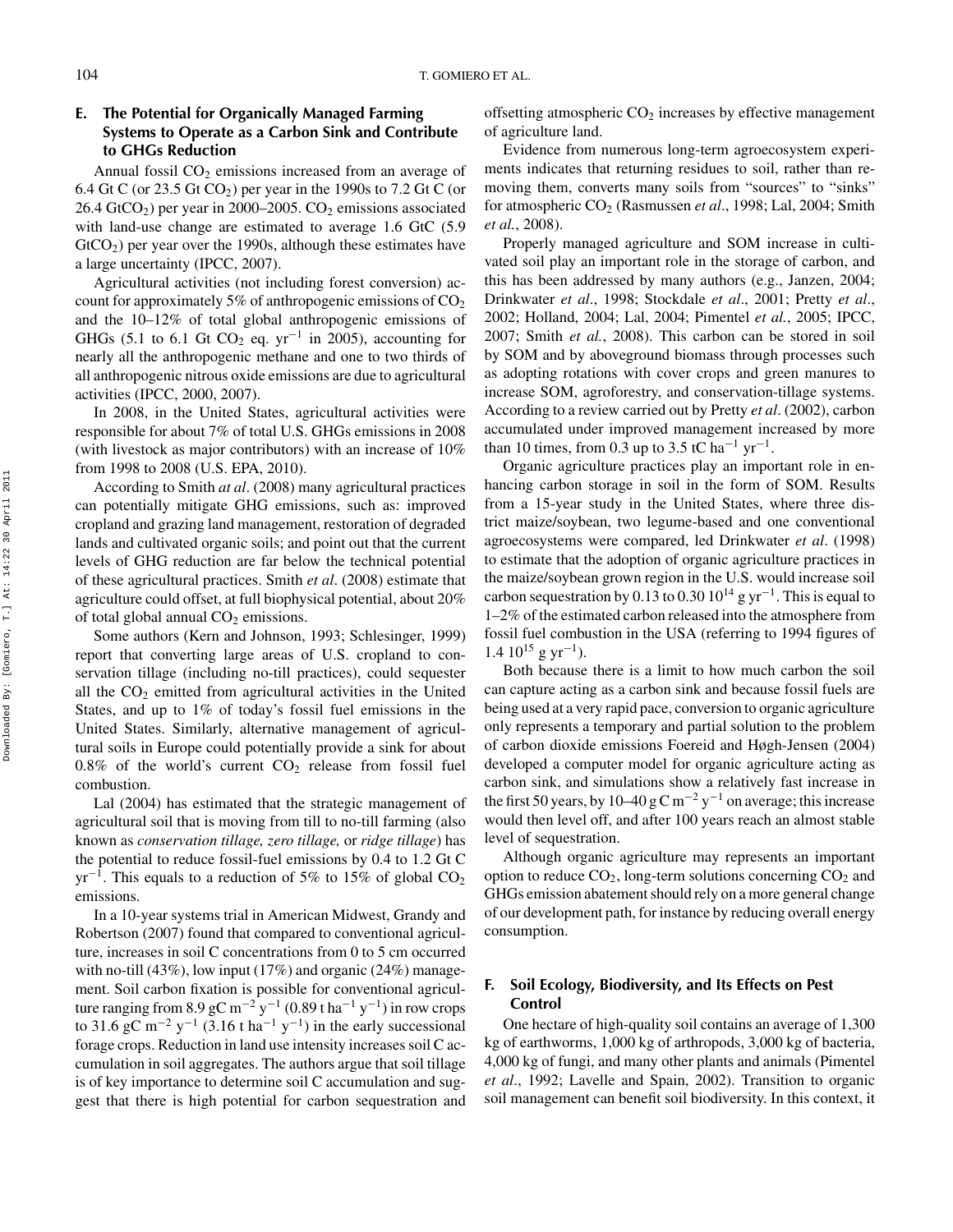should also be noted that SOM play an essential role in increasing soil biodiversity (Pimentel *et al*., 2006).

Enhancement of soil microbes and soil microfauna by organic inputs has been demonstrated in alternative farming systems across different climatic and soil conditions (Paoletti *et al*., 1995, 1998; Gunapala and Scow, 1998; Fließbach and Mäder, 2000; Hansen *et al.*, 2001; Mäder *et al.*, 2002a; Marinari *et al.* 2006; Tu *et al*., 2006; Briar *et al*., 2007 Fließbach *et al*., 2007; Liu *et al.*, 2007; Birkhofer *et al*., 2008; Phelan, 2009).

Hansen *et al*. (2001), reviewing several studies on soil biology, found that organic farming is usually associated with a significantly higher level of biological activity, represented by bacteria, fungi, springtails, mites and earthworms, due to its versatile crop rotations, reduced applications of nutrients, and the ban on pesticides.

In a Swiss long-term experiment (Siegrist *et al*., 1998; Mader ¨ *et al*., 2002a; Fließbach *et al*., 2007), soil ecological performance were greatly enhanced under biodynamic and organic management.

Microbial biomass and activity increased under organic management, root length colonized by mycorrhizae in organic farming systems was 40% higher than in conventional systems. Biomass and abundance of earthworms were from 30 to 320% higher in the organic plots as compared with conventional. Although the number of species of carabid beetles were not significantly higher in organic and biodynamic system compared to conventional (28–34 in biodynamic; 26–29 in organic and 22–26 in conventional), still some specialized and endangered species were reported to be present only in the two organic systems.

Concerning soil health, Briar *et al*. (2007) conclude that transition from conventional to organic farming can increase soil microbial biomass, N and populations of beneficial bacterivore nematodes while simultaneously reducing the populations of predominantly plant-parasitic nematodes. The authors also indicate that reducing tillage provides benefits for the development of a more mature soil food web.

In a seven-year experiment in Italy, Marinari *et al.* (2006) compared two adjacent farms, one organic and one conventional, and found that the fields under organic management showed significantly better soil nutritional and microbiological conditions; with an increased level of total nitrogen, nitrate and available phosphorus, and an increased microbial biomass content, and enzymatic activities.

Liu *et al*. (2007) report that in North Carolina microbial respiration in soils from organic farms was higher than that in low-input or conventional farms, indicating that microbial activity was greater in these soils, and that populations of fungi and thermophiles were significantly higher in soils from organic and low-input when compared to those of conventional fields.

Birkhofer *et al*. (2008) found that organic farming fosters microbial and faunal decomposers and this propagates into the aboveground system, sustaining a higher number of generalist predators, thereby increasing natural pest control. The authors, however, note that grain and straw yields were 23% higher in systems receiving mineral fertilizers and herbicides then the organic systems.

Soil management also seems to affect pest response. A number of studies report pest preferring plants which have been nurtured with synthetic fertilizer rather than those growing in organically managed soil (Phelan *et al*., 1995, 1996; Alyokhin *et al*., 2005; Hsu *et al*., 2009). This is explained by the "mineral balance hypothesis" (Phelan *et al*., 1996), which states that organic matter and microbial activity associated with organically managed soils allow to enhance nutrient balance in plants, which in turn can better respond to pest attack. Phelan and colleagues (Phelan *et al*., 1995; 1996; Phelan, 2009) report that under green house controlled experiments, females of European corn borer (*Ostrinia nubilalis*) were found to lay consistently fewer eggs in corn on organic soil than on conventional soil. Research on the effect of butterfly *Pieris rapae crucivora,* a cabbage pest, by Hsu *et al*. (2009) indicated that these butterflies preferred to lay eggs on foliage of synthetically fertilized plants (authors argue that proper organic fertilization can increase plant biomass production and may result lower pest incidence). Moreover, Alyokhin *et al*. (2005) reported that densities of Colorado potato beetle (*Leptinotarsa decemlineata*) were generally lower in plots receiving manure soil amendments in combination with reduced amounts of synthetic fertilizers compared to plots receiving full rates of synthetic fertilizers, but no manure.

A more complex relation between soil fertilization and crop pest has been found by Staley *et al*., (2010). The authors report that two aphid species showed different responses to fertilizers: the *Brassica* specialist *Brevicoryne brassicae* was more abundant on organically fertilized plants, while the generalist *Myzus persicae* had higher populations on synthetically fertilized plants. The diamondback moth *Plutella xylostella* (a crucifer specialist) was more abundant on synthetically fertilized plants and preferred to oviposit on these plants. The authors found also that glucosinolate concentrations were up to three times greater on plants grown in the organic treatments, while nitrogen content as maximized on plant foliage under higher or synthetic fertilizer treatments.

## **IV. BIODIVERSITY**

Biodiversity refers to the number, variety and variability of living organisms in a given environment. It includes diversity within species, between species, and among ecosystems (Wilson, 1988; Gaston and Spicer, 2004; Koh *et al*., 2004; Chivian and Bernstein, 2008). The concept also covers how this diversity changes from one location to another and over time. Biodiversity assessment, such as the evaluation of the number of species in a given area, or the more affordable use of bioindicators, can help in monitoring certain aspects of biodiversity (Paoletti, 1999; Büchs, 2003; Duelli and Obrist, 2003; Paoletti *et al.*, 2007a), even if due attention should be paid to the comparison procedure (Gotelli and Colwell, 2001; Duelli and Obrist,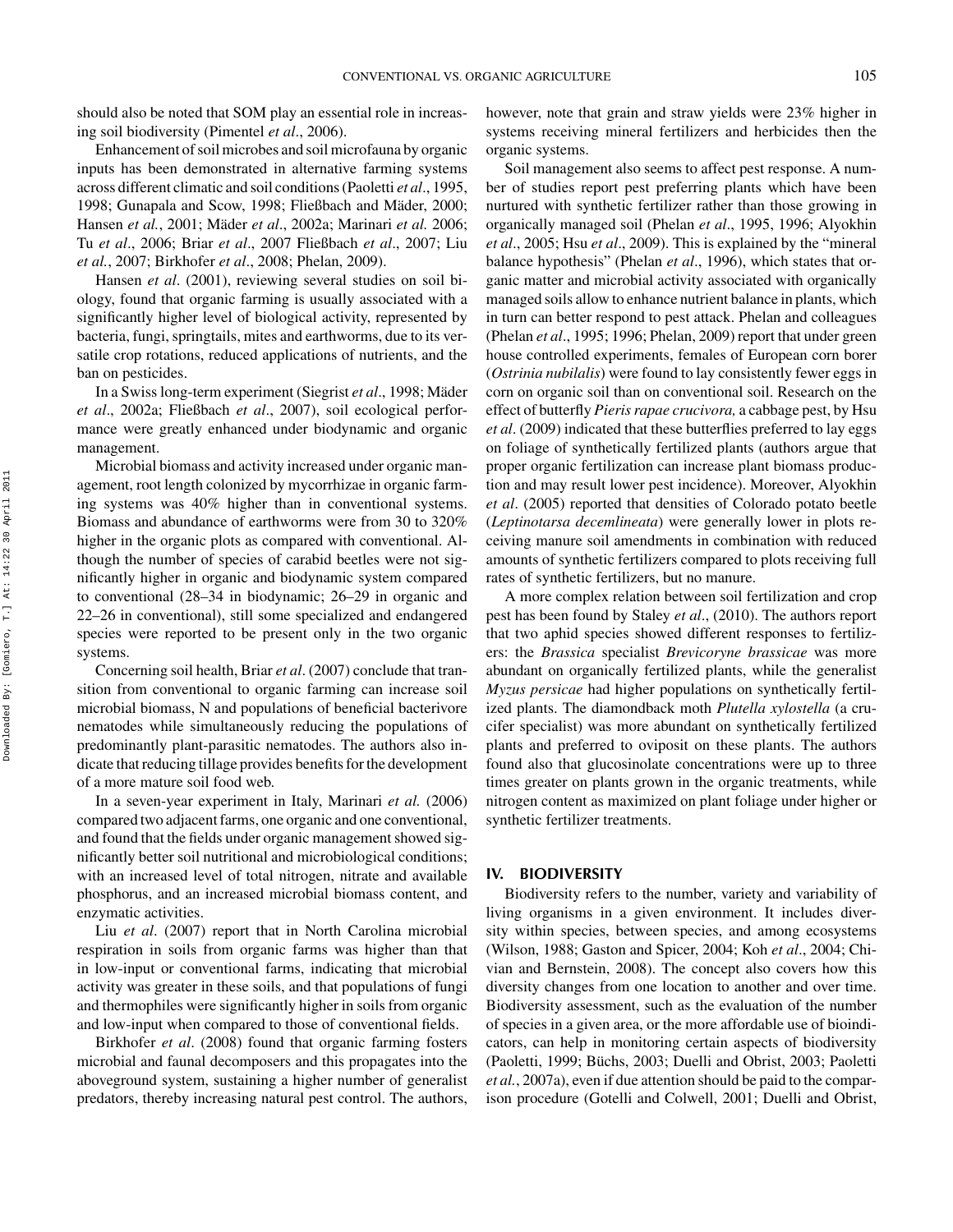2003; Pocock and Jennings, 2007). Within the term biodiversity also fall the biodiversity of crops and reared animals and the management strategy of the farm itself (e.g., rotation pattern, intercropping) (Lampkin, 2002; Caporali *et al*., 2003; Noe *et al*., 2005; Norton *et al*., 2009)

The most dramatic ecological effect of agriculture expansion on biodiversity has been habitat destruction, which, along with soil erosion and the intensive use of agrochemicals (e.g., pesticides and fertilizers), has combined to threaten biodiversity (Paoletti and Pimentel, 1992; Pimentel *et al*., 1995; Krebs *et al*., 1999; Benton *et al*., 2003; Foley *et al*., 2005; Pimentel *et al*., 2006; Butler *et al*., 2007; Paoletti *et al.*, 2007b). According to Czech *et al*. (2000), in the United States agriculture has contributed to endangering biodiversity more than any other cause except urbanization.

Organic farming can offer a possible solution to halt, or reduce, biodiversity loss by a number of means such as preservation of ecological elements of the landscape, reduction in the use of harmful chemicals and alleviation of stress caused on soil ecology.

#### **A. Organic Farming and Biodiversity**

Whether organic agriculture enhances biodiversity has been a matter of research and debate for the last decades (Paoletti and Pimentel, 1992; Moreby *et al.*, 1994; Stockdale *et al*., 2001; Shepherd *et al*., 2003; Bengtsson *et al*., 2005; Fuller *et al.*, 2005; Hole *et al.*, 2005; Hyvönen, 2007; Norton *et al.*, 2009).

Extensive analysis (e.g., Moreby *et al.*, 1994; Pfiffner and Niggli, 1996; Mäder *et al.*, 2002a; Caporali *et al.*, 2003; Bengtsson *et al.*, 2005; Fuller *et al.*, 2005; Hole *et al.*, 2005; Roschewitz *et al.*,2005; Gabriel *et al.,* 2006, 2010; Clough *et al.*, 2007a; Hyvönen, 2007; Hawesa at al., 2010), suggest that organic farming is generally associated with higher levels of biodiversity with regards to both flora and fauna.

A wide meta-analysis by Bengtsson *et al*. (2005) indicated that organic farming often has positive effects on species richness and abundance: 53 of the 63 studies analyzed (84%) showed higher species richness in organic agriculture systems, but a range of effects considering different organism groups and landscapes. Bengtsson *et al*. (2005) suggest that positive effects of organic farming on species richness can be expected in intensively managed agricultural landscapes, but not in small-scale landscapes comprising many other biotopes as well as agricultural fields. A review of the literature carried out by Hole *et al*. (2005) confirms the positive effect of organic farming on biodiversity, but authors point out that such benefits may be achieved also by conventional agriculture when carefully managed (a finding that seems supported also by other authors, e.g., Gibson *et al*., 2007), and indicate the need for long term, system-level studies of the biodiversity response to organic farming.

Comparing local weed species diversity in organic and conventional agriculture in agricultural areas in Germany, Roschewitz *et al*. (2005) found that weed biodiversity was influenced by both landscape complexity and farming system. The authors reported that local management (organic vs. conventional) and complexity of the surrounding landscape had an influence on alpha, beta and gamma diversities of weeds in 24 winter wheat fields. Species diversity under organic farming systems was clearly higher in simple landscapes, but conventional vegetation reached similar diversity levels when the surrounding landscape was richer because of the presence of refugia for weed populations. Roschewitz *et al*. (2005) argue that agri-environment schemes designed to preserve and enhance biodiversity should not only consider the management of single fields but also that of the surrounding landscape. Along similar lines, in Finland, Hyvönen *et al.* (2003) studied diversity and species composition of weed communities during spring in cereal fields cultivated by organic, conventional cereal and conventional dairy cropping, and concluded that organic cropping tends to promote weed species diversity at an early phase of cropping history, in particular for species susceptible to herbicides. The authors, however, argue that a change in species composition would require a longer period of organic cropping. In Scotland, Hawesa *at al.* (2010) found significantly more weeds in the seedbank and emerged weed flora of organic farms compared to either integrated or conventional farms and concluded that organic systems tend to support a greater density, species number and diversity of weeds compared to conventional management.

It has been demonstrated that when farming management is turned from conventional to organic, the weed populations can be restored to a state comparable to that before application of intensive cropping measures (Hyvönen and Salonen, 2002; Hyvönen, 2007). However, the recovery of the weeds is reported to differ between species, with species with a more rapid recovery being nitrophilous species that suffered from the application of herbicides, or species that were tolerant against herbicides. Perennial species favored by grasslands showed the slowest recovery. The authors point out that application of diverse crop rotations in organic cropping is the focal factor affecting species composition of weed communities.

Pfiffner *et al.* (2001) conducted a review of 44 investigations worldwide concerning the effects of organic and conventional farming on fauna, and reported organic farming as performing much better on both organism abundance and species diversity.

In Swiss trials (Pfiffner and Niggli, 1996; Mäder et al., 2002a; Pfiffner and Luka, 2003), earthworms, carabids, epigeal spiders and other epigeal arthropods have been reported to be more abundant and with higher biodiversity in organic/biodynamic fields compared to conventional fields. They suggest the higher abundance might depend upon low-input and organic fertilization, more favorable plant biota protection management (especially weed management) and possibly upon closer interaction with semi-natural habitats.

Ekroos *et al*. (2010), comparing both weed and carabid beetles biodiversity, find that, in the case of weds, organic farming increased both insect-pollinated as well as overall weed species richness, whereas the proportion of insect-pollinated weed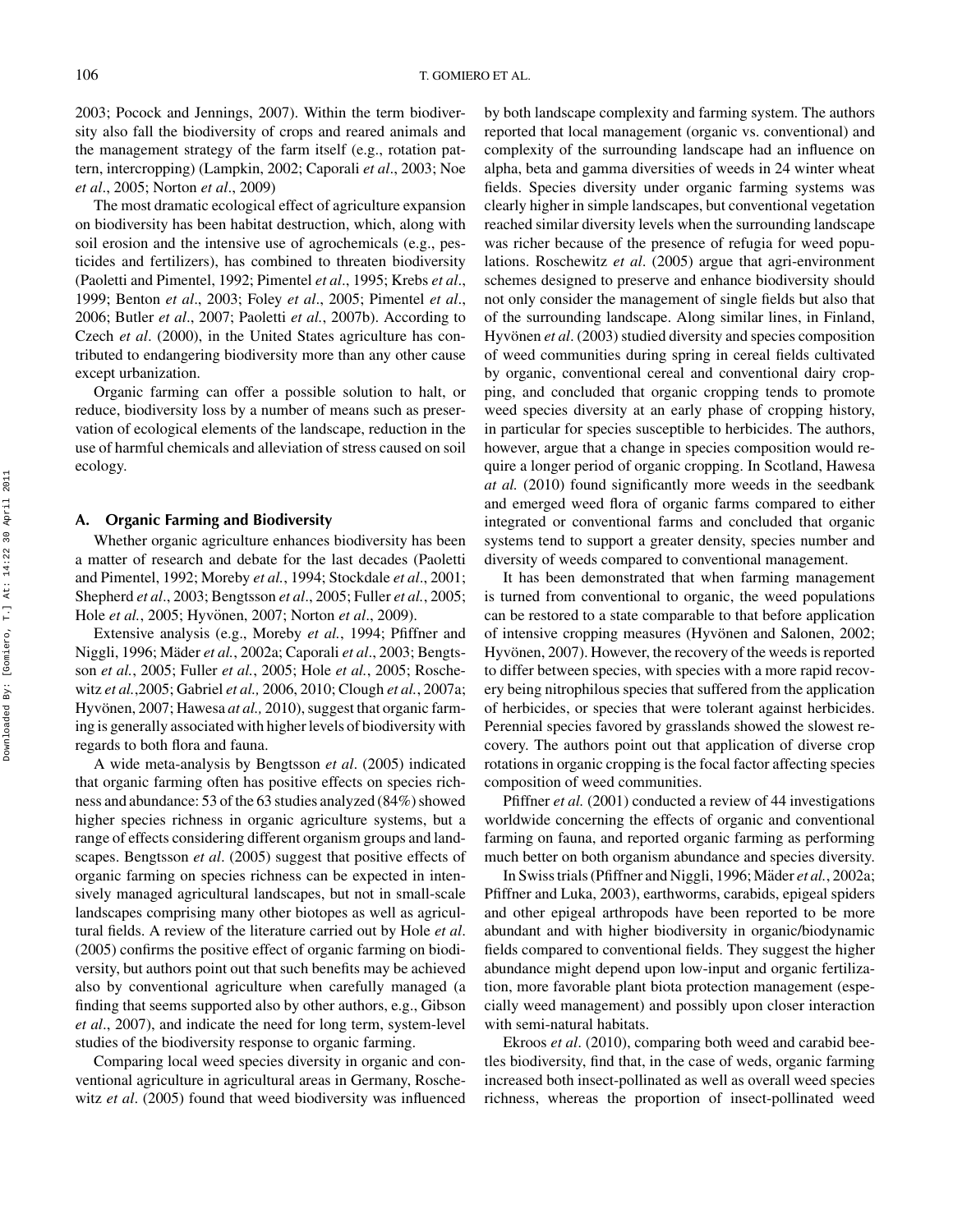species within the total species richness was unaffected by farming practices; on the other hand, in the case of carabid beetles a positive correlation with organic farming was less evident. Pfiffner and Niggli (1996) reports higher diversity and abundance of carabid beetles (90% greater) and other epigeic arthropods on organic plots of winter wheat than in conventional plots. Research carried out in North Eastern Italy in different types of orchards and vineyards found that arthropods, carabid species and earthworms were more abundant in organic than in conventional agroecosystems (Paoletti *et al*., 1995, 1998). Greater abundance of earthworms (up to more than 100%) and insects for organic farms has been reported also for Swiss farming system (Pfiffner and Mäder, 1997; Pfiffner and Luka, 2007).

In the largest and most comprehensive study of organic farming in the UK to date, Fuller *et al*. (2005) shows that organic farms provide greater benefits for a range of wildlife (including wild flowers, beetles, spiders, birds and bats) than their conventional counterparts. Fuller *et al*., (2005) found that organic fields were estimated to hold 68–105% more plant species and 74–153% greater abundance of weeds (measured as cover) than nonorganic fields support, 5–48% more spiders in preharvest crops, 16–62% more birds in the first winter and 6–75% more bats (see also Wickramasinghe *et al.,* 2004, who have found that organic farming is beneficial to bats, both through provision of more structured habitats and higher abundance of insect prey). These studies indicate that organic farming systems provide greater potential for biodiversity than their conventional counterparts, as a result of greater variability in habitats and more wildlife-friendly management practices, which results in real biodiversity benefits, particularly for plants. Plants indeed showed far more consistent and pronounced responses to the use of organic systems when compared to other taxa, as reported also by Bengtsson *et al*. (2005).

In the case of other taxa, Fuller *et al*. (2005) report that even where significant differences were detected, the results showed high variability and wide confidence intervals. Compared to the review by Bengtsson *et al*. (2005), Fuller *et al*. (2005) in their meta-analysis find that predatory invertebrates showed a significant response to agricultural practices only infrequently.

Results from Swedish research on butterfly species diversity in organic and conventional farms (Rundlöf and Smith, 2006; Rundlöf et al., 2008) indicate that both organic farming and landscape heterogeneity significantly increased butterfly species richness and abundance. Authors report also that there was a significant interaction between farming practice and landscape heterogeneity, and organic farming significantly increased butterfly species richness and abundance only in homogeneous rather than heterogeneous landscapes.

A previous Swedish study (Weibull *et al*., 2003) did not find differences when comparing the biodiversity and abundance of plants, butterflies, rove beetles and spiders in organic and conventional farms, while carabids richness was higher in conventional farms. The authors argued that species richness was higher on farms with a heterogeneous landscape, while farming practice was of relatively less importance in relation to landscape features for species richness.

A review of literature on carabid beetles in organic and conventional farming system in Germany and Switzerland by Döring and Kromp (2003) found that in most cases species richness was higher in the organically than in the conventionally managed fields.

No difference for carabids biodiversity were instead reported by the USDA Farming Systems Project in Maryland, by Clark *et al*. (2006) in organic, no-till, and chisel-till cropping systems.

According to van Elsen (2000), economic pressure leads to an improvement in mechanical weed control and undersowing, so that supporting and developing a diverse arable field flora cannot be done automatically just by converting to organic farming. Rather, an integration with the guiding vision of organic agriculture is needed, and measures to support the richness of species of arable field plants in organic fields have to be developed.

### **B. Biodiversity and Landscape**

An increasing body of evidence indicates that landscape heterogeneity is a key factor in promoting biodiversity in the agricultural landscape (Benton *et al.*, 2003; Purtauf *et al*., 2005; Schmidt *et al*., 2005; Tscharntke *et al*., 2005; Gabriel *et al.,* 2006, 2010; Rundlöf and Smith, 2006; Clough et al., 2007b; Norton *et al*., 2009). A mosaic landscape may support a larger number of species in a given area, simply because the landscape contains a larger number of habitats. Organic farming system produced greater field and farm complexity than farms employing a nonorganic system (Gabriel *et al.,* 2006, 2010; Clough *et al.*, 2007b; Norton *et al*., 2009). In Germany, Gabriel *et al.* (2006, 2010) found that plant species in wheat organic farming made the greatest contribution to total species richness at the meso (among fields) and macro (among regions) scale due to environmental heterogeneity. Rundlöf and Smith (2006) argue that organic farming, with its exclusion of pesticides and longer crop rotation, may, on a landscape scale, increase habitat heterogeneity and biodiversity.

Some scholars argue that because many organic farms are often isolated units, embedded in nonorganic farmland managed with conventional levels of pesticide and fertilizer inputs, offering a relatively low levels of habitat heterogeneity, this may reduce the benefits offered by organic farming as well as by species colonization. In these cases, organic farming probably offer insufficient resources to affect population sizes of species with large spatial needs, such as birds (Bosshard *et al*., 2009; Brittain *et al*., 2010).

Concerning invertebrates, agricultural landscapes with organic crops have overall been reported to support higher biodiversity for pollinator (Holzschuh et al., 2008), butterfly (Rundlöf and Smith, 2006), carabid beetle (Purtauf *et al*., 2005), spiders (Fuller *et al*., 2005; Schmidt *et al.*, 2005), and a number of invertebrates taxa (Benton *et al.*, 2003; Bengtsson *et al*., 2005; Clough *et al*., 2007). It has to be pointed out that the extent of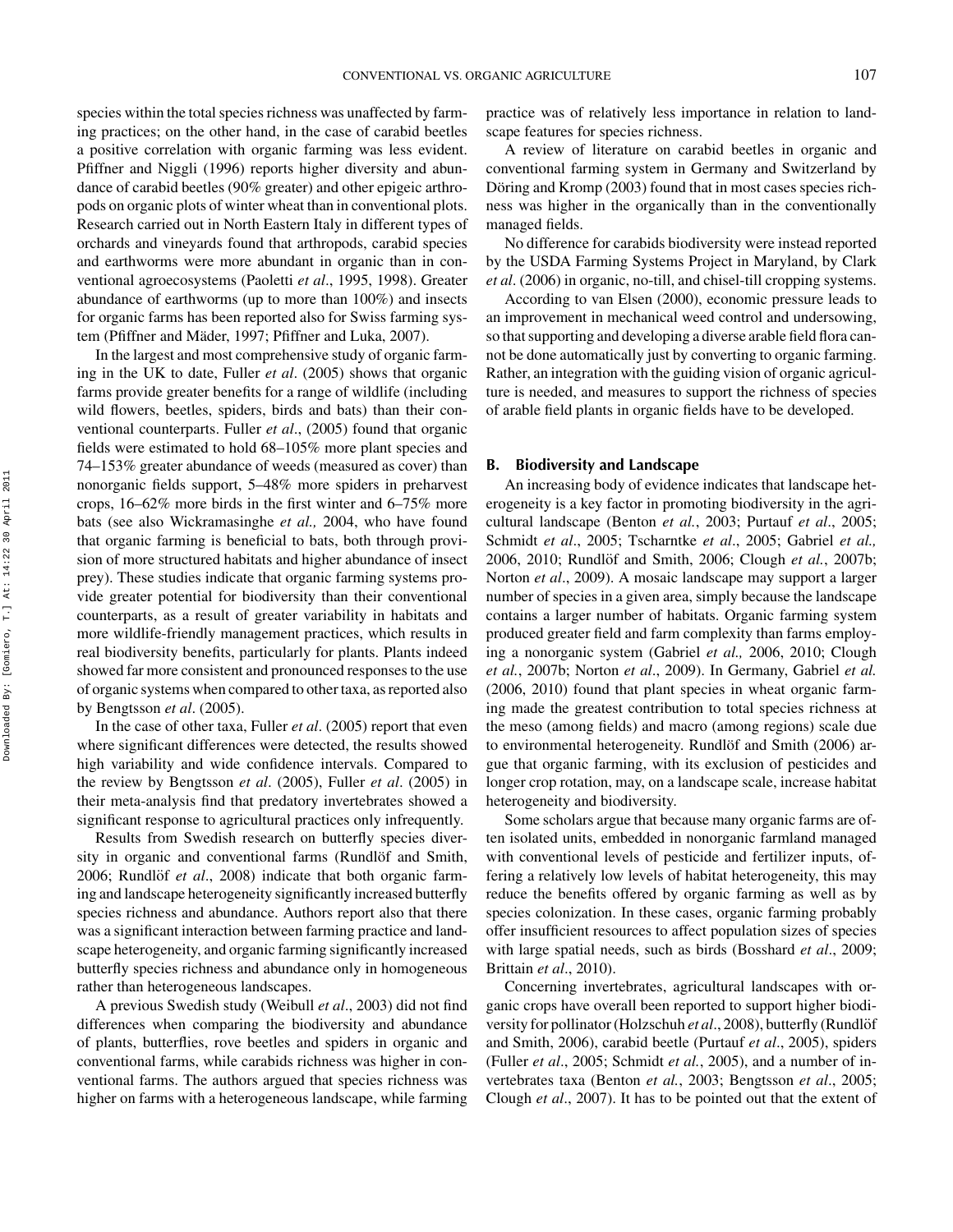non-crop habitat in the vicinity of organic farms (usually larger than for conventional farms) is likely to be beneficial for biodiversity (Holzschuh *et al*., 2007; Norton *et al*., 2009). Holzschuh *et al.* (2007), for instance, found that landscape heterogeneity and the availability of semi-natural nesting habitats resulted in higher bee diversity on farmland.

It would appear that the extension of organic farming is a potential means of reestablishing heterogeneity of farmland habitats, and thereby enhancing farmland biodiversity. However, the total area of organic farmland relative to nonorganic is generally small (a few points percentage of the total agricultural area per country). Strategies aimed at increasing both the total extent of organic farming and the size and contiguity of individual organic farms could help to restore biodiversity in agricultural landscapes (Fuller *et al*., 2005; Tscharntke *et al*., 2005; Bosshard *et al.*, 2009). This strategy is supported also by other authors. Benton *et al.* (2003) for instance, argue that, rather than concentrating on particular farming practices, promoting heterogeneity widely across agricultural systems should be a universal management objective.

Given the body of evidence accumulated so far, it is clear that measures to preserve and enhance biodiversity in agroecosystems should be both landscape and farm specific (e.g., Paoletti, 1999; Thies and Tscharntke, 1999; Hole *et al*., 2005; Pimentel *et al*., 2005; Roschewitz *et al*., 2005; Tscharntke *et al.*, 2005; Gabriel *et al.*, 2006, 2010; Rundlöf and Smith, 2006; Holzschuh *et al*., 2008; Norton *et al*., 2009). Unfortunately, it is difficult to provide reliable recommendations concerning agricultural land management in order to enhance biodiversity and ecosystem services, because there is still little knowledge about the relation among agricultural land management, both at farm and at landscape level, and ecosystem services. (Tscharntke *et al*., 2005; Gabriel *et al.,* 2006, 2010).

#### **C. Biodiversity and Pest Control**

One key feature of agricultural intensification has been the increasing specialization in the production process, resulting in reduction in the number of crop and livestock species, leading to monoculture and intensive farming (Zhu *et al.*, 2000; Matson *et al*., 1997; Tscharntke *et al*., 2005). On the other hand, it has been demonstrated that increasing crop genetic diversity can play an important role in pest management and in controlling crop disease, as well as enhance pollination services and soil processes (Zhu *et al.,* 2000; Barberi, 2002; Hajjar *et al*., 2008). Zhu *et al.* (2000), for instance, demonstrated that crop heterogeneity is a possible way to solve the problem of vulnerability of monoculture crops to disease. Barberi (2002) argues that weed management should be tackled on a long time frame and needs deep integration with the other cultural practices, so as to optimize whole system control.

Agriculture intensification results also in a dramatic simplification of landscape composition and in a sharp decline of biodiversity. This also affected the functioning of natural pest control, as natural habitats provide shelter for a broad spectrum of natural species that operate as pest control for all crops (Pimentel *et al*., 1992; 1997; Kruess and Tscharntke, 1994; Pimentel, 1997; Thies and Tscharntke, 1999; Barbosa, 2003; Altieri and Nicholls, 2004; Perfecto *et al*., 2004; Bianchi *et al*., 2006; Crowder *et al*., 2010).

Preserving landscape-ecological structures (e.g., hedgerows, herbaceous strips, woodlot) means also preserving their function as a haven for beneficial organisms that can provide useful services to agriculture. On the contrary, reducing ecological structures and causing habitat fragmentation results in a significant reduction in local biodiversity and its impact in the biological control of pests (Kruess and Tscharntke, 1994; Sommaggio *et al*., 1995; Paoletti *et al.*, 1997; Thies and Tscharntke, 1999; Letourneau and Goldstein, 2001; Thies *et al.*, 2003, 2005; Bianchi *et al*., 2006; Gardiner *et al*., 2009).

Letourneau and Bothwell (2008) argue that few studies have measured biodiversity effects on pest control and yield on organic farms compared to conventional farms, while relevant studies suggest that an increase in the diversity of insect predators and parasitoids can have both positive and negative effects on prey consumption rates. As mentioned earlier in this paper, Briar *et al*. (2007) reported the positive role of the transition from conventional to organic farming in increasing populations of beneficial bacterivore nematodes while reducing plant-parasitic nematodes.

Perfecto *et al*. (2004) found that in coffee farms in Chiapas, Mexico, birds could potentially reduce pest outbreak in farms with higher floristic diversity, thus providing partial evidence in support of the "insurance hypothesis." In organic cereal fields in Germany, Westerman *et al*. (2003) found that seed predation by birds contributes substantially to the containment of weed population growth.

Other experiments proved the role of vegetation and bird presence in reducing pest outbreaks. Mols and Visser (2002, 2007), for instance, found that big tit (*Parus major* L.), a European cavity-nesting bird, reduces the abundance of harmful caterpillars in apple orchards by as much as 50 to 99%. In the Netherlands, the foraging of *P. major* increased apple yields by 4.7 to 7.8 kg per tree.

Although some studies do not find a correlation between landscape complexity and parasitoid diversity (e.g., Menalled *et al*., 1999), most of them do confirm the importance of ecological structures for harbouring beneficial organisms. Research in Italy found that hedgerows in organic farming can improve consistently the number and abundance of invertebrates and can host important key species of predators and parasitoids that can provide a natural pest control for crops (Paoletti and Lorenzoni, 1989; Sommaggio *et al*., 1995; Paoletti *et al*., 1997). In an extensive experiment to assess the effectiveness of natural pest control provided to soybean by natural pest predators, 26 replicate fields were set across Michigan, Wisconsin, Iowa, and Minnesota over two years (2005–2006) (Gardiner *et al*., 2009). The authors found that the abundance of Coccinellidae was related to landscape composition, with beetles being more abundant in landscapes with an abundance of forest and grassland compared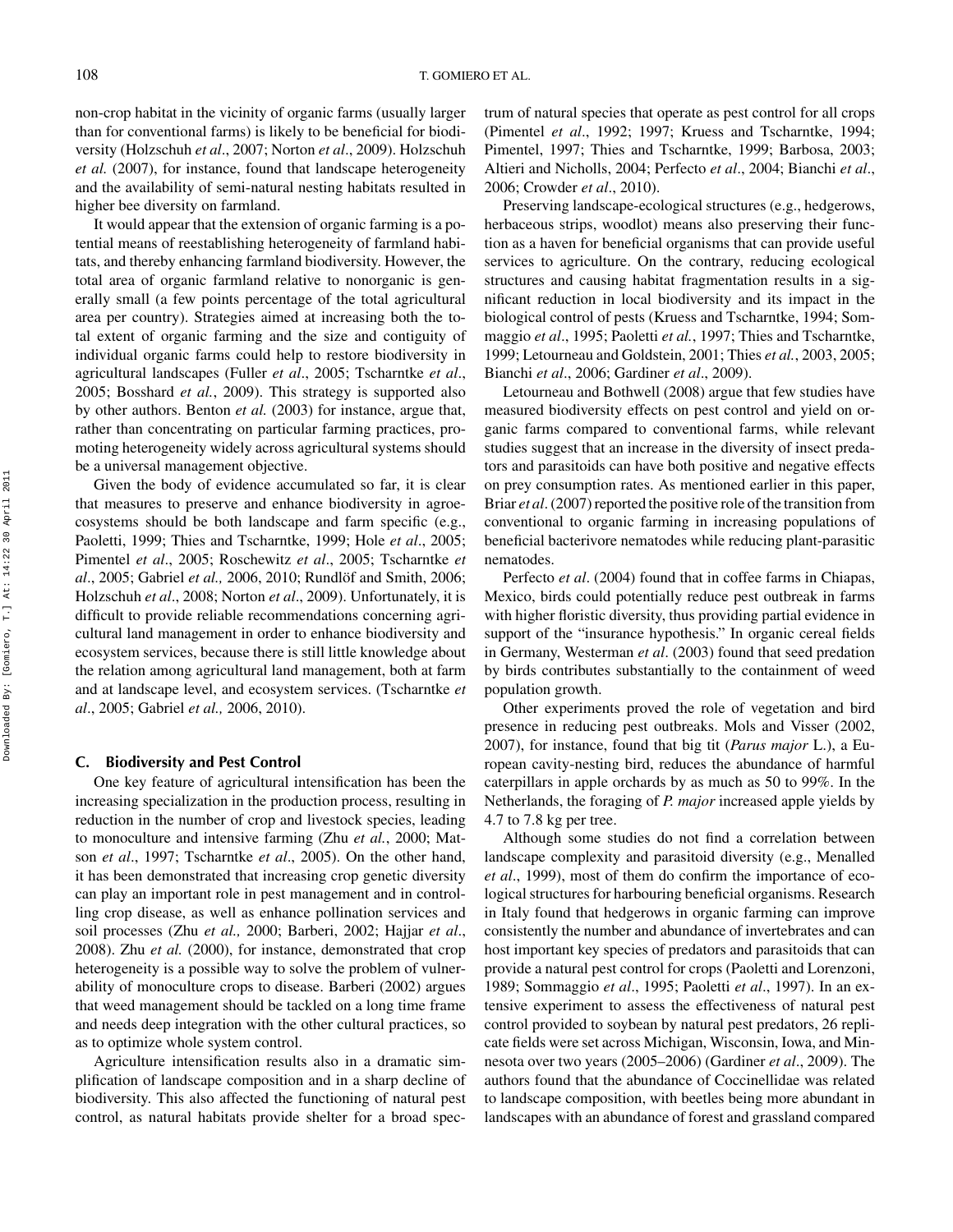with landscapes dominated by agricultural crops. Landscape diversity and composition at a scale of 1.5 km surrounding the focal field explained the greatest proportion of variation in biological control service index (based on relative suppression of aphid populations and on Coccinellidae abundance). The authors conclude that management aimed at maintaining or enhancing landscape diversity has the potential to stabilize or increase biocontrol services.

Bianchi *et al*. (2006) reach the same conclusions. They find that enhanced natural enemy activity showed correlation with presence of herbaceous habitats such fallows and field margins (80% of cases), and also with presence of wooded habitats (71%), and of landscape patchiness (70%). The authors conclude that all these landscape characteristics are equally important in enhancing natural enemy populations, and claim that diversified landscapes hold most potential for the conservation of biodiversity and perform a pest control function.

It is often assumed that if the reduction in agrochemicals on organic farms allows the conservation of biodiversity, it on the other hand must have some cost in terms of increased pest damage. In an experiment in tomato farms in California, Letourneau and Goldstein (2001) tested such a claim. The authors found no evidence of increased crop loss when synthetic insecticides are withdrawn. The authors stress the importance of large-scale on-farm comparisons for testing hypotheses about the sustainability of agroecosystem management schemes and their effects on crop productivity and associated biodiversity.

Recently, Crowder *et al*. (2010) showed that such insecticides disrupt the communities of pest natural enemies, reducing the effectiveness of pest control. Authors claim that organic farming methods can mitigate this ecological damage by promoting evenness among natural enemies, implying that ecosystem functional rejuvenation requires restoration of species evenness, rather than just richness, and that organic farming can offer a means of reestablishing functional evenness to ecosystems. Bahlai *et al.* (2011), however, point out that organic pesticides may not represent always the best solution to mitigate environmental risk.

It has to be pointed out that biodiversity conservation, by retaining local food web complexity can also represent an effective management strategy against the spread of invasive species that often act as pests in new environments (Kennedy *et al.*, 2002). This may help to avoid the drawback from using exotic natural enemies to fight novel invasive species, as species introduced for biocontrol can act as invasive species in their own right (Thomas and Reid, 2007).

#### **V. ENERGY USE AND GHGs EMISSION**

#### **A. Energy Efficiency**

Organic farming has been reported to provide a better ratio of energy input/output (Table 2). (For further figures see also the review by Lynch *et al.*, 2011)

The main reasons for higher efficiency in the case of organic farming are: (1) lack of input of synthetic N-fertilizers (which require high energy consumption for production and transport and can account for more than 50% of the total energy input), (2) low input of other mineral fertilizers (e.g., P, K), lower use of highly energy-consumptive foodstuffs (concentrates), and (3) the ban on synthetic pesticides and herbicides (Lockeretz *et al*., 1981; Pimentel *et al*., 1983; 2005; Refsgaard *et al*., 1998; Cormack, 2000; Stockdale *et al*., 2001, Haas *et al*., 2001; FAO, 2002; Lampkin, 2002; Hoeppner *et al*., 2006; Kasperczyk and Knickel, 2006; Küstermann *et al.*, 2008; Lynch *et al.*, 2011). According to estimates carried out in a study conducted by the Danish government (Hansen *et al*., 2001), upon 100% conversion to organic agriculture a 9–51% reduction in total energy use would ensue (the rate of reduction depending on the level of imported feeds and the numbers of animals reared).

However, when calculating energy input in terms of physical output units, a reduced advantage in employing organic systems was observed (Cormack, 2000; Stockdale *et al*., 2001). On average, yield from arable crops is reported to be 20% to 40% lower in organic systems compared to conventional systems, whereas the yield for horticultural crops could be as low as 50% that of conventional; grass and forage production is reported between 0 and 30% lower for organic systems (Cormack, 2000; Stockdale *et al.*, 2001; Mäder *et al.*, 2002a, 2002b; Cavigelli *et al.*, 2007; Kirchmann et al., 2007; Küstermann et al., 2008).

Dalgaard *et al*. (2001) argue that the energy efficiency, calculated as the yield divided by the energy use  $(MJ ha^{-1})$ , was generally higher in the organic system than in the conventional system, but the yields were also lower. This meant that conventional crop production had the highest net energy production, whereas organic crop production had the highest energy efficiency.

In industrial societies, energy efficiency *per se* may not be the goal. Increasing productivity per hour of labor is in fact what modern society aims at, and this may lead us in the opposite direction (decreasing overall energy efficiency) (Giampietro, 2004). This inverse relation between total productivity and efficiency is typical for traditional agriculture and intensive agriculture. When comparing corn production in intensive U.S. farming systems and a Mexican traditional farming system the former had an efficiency (output/input) of 3.5:1 while the latter of 11:1 (using only manpower). However, when coming to total net energy production, intensive farming system accounted for 17.5 million kcal ha<sup>-1</sup>yr<sup>-1</sup>(24.5 in output and 7 in input), while traditional just 6.3 million kcal ha<sup>-1</sup>yr<sup>-1</sup> (7 million in output and 0.6 million in input) (Pimentel, 1989).

On the other hand, some studies have found organic production comparable to that of conventional systems (Clark *et al*., 1999; Pimentel *et al*., 2005). Clark *et al*. (1999) argue that organic and low-input tomato systems can produce yields similar to those of conventional systems but that factors limiting yield may be more difficult to manage: N availability in the case of organic systems and water availability in that of conventionally managed systems. In the Rodale long-term study (Pimentel *et al*., 2005) organic performance is comparable to conventional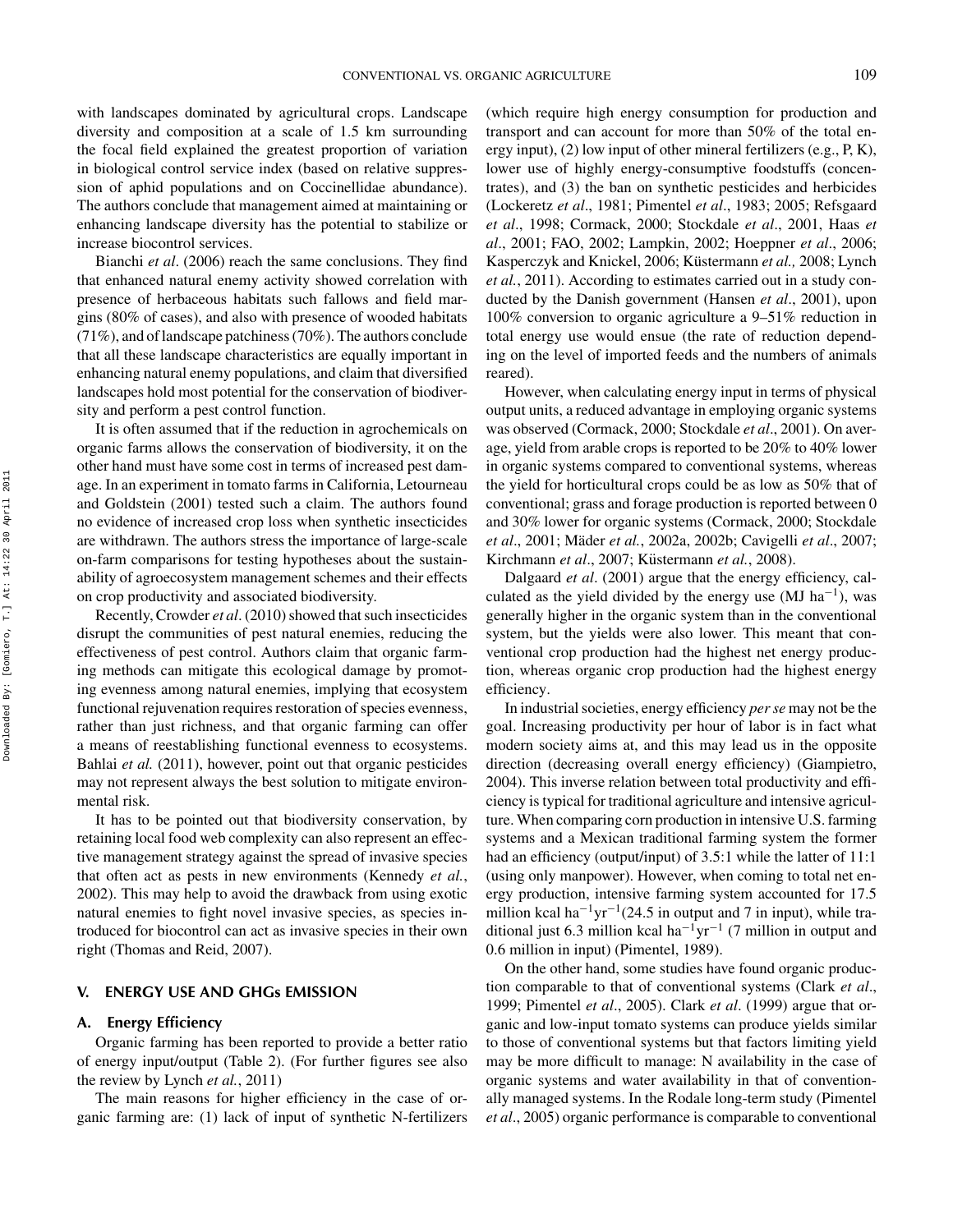Comparison of energy efficiency (input/output) per unit of production of organic as percent of conventional farming systems.

| Farming System                                                                    | Reference                                                    | Energy Efficiency organic<br>as % of conventional |
|-----------------------------------------------------------------------------------|--------------------------------------------------------------|---------------------------------------------------|
|                                                                                   | Analysis for crops under organic and conventional management |                                                   |
| Wheat in USA                                                                      | Pimentel et al. (1983)                                       | $+29/+70$                                         |
| Wheat in Germany (various studies)                                                | Stölze et al. (2000)                                         | $+21/+43$                                         |
| Wheat in Italy                                                                    | FAO (2002)                                                   | $+25$                                             |
| Corn in USA                                                                       | Pimentel et al. (1983)                                       | $+35/+47$                                         |
| Apples in USA                                                                     | Pimentel et al. (1983)                                       | $-95$                                             |
| Potatoes in Germany (3 studies)                                                   | Stölze et al. (2000)                                         | $+7/+29$                                          |
| Potatoes USA                                                                      | Pimentel et al. (1983)                                       | $-13/-20$                                         |
| Rotations of different crop systems in Iran                                       | Zarea et al. (2000) (in FAO, 2002)                           | $+81$                                             |
| Rotations of different crop systems in Poland                                     | Kus and Stalenga (2000) (in FAO, 2002)                       | $+35$                                             |
| Danish organic farming                                                            | Jørgensen et al. (2005)                                      | $+10$                                             |
| Whole system analysis (Midwest - USA) with<br>comparable output                   | Smolik et al. (1995)                                         | $+60/+70$                                         |
| Crop rotations (wheat-pea-wheat-flax and<br>wheat-alfalfa-alfalfa-flax) in Canada | Hoeppner et al. (2006)                                       | $+20$                                             |
| Apricot in Turkey                                                                 | Gündomub (2006)                                              | $+53$                                             |
| Olive in Spain                                                                    | Guzmán and Alonso (2008)                                     | $+50$                                             |
| Crop rotations                                                                    | Küstermann et al. (2008)                                     | $+9$                                              |
|                                                                                   | Results from Long-Term Agroecosystem Experiments             |                                                   |
| Apples in USA                                                                     | Reganol et al. (2001)                                        | $+7$                                              |
| Various crop systems                                                              | Mäder et al. (2002)                                          | $+20/+56%$                                        |
| Organic and animals                                                               | Pimentel et al. (2005)                                       | $+28$                                             |
| Organic and legumes                                                               | Pimentel et al. (2005)                                       | $+32$                                             |
| Organic vs. conv. with tillage                                                    | Gelfand et al. (2010)                                        | $+10$                                             |
| Organic vs. conv. no tillage                                                      | Gelfand et al. (2010)                                        | $-30$                                             |

performance with respect to key agronomic indicators (Table 3).

As previously mentioned, it has to be pointed out that under drought conditions organic systems produce higher yields than comparable crops managed conventionally, up to 70–90% (Lockeretz *et al*., 1981; Stanhill, 1990; Smolik *et al*., 1995; Lotter *et al*., 2003; Pimentel *et al*., 2005).

It appears that the energetic performances of different farming systems depend on the crops cultured and specific farm characteristics (e.g., soil, climate). Pimentel *et al*. (1983), who reported lower energy efficiency in organic potatoes, ascribed it to reduced yield due to insect and disease attacks that could not be controlled in the organic system. In the case of apples there is a striking difference between data reported by Pimentel *et al*. (1983) and Reganold *et al*. (2001). This can be explained by different management techniques and their improvement in the last 20 years.

### **B. GHGs Emission**

Agricultural contributions to  $CO<sub>2</sub>$  emissions come from consumption of energy in the form of oil and natural gas, both

#### TABLE 3

A comparison of the rate of return in calories per fossil fuel invested in production for major crops - average of two organic systems over 20 years in Pennsylvania (based on Pimentel,

## 2006, modified).

| Crop | Technology $(t \text{ ha}^{-1})$ (hrs ha <sup>-1</sup> ) (kcal x 10 <sup>6</sup> ) input | Yield | Labor | Energy | output/ |
|------|------------------------------------------------------------------------------------------|-------|-------|--------|---------|
| Corn | Organic <sup>1</sup>                                                                     | 7.7   | 14    | 3.6    | 7.7     |
| Corn | Conventional <sup>2</sup>                                                                | 7.4   | 12    | 5.2    | 5.1     |
| Corn | Conventional <sup>3</sup>                                                                | 8.7   | 11.4  | 8.1    | 4.0     |
|      | Soybean Organic <sup>4</sup>                                                             | 2.4   | 14    | 2.3    | 3.8     |
|      | Soybean Conventional <sup>5</sup>                                                        | 2.7   | 12    | 2.1    | 4.6     |
|      | Soybean Conventional <sup>6</sup>                                                        | 2.7   | 71    | 3.7    | 3.2     |

<sup>1</sup> Average of two organic systems over 20 years in Pennsylvania.

<sup>2</sup> Average of conventional corn system over 20 years in Pennsylvania. <sup>3</sup> Average U.S. corn.

<sup>4</sup> Average of two organic systems over 20 years in Pennsylvania.

<sup>5</sup> Average conventional soybean system over 20 years in Pennsylva-

nia.<br><sup>6</sup> Average of U.S. soybean system.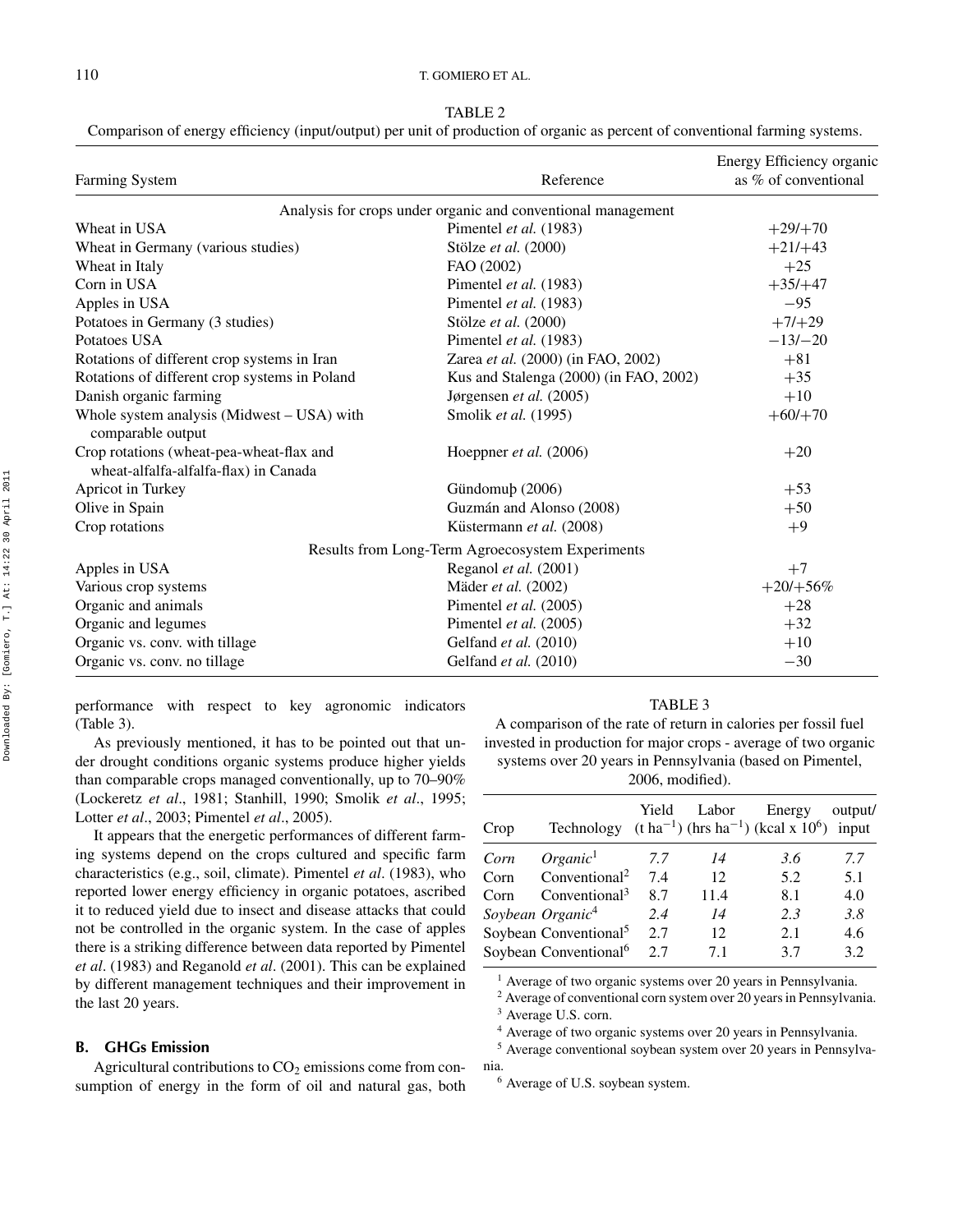directly (e.g., field work, machinery) and indirectly (e.g., production and transport of fertilizers and pesticides). Changes in soil ecology can also result in carbon release into the atmosphere. Deforestation is an important contributor to  $CO<sub>2</sub>$  emissions, occurring when forest land is removed to provide more land to plant crops. NH<sub>4</sub> emissions come from livestock, mainly from enteric fermentation but also from manure and rice fields.  $N<sub>2</sub>O$  comes mainly from the soil (denitrification) and to a lesser extent from animal manure (IPCC, 2007). On the other hand, it is possible to reduce direct and indirect carbon emissions by reducing the use of agrochemicals, pumped irrigation and mechanical power, which account for most of the energy input in agriculture. It has also been suggested that organic farms can develop biogas digesters to produce methane for home and commercial use (Pretty *et al*., 2002; Hansson *et al*., 2007). This technology is, however, not limited to organic management.

Stölze et al. (2000), in their review of European farming systems, saw trends toward lower  $CO<sub>2</sub>$  emissions in organic agriculture but were not able to conclude that overall  $CO<sub>2</sub>$  emissions are lower per unit of product in organic systems compared to the conventional ones. The authors reported that the 30% higher yields in conventional intensive farming in Europe can compensate for the lower  $CO<sub>2</sub>$  emissions per unit of products in organic agriculture.

Haas *et al*. (2001) conducted a Life Cycle Assessment of the environmental impacts of 18 grassland farms in three different farming intensities (intensive, extensified, and organic) in southern Germany. They found that extensified and organic farms reduce energy consumption and Global Warming Potential (GWP). The authors found that the area-related GWP decreases for intensive (9.4 t CO<sub>2</sub> eq. ha<sup>-1</sup>), extensified (7.0 t CO<sub>2</sub> eq. ha<sup>-1</sup>) and organic farms (6.3 t CO<sub>2</sub> ha<sup>-1</sup>), accordingly. With regards to product-related energy use, extensified farms (1.0 t  $CO<sub>2</sub>$  eq. ha<sup>-1</sup>) cause the lowest GWP, whereas intensified and organic farms (1.3 t CO<sub>2</sub> eq. ha<sup>-1</sup>) produce the same emissions. Lower  $CO_2^-$  and  $N_2O^-$  emissions of organic farms are compensated by a higher emission of CH<sub>4</sub> per unit of produced milk, because of lower milk yields.

Comparing the performances of single crops can produce very different results from those obtained when comparing the whole cropping system within which that specific crop is found. Küstermann *et al.* (2008), for instance, report that GHGs per ha for winter wheat are comparable between organic and conventional system. On a harvested biomass basis, lower yields in organic farming involved higher emissions (496 kg  $CO<sub>2</sub>$  eq. Mg<sup>-1</sup> for the organic system and 355 kg CO<sub>2</sub> eq. Mg<sup>-1</sup> for the conventional), when all products relating to the whole crop rotation are considered, organic management is shown to result in lower emission (263 kg CO<sub>2</sub> eq. Mg<sup>-1</sup>, for the organic system against 376 kg  $CO_2$  eq. Mg<sup>-1</sup> for the conventional system) (Table 4).

Modeling of a transition to organic production in Canada, Pelletier *et al*. (2008) found that a total transition of Canadian canola, corn, soybean and wheat production to organic management may reduce the overall national energy consumption by 0.8%, GHGs emissions by 0.6%, and acidifying emissions (from N and S compounds) by 1%. The authors argue that although organic farming systems have a slightly higher fuel-related energy consumption, still their average total energy demand has been estimated at about 40% that of conventional management, mainly due to the use of synthetic fertilizer and pesticide (quite costly in terms of energy demand) in conventional systems. Such calculations, however, do not account for organic compost shipments over long distance.

Wood *et al.* (2006) carried out a comprehensive environmental impacts analysis of Australian agriculture, and argue that organic production has smaller indirect impacts than conventional production, and that a transition to organic farming could be a viable way of reducing energy use and GHG emissions, while maintaining employment and economic benefits. In their review, Lynch *et al*. (2011) fond that organic systems has gnerally lower GHGs emission per ha but the results are variable on a per unit of product basis.

#### **C. Integrating Animal Husbandry**

In organic farming, animal husbandry is carried out taking into account ethical concerns regarding the well being of the animals, and therefore, amongst other practices, it promotes natural behavior of cows by having them spend most of the grazing period outdoors, it limits the use of drugs and endorses the use of feed coming from crops where the use of synthetic fertilizers and pesticides is forbidden (Lund, 2006). This translates to better consumer health, having meat without an extra supply of (synthetic) hormones and traces of antibiotics.

According to some authors (Subak, 1999; Cederberg and Stadig, 2003; Koneswaran and Nierenberg, 2008a, 2008b)

|                       |       |         | GHGs emission per ha (kg $CO2$ eq. ha <sup>-1</sup> ) | $CO2$ emissions for some productions (data from Kustermann <i>et al.</i> , 2008).<br>GHGs emission per production unit (kg $CO2$ eq. t <sup>-1</sup> ) |         |                      |  |  |
|-----------------------|-------|---------|-------------------------------------------------------|--------------------------------------------------------------------------------------------------------------------------------------------------------|---------|----------------------|--|--|
| Study                 | Conv. | Organic | Org. as $%$ of conv.                                  | Conv.                                                                                                                                                  | Organic | Org. as $%$ of conv. |  |  |
| Winter wheat          | 2,333 | 1,669   |                                                       | 355                                                                                                                                                    | 496     | 140                  |  |  |
| Similar crop rotation | 2.717 | 887     |                                                       | 376                                                                                                                                                    | 263     | 70                   |  |  |

TABLE 4 CO<sub>2</sub> emissions for some productions (data from Küstermann et al., 2008).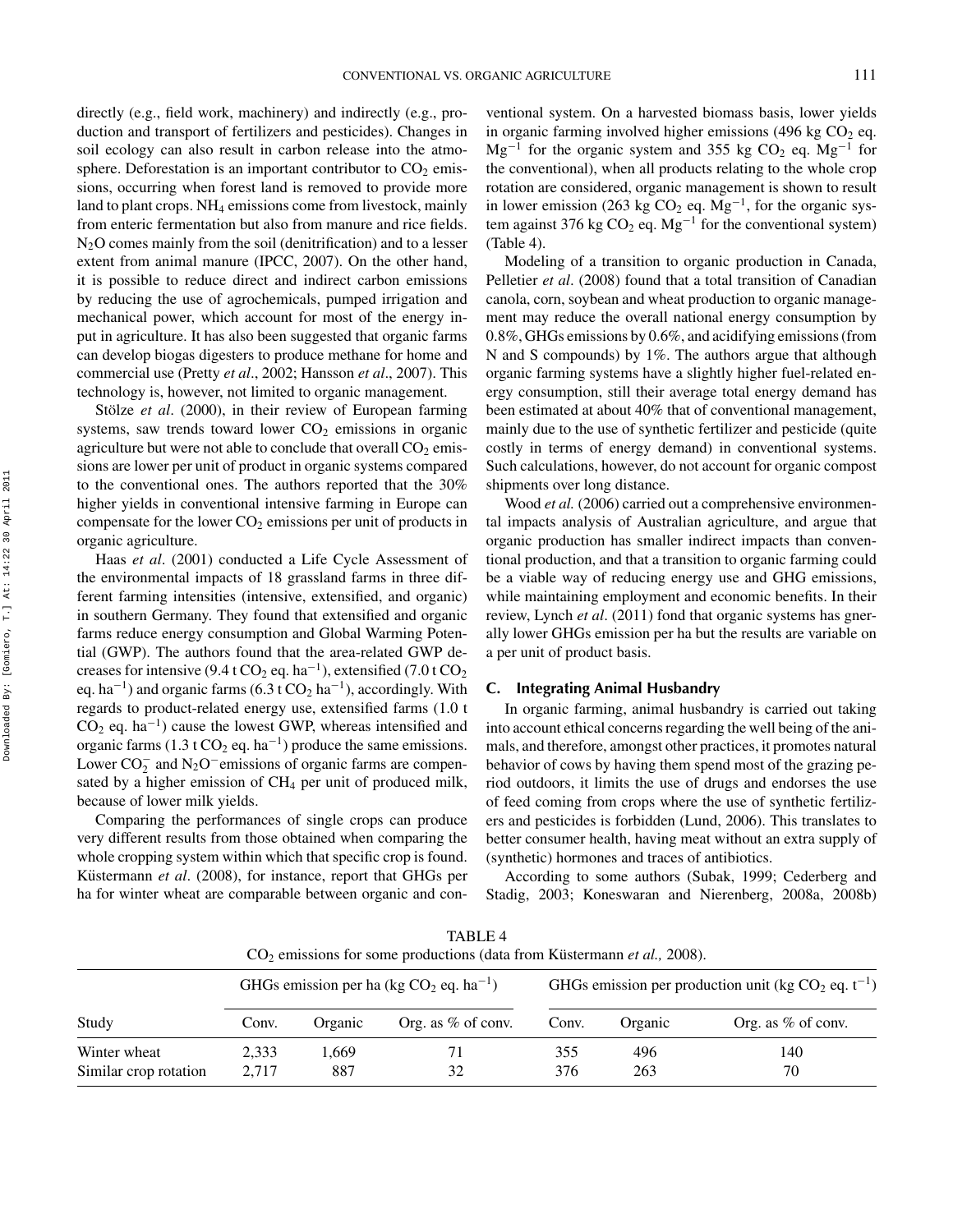organic animal husbandry has the potential to reduce GHG emissions and sequester carbon through better pasture management. Raising cattle for beef organically on grass, in contrast to fattening confined cattle on concentrated feed, may emit 40% less GHGs and consume 85% less energy than conventionally produced beef. According to Williams *et al*. (2006), most organic animal production reduces primary energy use by 15% to 40%, with the exception of organic poultry meat and egg production, which increase energy use by 30% and 15% respectively.

How to develop appropriate analytical methods to assess the sustainability of organic meat and milk production is, however, still work in progress and a matter of debate (e.g., De Boer, 2003; Avery and Avery, 2008; Koneswaran and Nierenberg, 2008a; 2008b; Müller-Lindenlauf et al., 2010).

A study of German dairies by Haas *et al*. (2001) reports an energy use per unit of milk for organic agriculture that is less than half of that of conventional farming, and less than onethird per unit of land. For instance, De Boer (2003), argued that at present we cannot directly compare results of different LCA studies. The author noted that, for example, absolute GWP differs largely among studies because of differences in allocation or normative values used with respect to  $CH<sub>4</sub>$  and N2O emission. Lacking a standardized protocol for LCA, De Boer (2003, p. 76) stated that "conventional and organic production systems can be compared only within a case study." Avery and Avery (2008) of the Huston Institute (a think tank based in Washington D.C.), challenged the data by Koneswaran and Nierenberg (2008a), whose figures indicated organic animal production systems performing better than conventional, claiming that the authors were comparing highly different environmental and cultural contexts (Sweden and Japan), and citing different studies to support different conclusion. Koneswaran and Nierenberg (2008a; 2008b), on the other hand, replied that the LCA cited by Avery and Avery (2008) are still misleading and, in some cases, wrongly quoted. Further to the LCA issue, De Boer (2003), argued also that experimental farms, from

which comparison between organic and conventional animal production are made, do not necessarily represent corresponding production systems. Müller-Lindenlauf et al. (2010), called for the adoption of a more complex approach, arguing that focussing only on the classical environmental impact categories (e.g. energy efficiency, GWP) may lead to different results than a system approach that includes a broader range of relevant impacts and ecological benefits. However, there were slightly higher methane emissions per unit of organically produced milk, and the authors estimated that the final GWP of the two farming systems was similar (Tables 5a and 5b). Most LCA undertaken thus far report that organic management results in a bit less or equal footprints as compared to conventional. While outcomes rate organic management positively on a per hectare basis, performance per unit of production is less positive as organic management tends to yield less than conventional.

A German study based on a multicriterial assessment of milk production of organic and conventional farms (Müller-Lindenlauf *et al.,* 2010), concludes that organic farming tends to have less negative environmental effects than conventional farming. Results are, however, not neat. The authors found that intensive farm types tend to be advantageous in global categories such as climate impact and land demand. On the other hand, low-input farm types have significant advantages with regards to ammonia emissions, animal welfare and milk quality. The authors argue that carrying on an environmental impact assessment analyzing only a few indicators, e.g., GHGs emission and energy consumption, leads to different conclusions than an overall analysis taking into account a large number of regional and local factors. When considering land demand Müller-Lindenlauf et al. (2010) report that arable land demand (ha/1000 kg milk) was 0.07 for organic grasslands vs. 0.1 for conventional grasslands, and 0.03 for organic mix farm vs. 0.1 for conventional mix farm. That means that organic milk production was 3 to 10 times less dependent on arable land. Even if organic management resulted slightly higher on the overall land

TABLE 5a Energy use and carbon emission in milk production in organic and conventional systems.

|                                                            |       |         | Energy Consumption (GJ $ha^{-1}$ ) | Energy Consumption (GJ $t^{-1}$ ) |           |                          |  |
|------------------------------------------------------------|-------|---------|------------------------------------|-----------------------------------|-----------|--------------------------|--|
| Study                                                      | Conv. | Organic | Org. as<br>$\%$ of conv.           | Conv.                             | Organic   | Org. as<br>$\%$ of conv. |  |
| Cederberg and Mattsson (1998)                              | 22.2  | 17.2    | 77                                 | 2.85                              | 2.41      | 85                       |  |
| Refsgaard <i>et al.</i> (1998)                             |       |         |                                    | 3.34                              | 2.16/2.88 | 75/87                    |  |
| Cederberg and Mattsson (1998) in Haas <i>et al.</i> (2001) |       |         |                                    | 2.85                              | 2.4       | 92                       |  |
| Haas et al. (1995) in Haas et al. (2001)                   | 19.4  | 6.8     | 35                                 |                                   |           |                          |  |
| Haas <i>et al.</i> (2001)                                  | 19.1  | 5.9     | 31                                 | 2.7                               | 1.2       | 46                       |  |
| Thomassen <i>et al.</i> $(2008)^*$                         |       |         |                                    | 4.4                               | 2.17      | 51                       |  |
| Müller-Lindenlauf et al. (2010) - Grassland                |       |         |                                    | 1.52                              | 1.2       | 79                       |  |
| Müller-Lindenlauf et al. (2010) - Mix farm                 |       |         |                                    | 1.17                              | 1.32      | 113                      |  |

( <sup>∗</sup>) including indirect costs.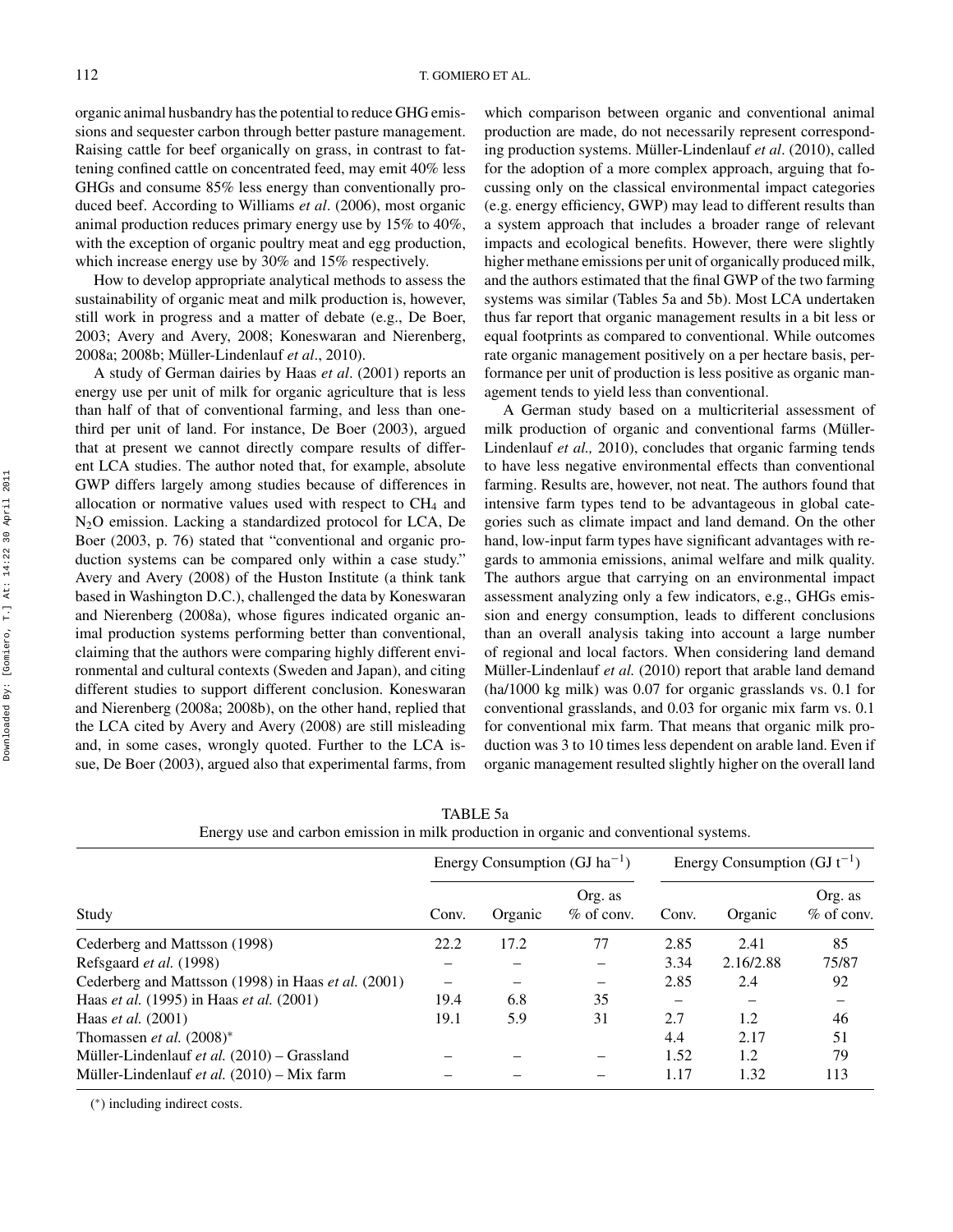TABLE 5b

|                                           | $CO2$ Emission (kg $CO2$ ha <sup>-1</sup> ) |         |                          |                 | $CO2$ Emission per Production Unit (kg $CO2$ t <sup>-1</sup> ) |                          |  |  |
|-------------------------------------------|---------------------------------------------|---------|--------------------------|-----------------|----------------------------------------------------------------|--------------------------|--|--|
| Study                                     | Conv.                                       | Organic | Org. as<br>$\%$ of conv. | Conv.           | Organic                                                        | Org. as<br>$\%$ of conv. |  |  |
| Haas <i>et al.</i> (2001)                 | 9.400                                       | 6,300   | 67                       | $1.280^{\rm a}$ | 428 <sup>a</sup>                                               | 33                       |  |  |
| Haas <i>et al.</i> $(2001)$               |                                             |         | $\overline{\phantom{0}}$ | $1,300^b$       | $1,300^{\rm b}$                                                | $\theta$                 |  |  |
| Thomassen <i>et al.</i> $(2008)^*$        |                                             |         |                          | 1.400           | 1,500                                                          | 107                      |  |  |
| Müller-Lindenlauf et al. (2010)-Grassland |                                             |         |                          | 1,036           | 1,172                                                          | 113                      |  |  |
| Müller-Lindenlauf et al. (2010)-Mix farm  | $\overline{\phantom{0}}$                    |         |                          | 917             | 1,082                                                          | 118                      |  |  |

<sup>a</sup>considering only CO<sub>2</sub> emission; <sup>b</sup>summing up CH<sub>4</sub> and N<sub>2</sub>O emissions as CO<sub>2</sub> equivalents, the CH<sub>4</sub> and N<sub>2</sub>O emissions are comparably low, but due to the high Global Warming Potential (GWP) of these trace gases their climate relevance is much higher. ( <sup>∗</sup>) including indirect costs.

demand (0.31 and 0.28 for organic vs. 0.27 and 0.22 for conventional), still the impact of organic farming on soil (e.g., soil loss, SOM, biodiversity) can be considered lower than that of conventional farming. Again, neither chemical residues in milk nor pesticide use in crops production were taken into consideration as sustainability indicators (and in some contexts pesticide use is indeed a cause of concern). The points raised should not be taken as criticism, as the work just described can be considered a nice and welcomed attempt to adopt a multicriterial approach in order to account for key indicators in a comprehensive farming system analysis. Our aim is to illustrate the complex nature of farming system analysis when attempting a comparison between different systems and the assessment of what is "the best."

In a review comparing milk production performance of organic and conventional systems, De Boer (2003) claims that few exact figures are available, especially on the amount of  $NO<sub>2</sub>$ and CH4 emitted from dairy cattle production, and concludes that, firstly, the potential environmental impact of conventional and organic milk production is based largely on comparison of experimental farms, which do not necessarily represent the corresponding production systems Secondly, he suggests that different indicators provide different levels of performance; for instance, CH<sub>4</sub> emission appears higher in organic systems, while eutrophication potential per tonne of milk and per ha appears lower for organic milk production than for conventional. Thirdly the author argues that organic milk production potentially reduces leaching of  $NO_3^-$  and  $PO_4^-$ , due to lower fertilizer application rates.

## **VI. CONSTRAINTS TO THE ADOPTION OF ORGANIC AGRICULTURE**

#### **A. Feasibility**

The benefits associated with the adoption of organic farming practices have been questioned by many authors to different degrees. Some authors claim that organic farming is an ideology rather than a scientific approach to agriculture (e.g., Kirchmann and Thorvaldsson, 2000; Rigby and Càceres, 2001; Trewavas, 2001, 2004; Edwards-Jones and Howells, 2001; De Gregori, 2003). Others express a milder form of criticism based on the concern that not all organic agriculture strategies can be applied globally and without many local adjustments, and because of this lack of coherence, they suggest that this approach may actually lead to a worsening of agricultural problems (e.g., Tilman *et al*., 2002; Elliot and Mumford, 2002; Wu and Sardo, 2010).

Some authors (e.g., Elliot and Mumford, 2002) suggest the adoption of integrated farming, rather than upholding solely organic practices, which they find more harmful than conventional farming, for instance in the case of pest control technologies.

#### **B. Labor Productivity**

When assessing the socioeconomic sustainability of farming enterprises, labor productivity is a key indicator. Organic farms, although performing better in terms of energy efficiency, generally require more labor than conventional ones, ranging from about 10% up to 90% (in general about 20%), with lower values for organic arable and mixed farms and higher labor inputs for horticultural farms (Lockeretz *et al*., 1981; Pimentel *et al.*, 1983; 2005; FAO, 2002; Foster *et al*., 2006).

Case studies in Europe for organic dairy farms report a comparable high labor input (FAO, 2002). Little data exists for pig and poultry farms. In some long term trials, productivity per hectare and hour of work for organic and conventional crops (corn and soybean) were comparable (Pimentel *et al.*, 2005; Pimentel, 2006).

In order to gain insight into the sustainability of a farming system, different perspectives such as land use, working time and energy use should be employed at the same time (Giampietro, 2004; Gomiero *et al*., 2006). Data on energy efficiency cannot be detached from the "metabolism" of the social system where agriculture is performed. High energy efficiency may imply low total energy output that, for a large society with limited land, may not be a sustainable option, menacing food supply for urban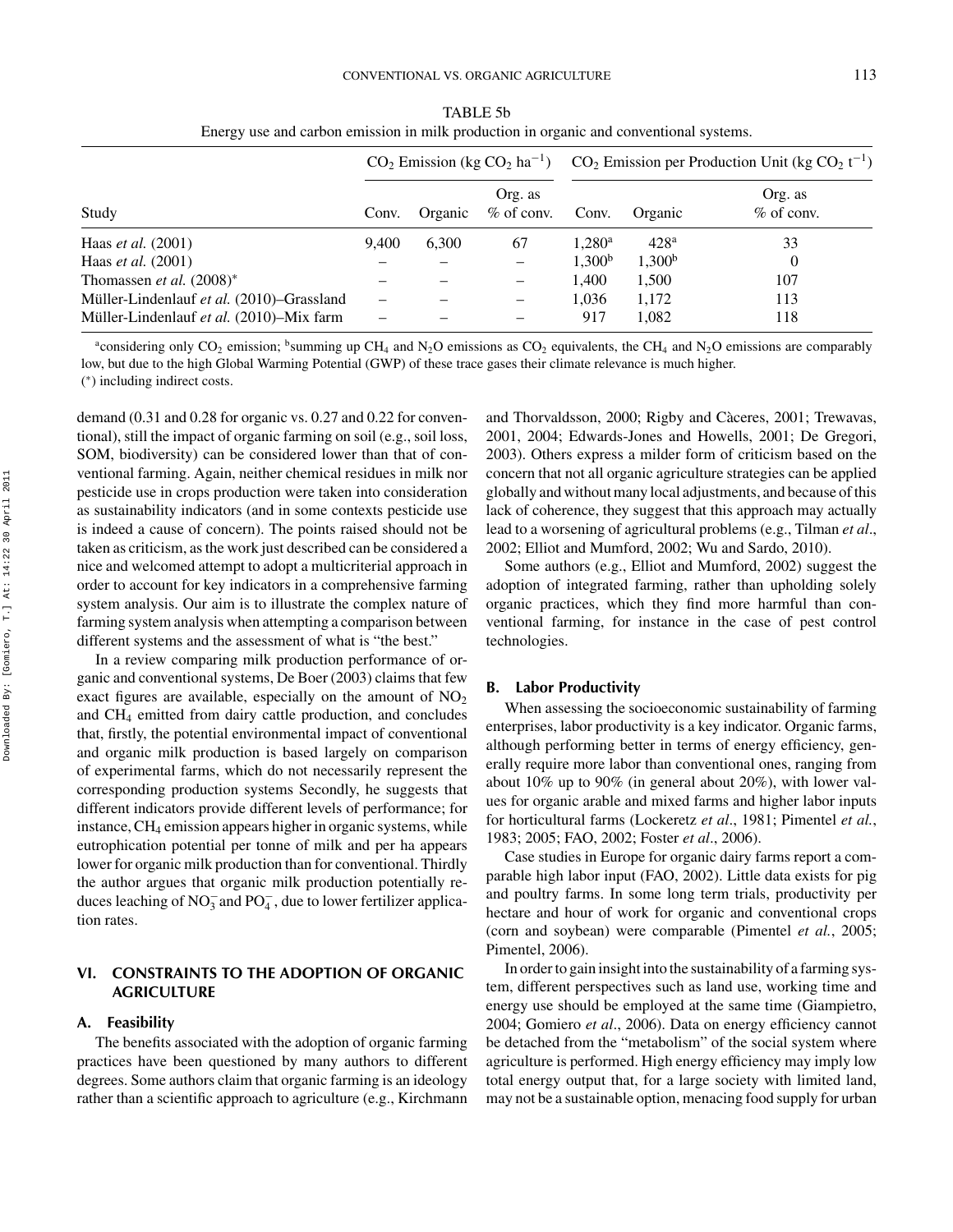populations. With the current emphasis on promoting a green economy and paying farmers for environmental services, organic agriculture offers great potential to generate green jobs and revitalize rural areas. We warn, however, about looking at organic agriculture as a mean to produce biofuels (Giampietro and Ulgiati, 2005; Pimentel and Patzek, 2005; Giampietro and Mayumi, 2009; Gomiero *et al*., 2010).

#### **C. Economic Performance**

Comparing organic and conventional system is still not an easy task because authors often adopt quite different methodologies, and different geographical areas (e.g., developed and developing countries) have distinctive characteristics that should be properly taken into consideration (Nemes, 2009). Although yields in organic systems tend to be lower, input costs are usually lower. A number of studies report no major revenue difference for organic farming compared to conventional (e.g., Drinkwater *et al*., 1998; Delate *et al*. 2003; Pacini *et al.,* 2003; Mahoney *et al*., 2004; Pimentel *et al.,* 2005, for a comprehensive review of the topic see Nemes, 2009).

According to the U.S. Department of Agriculture (USDA, 2010a; Bowman, 2010), data from the organic farming census reveal that the 14,540 organic farms included in the census had an estimated average net income (total sales less expenses) of \$20,249 per farm per year, a figure higher than the figure in which all farm types were included.

This has been reported also in some broad research conducted in developing countries. For instance, Eyhorn *et al*. (2007) found that in India the average gross margins from organic cotton fields were 30–40% higher than in conventional fields, due to 10–20% lower total production costs and a 20% organic price premium. Authors argue that although the crops grown in rotation with cotton were sold without premium, organic farms achieved all the same 10–20% higher incomes from agricultural activity.

Other studies, however, indicate that the impact of organic price premiums is large, and sometimes needed to match conventionally generated income and compensate for lower yields (e.g., Reganold *et al.*, 2001; Pacini *et al.,* 2003; Chavas *et al*., 2009; Nemes, 2009). Recent analysis for southern Wisconsin (USA) by Chavas *et al.* (2009) shows that, under the market scenarios that prevailed between 1993 and 2006, intensive rotational grazing and organic grain and forage systems were the most profitable systems. On, highly productive land organically grown corn resulted more profitable than continuous corn cropping. Once the premium was taken into account, organic farming resulted more profitable in all systems. Results for Low External Input (LEI) agriculture in the United States (Liebman *et al*., 2008) shows that corn and soybean yields in LEI systems can be sustained at levels that match or exceed levels obtained from conventional systems. Scenario analysis by Lohr and Park (2007) indicates that economic gains will be realized as farm size increases, creating pressure on organic farmers to expand operations. Protecting small organic farms is likely to become a policy issue in the near future.

#### **D. Environmental Services of Organic Agriculture**

Economic benefits from agriculture management cannot be limited to yield or commodities production, or account only for farm investment and revenue. For instance, issues such as energy efficiency and GHGs emissions, preserving water supply, biodiversity and landscape preservation and reduction in the use of agrochemicals are usually not assessed when conducting farming cost-benefit analyses. Still they play a key role for the long term sustainability of our support system and our environment, even if they have to be addressed on a broader spatial and temporal scale (Paoletti and Pimentel, 1992; Pimentel *et al.*, 1997; Tilman *et al*., 2001, 2002; Pretty *et al.*, 2003; FAO, 2004; Foley *et al.*, 2005; Millennium Ecosystem Assessment, 2005a; 2005b; Molden, 2007; Bosshard *et al*., 2009; Vitousek, *et al*., 2009).

It should be noted that organic agriculture provides many beneficial "by-products" both for the environment (e.g., conservation of soil fertility,  $CO<sub>2</sub>$  storage, fossil fuel reduction, preserving biodiversity) and for people (e.g., eliminating the use of agrochemicals such as synthetic fertilizers and pesticides, preserving landscape). We wish to stress that preserving or increasing soil organic matter content has to do not only with a farm long-term sustainability (and benefit), but, and maybe most importantly, with preserving a country's long term food security, guaranteeing that it can overcome and recover from possible future climate extremes.

In this sense it is important to get a deeper understanding of the nature of agroecosystems: they are embedded in complex ecological networks, characterized by nonlinearity and stochasticity. Theoretical and empirical research reveals that ecological systems persist and generate ecosystem services as a result of complex interacting components (Ehrlich and Ehrlich, 1981; Paoletti and Pimentel, 1992; Cliff, 1997; Pimentel *et al*., 1997; 2006; Loreau *et al*., 2002; Luck *et al*., 2009; Vandermeer *et al*., 2010). Benefits from insect services in the United States, for instance, are valued at \$57 billion per year (Losey and Vaughan, 2006). But insect do not live in a vacuum, they are constrained by the environment-landscape characteristics. Eventually, benefits provided by insects depend on how we decide to manage the environment in which they may find their living from which they depend on. So, in order to fully benefit from ecosystems environmental services, we should manage our environmental at a broader scale than that of the single farm.

At the same time, economic analysis should take full account ("internalization") of the economic impact of conventional agriculture, addressing the issue of its long term sustainability (Pimentel *at al.*, 1995, 1997; Pretty *et al*., 2000, 2003; Buttel, 2003).

## **E. Organic Farming and Food Security**

According to some authors organic agriculture can be a promising approach to sustain food security while decreasing the environmental impact of agriculture, especially in some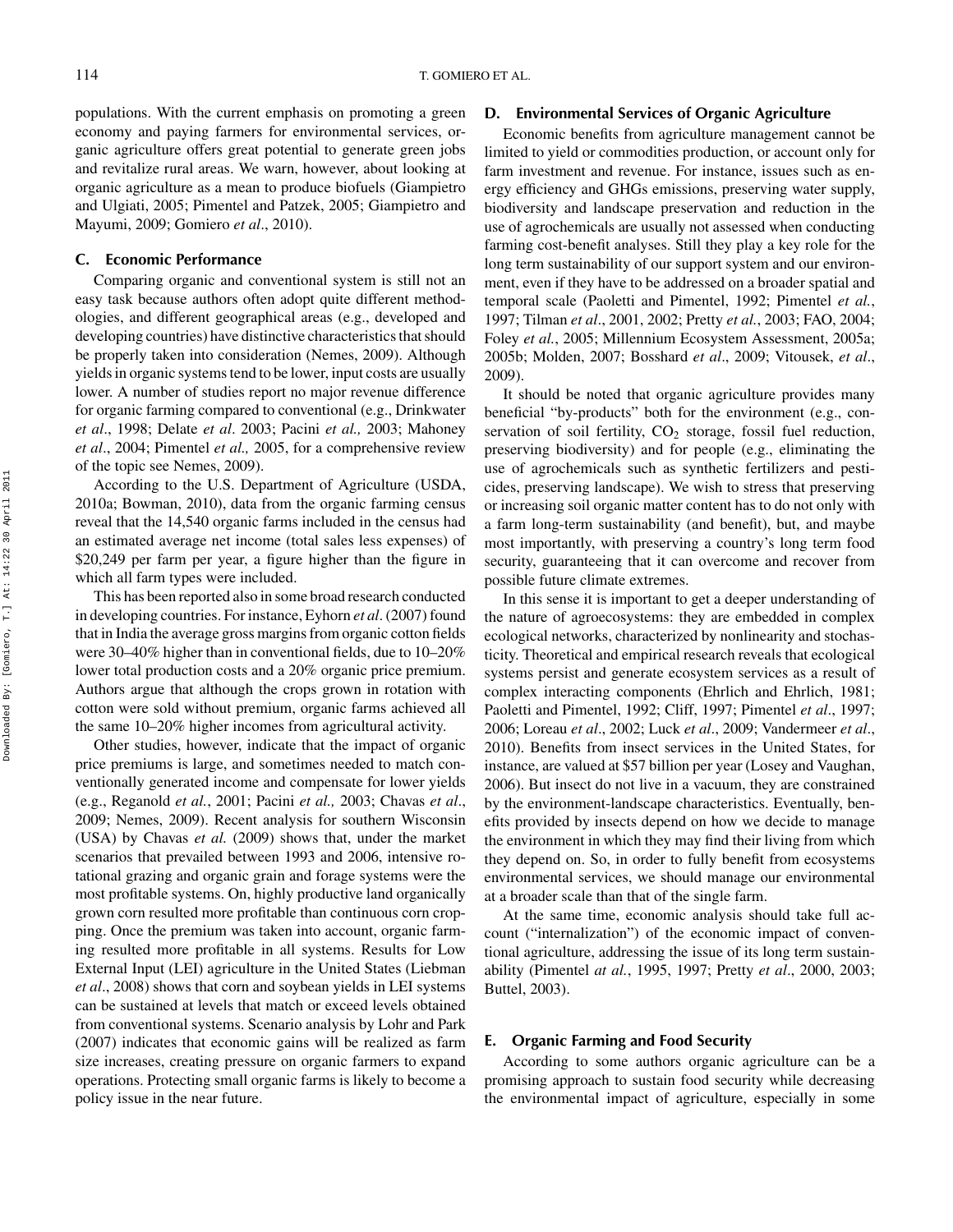developing countries (Pretty and Hine, 2001; Altieri, 2002; FAO, 2002, 2008; Pretty, 2002; van Veluw, 2006; Niggli *et al*., 2007, 2008; El-Hage Scialabba, 2007; Badgley *et al*., 2008; El-Hage Scialabba and Müller-Lindenlauf, 2010). In low input systems, and especially in arid and semi-arid areas where most of the food-insecure people live, organic systems are reported to greatly improve yields (Pretty and Hine, 2001; Pretty, 2002). Although for perennial cropping, such as coffee or banana, significant yield reductions are reported, under appropriate agroforestry system, the lower yields for the main crop are compensated by producing other foodstuff and goods (El-Hage Scialabba and Müller-Lindenlauf, 2010).

Some authors (e.g., Pretty and Hine, 2001; FAO, 2002, 2008; Halberg *et al*., 2006; Badgley and Perfecto, 2007; Badgley *et al*., 2007; El-Hage Scialabba, 2007; Niggli *et al.,* 2007, 2008) argue that organic agriculture could benefit developing countries because organic practices contribute considerably to increasing soil stability and resilience, an important factor in food supply stability, and also save water, another critical resource in many areas. The authors claim that the productivity of organic compared to conventional farming depends strongly on soil and climate conditions as well as on choice of crops being compared, and under less favorable soil conditions, organically managed crop yields equal those from conventional agriculture. Recent models of a hypothetical global food supply grown organically (Badgley, *et al*., 2007; Halberg, *et al*., 2006) indicates that organic agriculture could produce enough food on a global *per capita* basis for the current world population.

In their review, Badgley *et al*. (2007) compared yields of organic versus conventional or low-intensive food production for a global dataset of 293 examples and estimated the average yield ratio (organic vs. nonorganic) of different food categories for the developed and the developing world, and found that for most food categories the average yield ratio was slightly *<*1.0 for studies in the developed world and *>*1.0 for studies in the developing world. The authors found also that in developed countries average yield losses under organic management ranged from 0 to 20% (Badgley *et al*., 2007). Pretty and Hine (2001) surveyed 208 projects in developing tropical countries in which contemporary organic practices were introduced, and found that average yield increased by 5–10% in irrigated crops, and by 50–100% in rain-fed crops. Data from Pretty and Hine (2001) have been challenged by some authors (e.g., McDonald *et al*., 2005; Cassman, 2007; Hudson Institute, 2007; Hendrix, 2007), who dispute the correctness of both the accounting (they hold that, in some of the cases reported, pesticides may have been used) and comparative methods employed. Cassman (2007) criticizes both the findings and the approach to the problem of food security adopted by the supporters of organic farming, and argues that what is needed to produce 60% more food by 2050 to meet demand from growth in both population and income is ecological intensification of crop production systems rather than relying on the organic farming approach.

#### **F. "Food Miles" Analysis**

Most energy in the food system is post-production. Food processing, distribution, wholesale and retail can amount to two thirds of total energy expenditure (Pimentel and Pimentel, 2008; Smil, 2008). It has been estimated that in the United States, onfarm production amounts to approximately 20% of the total food system energy, with about 40% of this amount going into making chemical fertilizers and pesticides (Keoleian and Keoleian, 2000).

National and international trade results in increasing "food miles" (the distance that food travels from the field to the grocery store), which may lead to increasing the overall energy consumption and  $CO<sub>2</sub>$  emissions associated with a given product (Pimentel *et al*., 1973; Steinhart and Steinhart, 1974; DE-FRA, 2005; Pretty *et al*., 2005; Schlich and Fleissner, 2005; Foster *et al*., 2006, Pimentel and Pimentel, 2008). To avoid such a problem, environmental groups and organic associations are advising consumers to consume locally produced food as part of environmentally friendly eating habits. This, however, may limit export of organic products from developing countries to western markets, reducing the income for poor farmers and the adoption of sustainable farming practices.

Some authors challenge such a claim as too simplistic a view, and make the point that agricultural products imported from far away may cause lower environmental impact than locally produced products, for example when the latter have to be kept stored in fridges for several months (e.g., fruits) (Wells, 2001; Saunders *et al*., 2006; Williams, 2007; El-Hage Scialabba and Müller-Lindenlauf, 2010). Saunders *et al.* (2006), for instance, report that in the case of dairy and sheep meat production, New Zealand is by far more energy efficient than the UK even including transport costs, twice as efficient in the case of dairy, and four times as efficient in case of sheep meat. Wells (2001) found that New Zealand dairy production was on average less energy intensive than in North America or Europe even though on-farm primary energy input had doubled in 20 years and energy ratio (outputs vs. inputs) had increased by 10%. Williams (2007) reports that Dutch  $CO<sub>2</sub>$  emissions for rose cultivation were about 6 times larger than producing them in Kenya and delivering the product to Europe.

#### **VII. CONCLUSIONS**

In the last century, intensive farming has successfully achieved high crop yields. On the other hand this came with a cost on the environmental side because of the high intensity of energy use (agrochemical, machinery, water pumping etc) and GHGs emissions, water consumption and the large use of agrochemicals, which, other than being costly in energy terms, have also detrimental effects on the health of organisms, humans included.

When comparing the performances of organic and conventional agricultural practices it has been shown that organic generally performs better or much better than conventional for a wide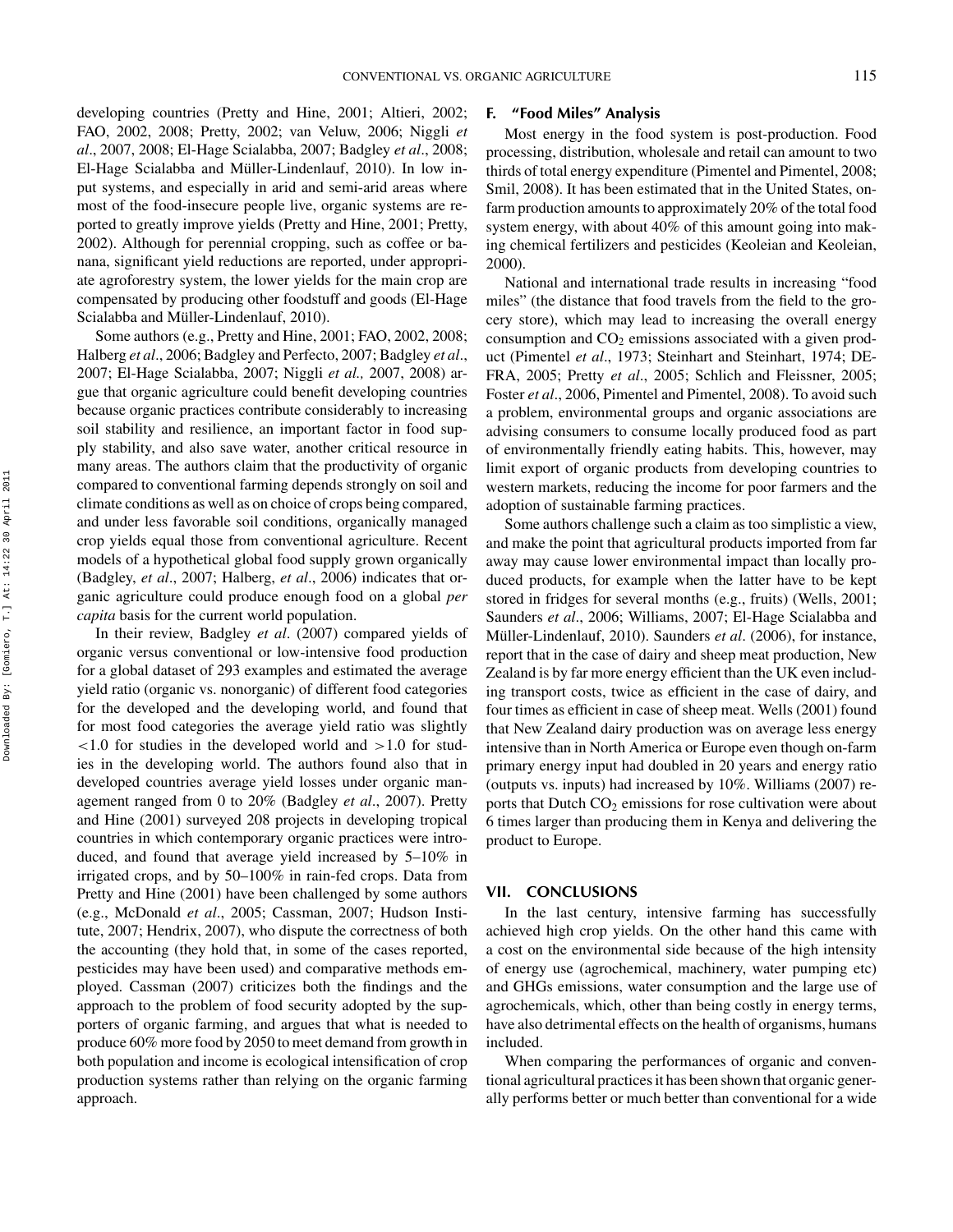range of key indicators (Table 1). Such improved performances have been summarised in previous reviews such as Stölze *et al*. (2000), Stockdale *et al*. (2001); FAO (2002), Lotter *et al*. (2003), Shepherd *et al*. (2003), Kasperczyk and Knickel (2006), Niggli *et al*. (2007), Gomiero *et al*. (2008), as well as proven in long term monitoring trials (e.g., Reganold *et al*., 1987; Matson *et al*., 1997; Paoletti *et al*., 1998, Drinkwater *et al*., 1998; Mader ¨ *et al.,* 2002a, 2002b; Pacini *et al.,* 2003; Pimentel *et al*., 2005; Badgley *et al*., 2007). However, it has to be pointed out that in some cases performance can vary according to specific crop species and crop patterns and in relation to the environmental context where agricultural activity is performed.

In the following section we provide some more detailed comments on the performances of organic agriculture on some key environmental issues. We will deal in particular with soil, biodiversity, energy and GHG emission.

Table 6 is an attempt to further develop the qualitative review efforts made by Stölze et al. (2000) and Lotter, (2003). Assessments are only indicative and no claim is made to provide weighted qualitative values of farming performance.

As pointed out by Pacini *et al.* (2003), the fact that in most cases organic farming systems perform better environmentally than conventional or integrated farming system, does not directly imply that they are sustainable when compared to the intrinsic carrying capacity and resilience of a given ecosystem. Comparison between organic and conventional (or other) farming systems is much needed, but to assess sustainability in the long term, proper comparisons have to be made taking into account the local (and global) carrying capacity of the agroecosystem.

To date, many studies prove organic farming to perform better in improving soil quality with respect to both biophysical and ecological properties. Organic farming prevents soil erosion, increases SOM (promoting soil biodiversity and soil health) and can reduce N leaching. Increases in SOM following the transition to organic management occur slowly. This has to be of concern when assessing the performances of farming systems under different management practices. Soil under organic management greatly increases their water holding capability and under drought conditions crops in organically managed systems produce higher yields than comparable crops managed conventionally. Adaptive measures to cope with climate change should treasure knowledge gained from organic farming. Local characteristics deserve attention, as agricultural practices should not be adopted blindly, but with much concern for specific local features. What may fit a given area may not be practicable with the same results in another (e.g., plain vs. sloping land).

Agriculture intensification results also in a dramatic simplification of landscape composition and in a sharp decline of biodiversity. This affects the functioning of natural pest control, as natural habitats provide shelter for a broad spectrum of natural species that operate as pest-control in agriculture crops. Organic farming tends to rely on a higher number of crops, compared to conventional, because of the very nature of the management system, involving rotation, cover crops, intercropping and set

## TABLE 6

Overall qualitative assessment of organic farming systems relative to conventional farming\*. (Organic farming performs:

++ much better, + better, 0 the same, − worse, – much

worse).

| Indicator - Performance             |          | Qualitative Assessment |                          |  |  |  |  |
|-------------------------------------|----------|------------------------|--------------------------|--|--|--|--|
|                                     | $++$     | $^{+}$                 | 0                        |  |  |  |  |
| Agronomic                           |          |                        |                          |  |  |  |  |
| Productivity as yield per ha        |          | $\pm$                  | $\overline{0}$           |  |  |  |  |
| Productivity as yield per hr        |          |                        |                          |  |  |  |  |
| Biodiversity                        |          |                        |                          |  |  |  |  |
| Crop diversity                      | $++$ $+$ |                        | 0                        |  |  |  |  |
| Floral diversity                    | $++ +$   |                        |                          |  |  |  |  |
| Aboveground faunal diversity        | $++$ $+$ |                        |                          |  |  |  |  |
| (invertebrate and vertebrate)       |          |                        |                          |  |  |  |  |
| Habitat diversity                   | $++ +$   |                        | $\overline{0}$           |  |  |  |  |
| Effect on pest control and          | $++ +$   |                        |                          |  |  |  |  |
| pollinators                         |          |                        |                          |  |  |  |  |
| Soil biophysical characteristics    |          |                        |                          |  |  |  |  |
| Organic matter                      | $++$     | $+$                    | 0                        |  |  |  |  |
| Structure                           | $++$ $+$ |                        | $\theta$                 |  |  |  |  |
| Soil biology                        | $++$ +   |                        | $\Omega$                 |  |  |  |  |
| Microbial biomass                   | $++$ +   |                        |                          |  |  |  |  |
| Microbial activity                  | $++$ +   |                        |                          |  |  |  |  |
| Mycorrhizae                         | $++$     |                        |                          |  |  |  |  |
| Biodiversity                        | $++$ $+$ |                        |                          |  |  |  |  |
| Effect on pest control              | $++$     | $+$                    | $\overline{0}$           |  |  |  |  |
| Ground and surface water            |          |                        |                          |  |  |  |  |
| Nitrate leaching                    | $++$     | $+$                    | $\Omega$                 |  |  |  |  |
| Pesticides                          | $++$     |                        |                          |  |  |  |  |
| Greenhouse emissions (including     |          |                        |                          |  |  |  |  |
| $CO_2$ , $CH_4$ , $N_2O$ , $NH_3$ ) |          |                        |                          |  |  |  |  |
| GHGs per ha                         | $++$     | $^{+}$                 |                          |  |  |  |  |
| GHGs per ton biomass                |          | $+$                    | 0                        |  |  |  |  |
| Farm input and output               |          |                        |                          |  |  |  |  |
| Nutrient use                        |          | $^+$                   |                          |  |  |  |  |
| Water use                           |          | $+$                    | $\theta$                 |  |  |  |  |
| Energy use per ha                   | $++$     | $\mathrm{+}$           |                          |  |  |  |  |
| Energy use per ton biomass          |          | $+$                    | $\overline{0}$           |  |  |  |  |
| Animal welfare and health           |          |                        |                          |  |  |  |  |
| Husbandry                           |          | $^{+}$                 |                          |  |  |  |  |
| Health                              |          |                        |                          |  |  |  |  |
| Quality of product food             | $++$     | $\pm$                  |                          |  |  |  |  |
| Pesticides residues                 | $++$     |                        |                          |  |  |  |  |
| Nitrate                             |          | $^+$                   | $\boldsymbol{0}$         |  |  |  |  |
|                                     |          | $^{+}$                 |                          |  |  |  |  |
| Mycotoxins                          |          | $+$                    | $\mathbf{0}$<br>$\theta$ |  |  |  |  |
| Heavy metals                        |          | $+$                    |                          |  |  |  |  |
| Antibiotics                         | $++$     |                        |                          |  |  |  |  |

(\*): the list of indicators has been expanded from Stölze et al. (2000) and Lotter (2003), and quality assessment modified according to the data found by the present review.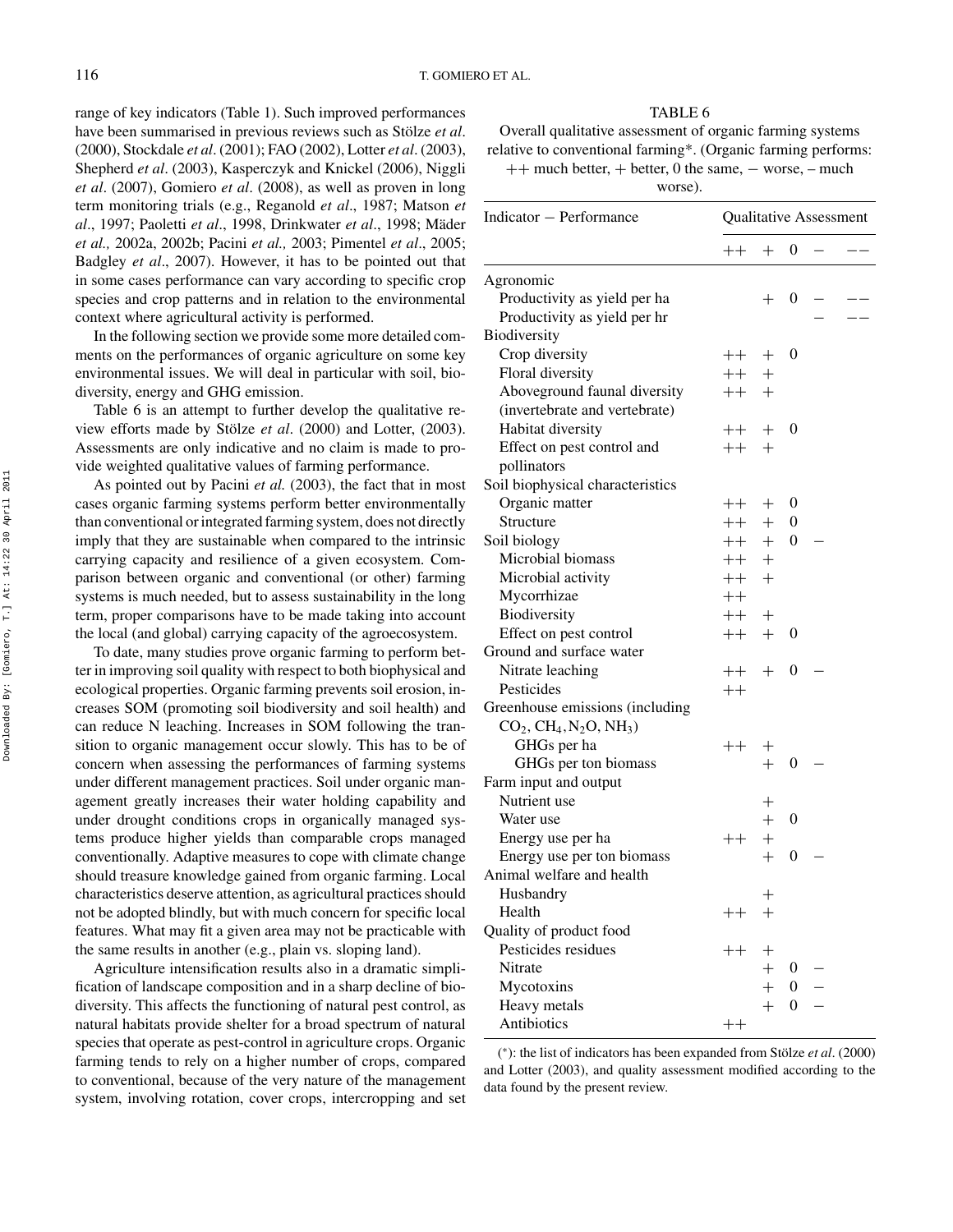aside. A more complex crop pattern offers more chances for "wild biodiversity" to thrive.

According to the studies reviewed, organic farming provides greater potential for biodiversity than its conventional counterpart, as a result of greater habitat variability and more wildlife-friendly management practices, and, to a lesser extent, due to the exclusion of pesticides. This greater potential is more readily observed primarily for wild plants, but also for their hosts. Indeed, an increasing body of evidence indicates that landscape heterogeneity is a key factor in promoting biodiversity in the agricultural landscape.

The effect of organic agriculture on promoting biodiversity may also vary according to the specific taxa and the surrounding conditions where a farm operates. Research indicates the need for long term, system-level studies of the biodiversity response to organic farming. It is noted that such benefits may be achieved also by conventional agriculture when carefully managed.

Promoting heterogeneity widely across agricultural systems should be a universal management objective. Large areas converted to organic management may generate positive feedbacks on biodiversity because of scale effect (the larger the areas the greater the benefits), suggesting that measures to preserve and enhance biodiversity in agroecosystems should be both landscape- and farm-specific.

Energy efficiency and GHG emission reduction are certainly important indicators of farming system performances. Organic farming has been shown to providing a better of energy input/output ratio. The main reasons for higher efficiency are lack of input of synthetic agrochemical (e.g., fertilizers, pesticides) and lower use of highly energy-consumptive foodstuffs (concentrates). However, due to the general lower yield of crops under organic farming, when calculating energy input in terms of unit of physical output, the advantage to organic systems was generally not as significant. Organic agriculture may represent a means for reducing GHG emission, both because of its lower energy consumption and of its soil management practices that help to reduce GHG emission and absorb carbon in soil. Conversion to organic agriculture, however, only represents a temporary solution to the problem of carbon abatement because the possibility to stock carbon in the soil has limits. Long-term solutions concerning  $CO<sub>2</sub>$  and GHG emission abatement should rely on a more general change of our development path, for instance in containing energy consumption in general. Other beneficial "by-products" provided by organic farming both for the environment (e.g., reducing pollution, fostering biodiversity) and for human health (e.g., exposure to harmful chemicals), also should be properly accounted for.

Carrying out extensive long-term trials for diverse crops in diverse areas would be of fundamental importance in order to understand the potential of organic farming as well as to improve farming techniques in general. Investing in organic farming research will help to gain knowledge and experience about best practices for agroecosystem management.

According to Niggli *et al*. (2008), there are three strategic research priorities for agricultural and food research:

- Viable concepts for the empowerment of rural economies in a regional and global context
- Securing food and ecosystems by means of ecofunctional agricultural intensification
- High quality foods—a basis for healthy diets and a key for improving our quality of life and health.

Researching organic food and farming systems can contribute greatly towards the overall sustainability of agriculture and food production by providing a holistic analysis of system factor interactions and trade-offs in order to meet new challenges.

We would like to conclude by reminding each of us that we all depend inescapably on agriculture for our life. We feel that maybe there has been too much focus on agriculture as a mere economic activity, forgetting that, differently from all other economic activities, this is the only one that we cannot afford to dismiss or allow ourselves to lose.

## **ACKNOWLEDGMENTS**

We wish to thank Nadia El-Hage Scialabba at Natural Resources Management and Environment Department at FAO, Rome, for her valuable comments, which helped to improve the manuscript. We also wish to thank Dr. Lucio Marcello, Glasgow Biomedical Research Centre, University of Glasgow, for helping to edit this manuscript. Part of this work has been carried out within the EU FP7 research project "Indicators for biodiversity in organic and low-input farming systems" (BIO-BIO KBBE-2008-1-2-01). The European Union or the European Union Commission cannot be held responsible for results and opinions quoted in the text.

#### **REFERENCES**

- Alyokhin, A., Porter, G., Groden, E., and Drummond, F. 2005. Colorado potato beetle response to soil amendments: A case in support of the mineral balance hypothesis? *Agric. Ecosys. & Environ.* **109:** 234–244.
- Altieri, M. 1987. *Agroecology: The Science of Sustainable Agriculture*. Westview Press, Boulder, NY, USA.
- Altieri, M. 2002. Agroecology: The science of natural resource management for poor farmers in marginal environments. *Agric., Ecosys. and Environ.* **93:** 1–24.
- Altieri, M., and Nicholls, C. I. 2004. *Biodiversity and Pest Management in Agroecosystems.* (2nd ed.) CRC Press, Boca Raton, FL, USA.
- Anderson, K., Cockburn, J., and Martin, W. 2010. *Agricultural Price Distortions, Inequality, and Poverty*. World Bank Publications, Washington D.C.
- Avery, A., and Avery, D. 2008. Beef production and greenhouse gas emissions. *Environmental Health Perspectives* **116:** 373–374.
- Badgley, C., and Perfecto, I. 2007.Can organic agriculture feed the world? *Renewable Agriculture and Food Systems* **22:** 80–85.
- Badgley, C., Moghtader, J., Quintero, E., Zakem, E., Chappell, J. M., Aviles- ´ Vázquez, K., Samulon, A., and Perfecto, I. 2007. Organic agriculture and the global food supply. *Renewable Agriculture and Food Systems* **22:** 86–108.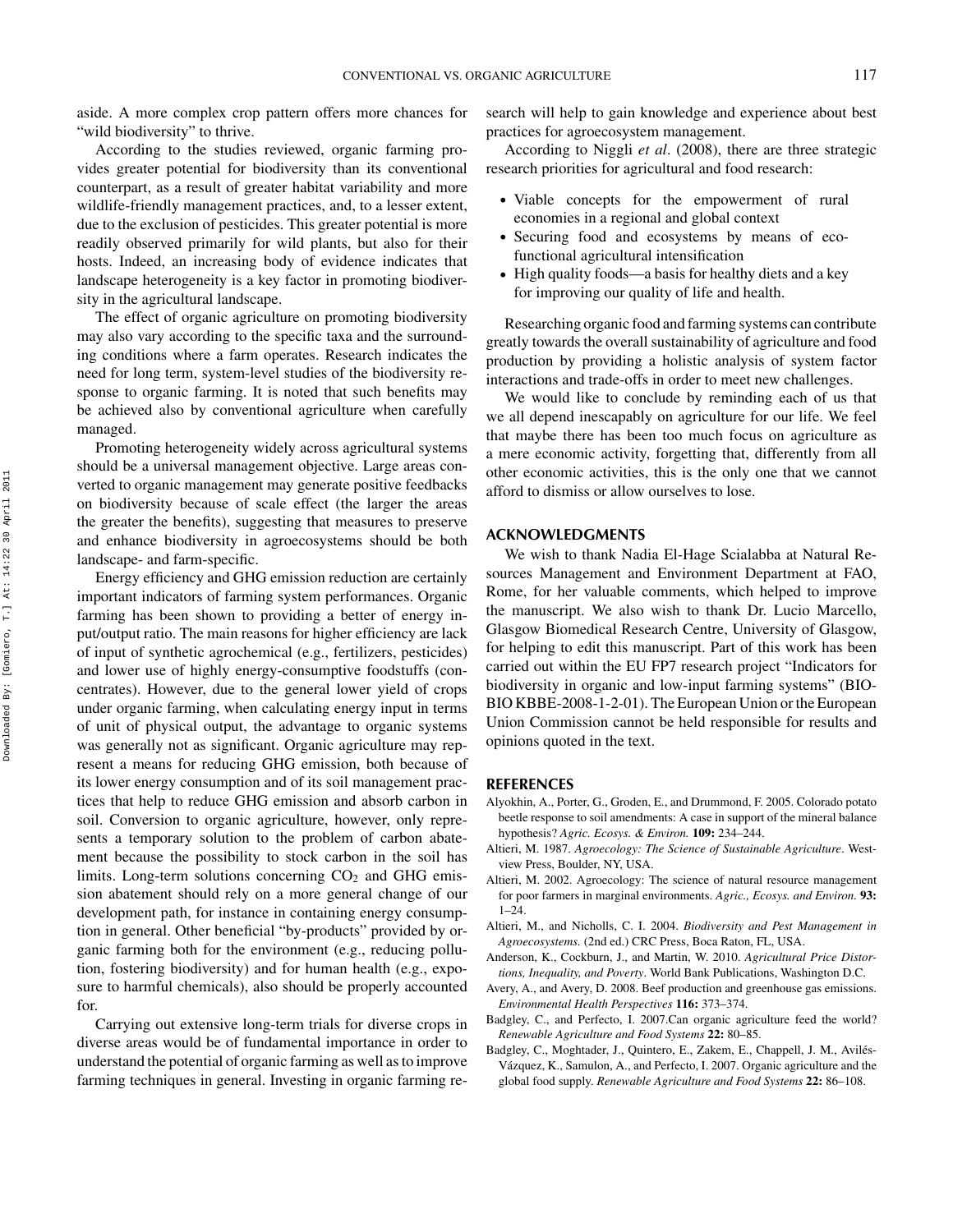- Bahlai, C. A., Xue, Y., McCreary, C. M., Schaafsma, A. W., and Hallett, R. H. 2011. Choosing Organic Pesticides over Synthetic Pesticides May Not Effectively Mitigate Environmental Risk in Soybeans. *PlosOne* **5**(6): e11250.
- Balfour, E. 1977. Towards a Sustainable Agriculture: The Living Soil. IFOAM conference, Switzerland, 1977. http://www.soilandhealth.org/ 01aglibrary/010116balfourspeech.html Accessed on 20 November 20009.
- Barberi, P. 2002. Weed management in organic agriculture: Are we addressing the right issues? *Weed Research* **42:** 177–193.
- Barbosa, P. 2003. *Conservation Biological Control*. Academic Press, San Diego, USA.
- Bengtsson, J., Ahnstrom, J., and Weibull, A-C. 2005. The effects of organic agriculture on biodiversity and abundance: A meta-analysis. *J. Appl. Ecol.* **42:** 261–269.
- Benton, T. G., Vickery, J. A., and Wilson, J. D. 2003. Farmland biodiversity: Is habitat heterogeneity the key? *Trends Ecol. Evol.* **18**:182–188.
- Bianchi, F.J.J.A., Booij, C. J. H., and Tscharntke, T. 2006. Sustainable pest regulation in agricultural landscapes: A review on landscape composition, biodiversity and natural pest control. *Proc. R. Soc. B* **273:** 1715–1727.
- Birkhofer, K., Bezemer, T. M., et al. 2008. Long-term organic farming fosters below and aboveground biota: Implications for soil quality, biological control and productivity. *Soil Biology & Biochemistry* **40:** 2297–2308.
- Bosshard, A., Reinhard, B. R., and Taylor, S. (Eds.). 2009. *IFOAM Guide to Biodiversity and Landscape Quality in Organic Agriculture.* IFOAM http://www.ifoam.org/growing\_organic/7\_training/training\_pdf/Biodiversity Book–2009-07-15-AZ-Teaser.pdf Accessed on 20 August 2009.
- Bowman, G. 2010. USDA census shows profitability of organic farming. Rodale Institute. http://www.rodaleinstitute.org/20100319/nf USDA-census-showsprofitability-of-organic-farming Accessed on 20 July 2010.
- Briar, S. S., Grewal, P. S., Somasekhar, N., Stinner, D., and Miller, S. A. 2007. Soil nematode community, organic matter, microbial biomass and nitrogen dynamics in field plots transitioning from conventional to organic management. *Appl. Soil. Ecol.* **37:** 256–266.
- Brittain, C., Bommarco, R., Vighi, M., Settele, J., and Potts, S. G. 2010. Organic farming in isolated landscapes does not benefit flower-visiting insects and pollination. *Biological Conservation* **143:** 1860–1867.
- Büchs, W. (Ed.) 2003. Biotic indicators for biodiversity and sustainable agriculture. *Agric. Ecosys. & Environ*. **98,** Special Issue. Elsevier Amsterdam.
- Butler, S. J., Vickery, J. A., and Norris, K. 2007. Farmland biodiversity and the footprint of agriculture. *Science* **315:** 381–384.
- Buttel, F. H. 2003. Internalizing the societal costs of agricultural production. *Plant Physiol.* **133:** 1656–1665.
- Caporali, F., Mancinelli, R., and Campiglia, E. 2003. Indicators of cropping system diversity in organic and conventional farms in Central Italy. *Int. J. Agric. Sust*. **1:** 67–72.
- Cassman, K. 2007. Editorial response by Kenneth Cassman: Can organic agriculture feed the world-science to the rescue? *Renew. Agric. and Food Syst.* **22:** 83–84.
- Cavigelli, M. A., Teasdale, J. R., and Conklin, A. E. 2007. Long-term agronomic performance of organic and conventional field crops in the Mid-Atlantic Region. *Agronomy J.* **100:** 785–794.
- Cederberg, C., and Stadig, M. 2003. System expansion and allocation in life cycle assessment of milk and beef production. *Int. J. Life Cycle Assess*. **8:** 350–356.
- Chandler, S., and Dunwell, J. M. 2008. Gene flow, risk assessment and the environmental release of transgenic plants. *Critical Reviews in Plant Sciences* **27:** 25–49.
- Chavas, J-P, Posner, J. L., and Hedtck, J. L. 2009.Organic and conventional production systems in the wisconsin integrated cropping systems trial: II. Economic and risk analysis 1993–2006. *Agron. J*. **101**:288–295.
- Chivian, E., and Bernstein, A. (Eds). 2008. *Sustaining Life: How Human Health Depends on Biodiversity.* Oxford University Press, New York.
- Clark, M.S., Horwath, W. R., Shennan, C., and Scow, K. M. 1998. Changes in soil chemical properties resulting from organic and low-input farming practices. *Agronomy J.* **90:** 662–671.
- Clark, M. S., Horwath,W. R., Shennan,C., Scow, K. M., Lantni, W.T., and Ferris, H. 1999. Nitrogen, weeds and water as yield-limiting factors in conventional, low-input, and organic tomato systems. *Agric. Ecosys & Environ.* **73:** 257– 270.
- Clark, S., Szlavecz, K., Cavigelli, M. A., and Purringto, F. 2006. Ground Beetle (Coleoptera: Carabidae) assemblages in organic, no-till, and chisel-till cropping systems in Maryland. *Environmental Entomology* **35:** 1304–1312.
- Cliff., B. 1997. Economic and environmental benefits of biodiversity. *BioScience* **47:** 747–757.
- Clough, Y., Kruess, A., and Tscharntke, T. 2007a. Local and landscape factors in differently managed arable fields affect the insect herbivore community of a non-crop plant species. *J. Appl. Ecol.* **44:** 22–28.
- Clough, Y., Holzschuh, A., Gabriel, D., Purtauf, T., Kleijn, D., Kruess, A., Steffan-Dewenter, I., and Tscharntke, T. 2007b. Alpha and beta diversity of arthropods and plants in organically and conventionally managed wheat fields. *J. Appl. Ecol.* **44:** 804–812.
- Codex Alimentarius. 2004. G*uidelines for the Production, Processing, Labelling and Marketing of Organically Produced Foods*(GL 32 – 1999, Rev. 1 – 2001). Internet http://www.codexalimentarius.net/web/standard list.do?lang=en. Accessed on November 24, 2007.
- Conford, P. 2001. *The Origins of the Organic Movement*. Floris Books, Glasgow, UK.
- Cormack, W. F. 2000. *Energy Use in Organic Farming Systems*. Final report for project OF0182 for the Department for Environment, Food and Rural Affairs. http://orgprints.org/8169/01/OF0182 181 FRP.pdf. Accessed on December 12, 2008 from
- Courville, S. 2006. Organic standards and certification.**In:** *Organic Agriculture. A Global Perspective.* pp. 201–220. Kristiansen, P., Taji, A., and Reganold, J., Eds., CSIRO Publishing, Collingwood, Australia.
- Crowder, D. W., Northfield, T. D., Strand, M. R., and Snyder, W. E. 2010. Organic agriculture promotes evenness and natural pest control. *Nature* **466:** 109–112.
- Czech, B., Krausman, P. R., and Devers, P. K. 2000. Economic associations among causes of species endangerment in the United States. *BioScience* **50:** 593–601.
- Dalgaard, T., Halberg, N., and Porter, J. R. 2001. A model for fossil energy use in Danish agriculture used to compare organic and conventional farming. *Agric., Ecosys. & Environ.* **87:** 51–65.
- De Boer, I.J.M. 2003. Environmental impact assessment of conventional and organic milk production. *Livestock Production Science* **80:** 69–77.
- DEFRA (Department for Environment Food and Rural Affairs UK). 2005. The validity of food miles as an indicator of sustainable development. Report number ED50254. Retrieved September 16 2007 from http://statistics.defra.gov.uk/esg/reports/foodmiles/default.asp.
- De Gregori, T. R. 2003. *Origins of the Organic Agriculture Debate*. Wiley-Blackwell, Oxford.
- Delate, K., and Cambardella, C. A. 2004. Agroecosystem performance during transition to certified organic grain production. *Agron. J.* **96:** 1288– 1298.
- Delate, K., Duffy, M., Chase, C., Holste, A., Friedrich, H., and Wantate, N. 2003. An economic comparison of organic and conventional grain crops in a long-term agroecological research (LTAR) site in Iowa. *J. of Altern. Agric.***18:** 59–69.
- Döring, T. F., and Kromp, B. 2003. Which carabid species benefit from organic agriculture? A review of comparative studies in winter cereals from Germany and Switzerland. *Agric. Ecosys. & Environ*. **98:** 153–161.
- Drinkwater, L. E., Wagoner, P., and Sarrantonio, M. 1998. Legume-based cropping systems have reduced carbon and nitrogen losses. *Nature* **396:** 262–265.
- Duelli, P., and Obrist, M. K. 2003. Biodiversity indicators: The choice of values and measures. *Agric. Ecosys. & Environ.* **98:** 87–98.
- EC (European Commission) 2007. Council Regulation (EC) No 834/2007, of 28 June 2007 on organic production and labelling of organic products and repealing Regulation (EEC) No 2092. Internet http://eurlex.europa.eu/LexUriServ/site/en/oj/2007/l 189/l 18920070720en 00010023.pdf. Accessed on 25 November 2009.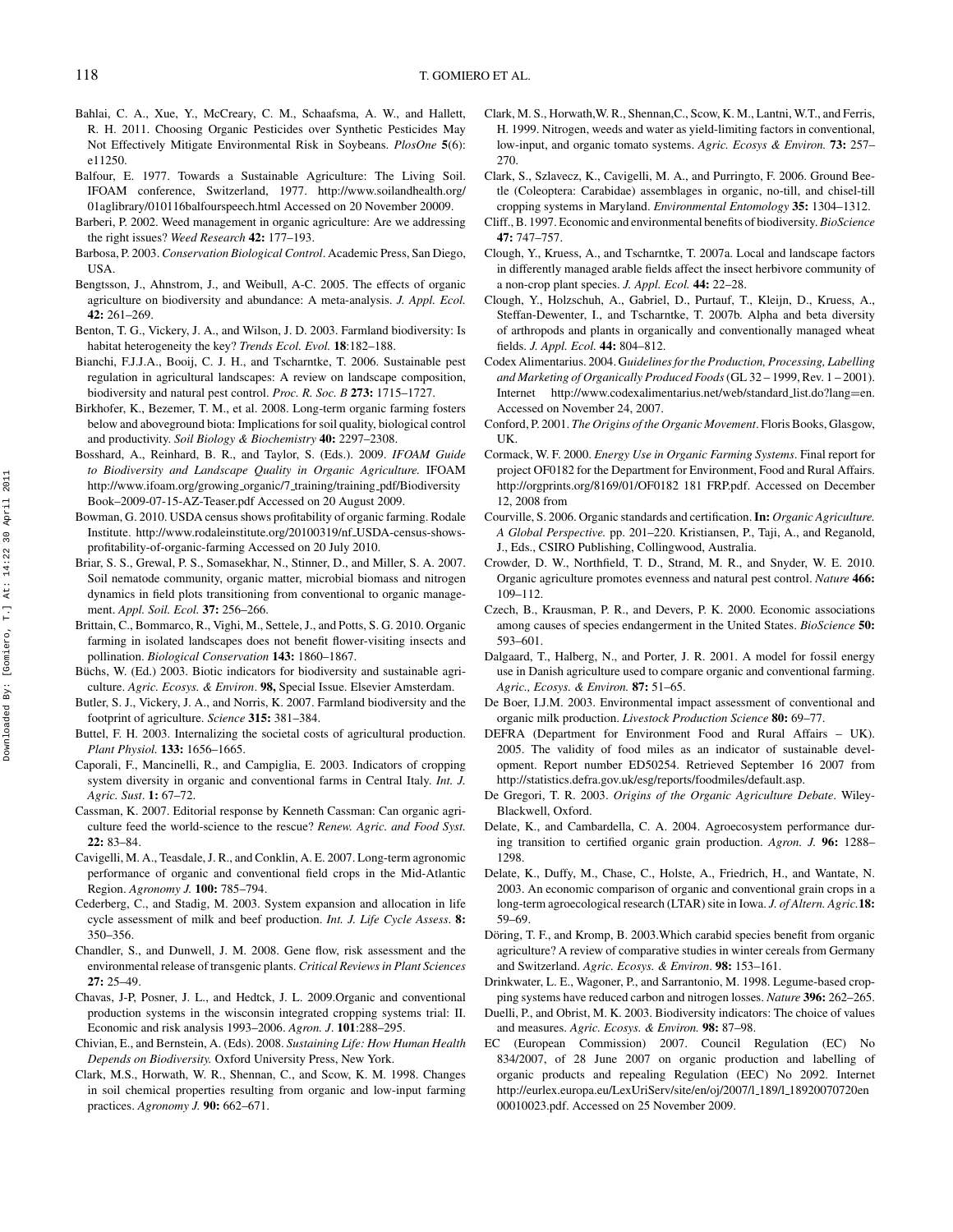- Edwards-Jones, G., and Howells, O. 2001. The origin and hazard of inputs to crop protection in organic farming systems: Are they sustainable? *Agricultural Sys.* **67:** 31–47.
- Ehrlich, P., and Ehrlich, A. 1981. *Extinction: The Causes and Consequences of the Disappearance of Species*. Random House, New York.
- Ekroos, J., Hyvönen, T., Tiainen, J., and Tiira, M. 2010. Responses in plant and carabid communities to farming practises in boreal landscapes. *Agric. Ecosys. & Environ*. **135:** 288–293.
- El-Hage Scialabba, N. 2007. Organic agriculture and food security. International Conference on Agriculture and Food Security, FAO, Rome. ftp://ftp.fao.org/paia/organicag/ofs/OFS-2007-5.pdf. Accessed on 20 May 2010.
- El-Hage Scialabba, N., and Müller-Lindenlauf, M. 2010. Organic agriculture and climate change. *Renewable Agriculture and Food Systems* **25:** 158– 169.
- Elliot, S.L., and Mumford, J.D. 2002. Organic, integrated and conventional apple production: Why not consider the middle ground? *Crop Protection* **21:** 427–429.
- Enserink, M. 2010. Tough lesson from golden rice. *Science* **320:** 468–471.
- Eyhorn, F., Ramakrishnan, M., and Mader, P. 2007. The viability of cotton-based ¨ organic agriculture systems in India. *Int. J. Agric. Sust.* **5:** 25–38.
- FAO. 2002. *Organic Agriculture, Environment and Food Security.* Environment and Natural Resources Service Sustainable Development Department. http://www.fao.org/DOCREP/005/Y4137E/y4137e00.htm#TopOfPage. Accessed on 12 January 2009.
- FAO. 2004. *The Scope of Organic Aagriculture, Sustainable Forest Management and Ecoforestry in Protected Area Management*. FAO, Rome. http://www.fao. org/docrep/007/y5558e/y5558e00.htm#toc. Accessed on November 15, 2009.
- FAO. 2006. *Livestock's Long Shadow*. FAO, Rome. ftp://ftp.fao.org/docrep/ fao/010/A0701E/A0701E00.pdf Accessed on 20 November 2009.
- FAO. 2008. The state of food insecurity in the developing world. FAO, Rome. http://www.fao.org/docrep/012/i0876e/i0876e00.HTM Accessed on January 20, 2010.
- Flessa, H., Ruser, R., Dörsch, P., Kamp, T., Jimenez, M. A., Munch, J. C., and Beese, F. 2002. Integrated evaluation of greenhouse gas emissions (CO2, CH4, N2O) from two farming systems in southern Germany. *Agric. Ecosyst. & Environ.* **91:** 175–189.
- Fließbach, A., and Mader, P. 2000. Microbial biomass and size-density fractions ¨ differ between soils of organic and conventional agricultural systems. *Soil Biol. Biochem*. **32:** 757–768.
- Fließbach, A, Mader, P., and Niggli, U. 2000. Mineralization and microbial ¨ assimilation of 14C-labeled straw in soils of organic and conventional agricultural systems. *Soil Biology & Biochem.* **32:** 1131–1139.
- Fließbach, A., Oberholzer, H. R., Gunst, L., and Mader, P. 2007. Soil organic ¨ matter and biological soil quality indicators after 21 years of organic and conventional farming. *Agric. Ecosyst. & Environ.* **118:** 273–284.
- Fluck, R. C. and Baird, C. D. 1980. *Agricultural Energetics*. Avi Publishing Company Inc., Westport, CT, USA.
- Foereid, B., and Høgh-Jensen, H. 2004. Carbon sequestration potential of organic agriculture in northern Europe – a modelling approach. *Nutr. Cycl. in Agroecosyst.* **68:** 13–24.
- Foley, J. A., DeFries, R., Asner, G. P., Barford. C., and fifteen other. 2005. Global consequences of land use. *Science* **309:** 570–574.
- Foster, C., Green, K., Bleda, M., Evans, B., Flynn, A., and Myland, J. 2006. *Environmental Impact of Food Production and Consumption*. A report to the Department of Environment, Food and Rural Affair (DEFRA). Manchester Business School, DEFRA, London. http://www.defra.gov.uk/science/project data/DocumentLibrary/EV02007/ EV02007 4601 FRP.pdf Accessed on 20 June 2010.
- Fuller R. J., Norton L. R., Feber R. E., Johnson P. J., Chamberlain D. E., Joys A. C., Mathews F., Stuart R. C., Townsend M. C., Manley W. J., Wolfe M. S., Macdonald D. W., and Firbank L. G. 2005. Benefits of organic farming to biodiversity vary among taxa. *Biol. Lett.* **1:** 431–434.
- Gabriel, D., Roschewitz, I., Tscharntke, T., and Thies, C. 2006. Beta diversity at different spatial scales: Plant communities in organic and conventional agriculture. *Ecol. Appl.* **16:** 2011–2021.
- Gabriel, D., Sait, S. M., Hodgson, J. A., Schmutz, U., Kunin, W. E., and Benton, T. G. 2010. Scale matters: The impact of organic farming on biodiversity at different spatial scales. *Ecology Letters* **13:** 858–869.
- Gardiner, M. M., Landis, D. A., Gratton, C., DiFonzo, C. D., O'Neal, M., Chacon, J. M., Wayo, M. T., Schmidt, N. P., Mueller, E. E., Heimpel, G. E. 2009. Landscape diversity enhances biological control of an introduced crop pest in the north-central USA. *Ecological Applications* **19:** 143– 154.
- Gaston, K. J., and Spicer, J. I. 2004. *Biodiversity. An Introduction*. Blackwell Publishing, Oxford, UK.
- Gelfand, I., Snapp, S., and Robertson, G. P. 2010. Energy efficiency of conventional, organic, and alternative cropping systems for food and fuel at a site in the U.S. Midwest. *Environmental Science & Technology* **44:** 4006–4011.
- Giampietro, M. 2004. *Multi-Scale Integrated Analysis of Agroecosystems*. CRC Press, Boca Raton, London.
- Giampietro, M. and Mayumi, K. 2009. *The Biofuel Delusion: The Fallacy of Large Scale Agro-biofuels Production*. Earthscan, London.
- Giampietro, M., Pimentel, D., and Cerretelli, G. 1992. Energy analysis of agricultural ecosystem management: Human return and sustainability. *Agric. Ecosyst. & Environ.* **38:** 219–244.
- Giampietro, M. and Ulgiati, S. 2005. An integrated assessment of large-scale biofuel production. *Critical Review in Plant Sciences* **24:** 1–20.
- Gibson, R. H., Pearce, S., Morris, R. J., Symondson, W. O. C., and Menmott, J. 2007. Plant diversity and land use under organic and conventional agriculture: A whole-farm approach. *J. Appl. Ecol.* **44:** 792–803.
- Gliessman, S. R. 2007. *Agroecology: Ecological Processes in Sustainable Agriculture*. (2nd ed.) Lewis Publisher, Boca Raton, New York.
- Global Footprint Network (2009). World Footprint: Do we fit on the planet? http://www.footprintnetwork.org/en/index.php/GFN/page/world footprint/ Accessed on the 23 April 2010.
- Glover, J. D., Reganold, J. P., and Andrews, P. K. 2000. Systematic method for rating soil quality of conventional, organic,and integrated apple orchards in Washington State. *Agric. Ecosyst. Environ.* **80:** 29–45.
- Gold, M. V., and Gates J. P. 2007. Tracing the evolution of organic/sustainable agriculture: A selected and annotated bibliography. http://www.nal.usda.gov/afsic/pubs/tracing/tracing.shtml Accessed on 20 January 2010.
- Gomiero, T., Giampietro, M., and Mayumi, K. 2006. Facing complexity on agro-ecosystems: a new approach to farming system analysis. *Int. J. of Agric. Res. Gov. and Ecol.* **5:** 116–144.
- Gomiero, T., Paoletti, M. G., Pimentel, D. 2008. Energy and environmental issues in organic and conventional agriculture. *Crit. Rev. Plant Sci.* **27:** 239– 254.
- Gomiero, T., Paoletti, M.G. and Pimentel, D. 2010. Biofuels: Ethics and concern for the limits of human appropriation of ecosystem services. *Journal of Agriculture and Environmental Ethics* **23:** 403–434.
- Gold, M. V. 2007. Organic production. U.S. Department of Agriculture http://www.ers.usda.gov/data/organic/ Accessed on 20 June 2010.
- Gotelli, N. J., and Colwell, R. K. 2001. Quantifying biodiversity: Procedures and pitfalls in the measurement and comparison of species richness. *Ecol. Lett.* **4:** 379–391.
- Grandy, S. A., and Robertson, G. P. 2007. Land-use intensity effects on soil. *Ecosystems* **10:** 58–73.
- Green, R. E., Cornell, S. J., Scharlemann, J. P. W., and Balmford, A. 2004. Farming and the fate of wild nature. *Science* **307:** 550–555.
- Gunapala, N., and Scow, K. M. 1998. Dynamics of soil microbial biomass and activity in conventional and organic farming systems. *Soil Biol. Biochem.* **30:** 805–816.
- Gündomuþ, E. 2006. Energy use on organic farming: A comparative analysis on organic versus conventional apricot production on small holdings in Turkey. *Energy Conservation and Management* **47:** 3351–3359.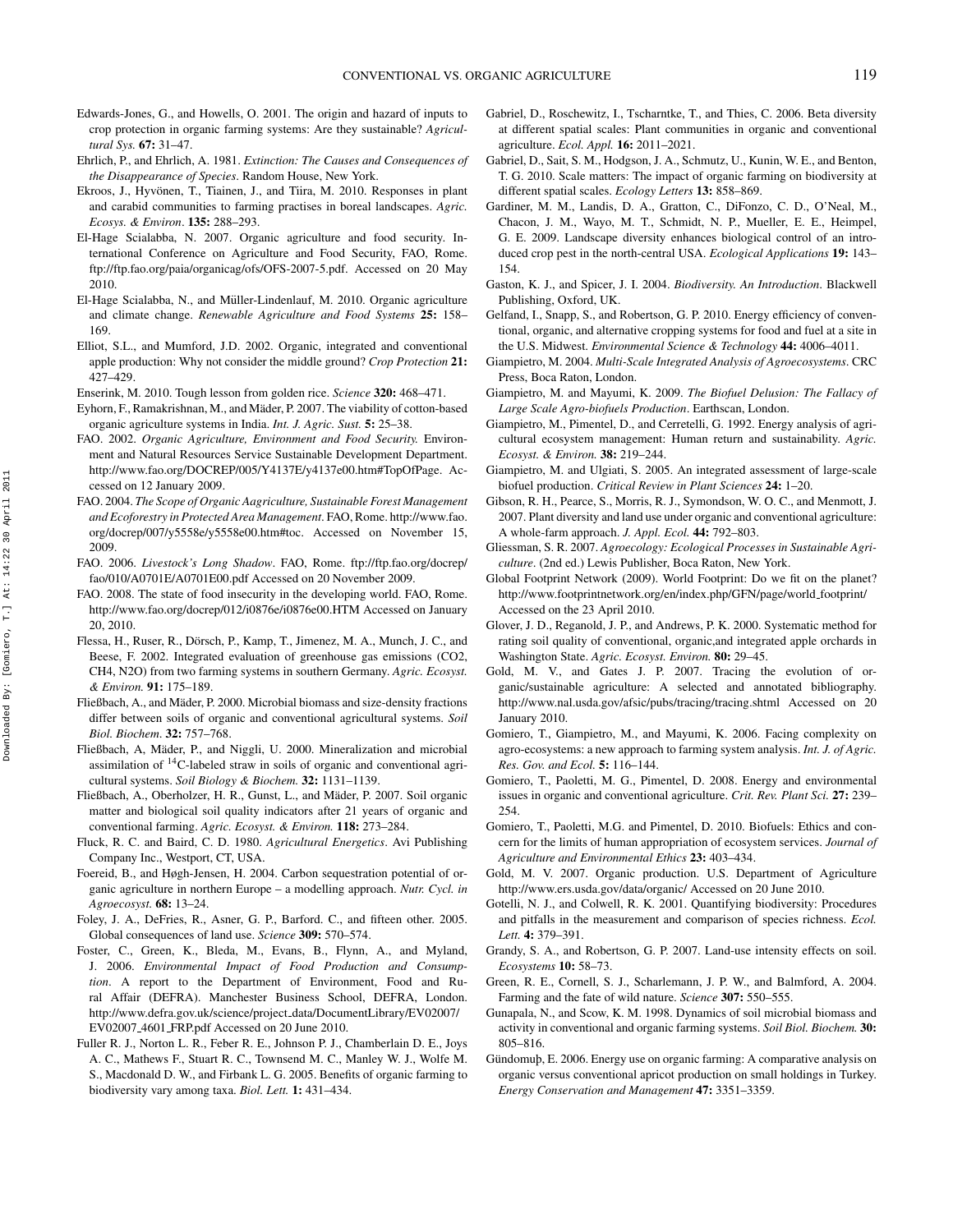- Guthman, J. 2004. *Agrarian Dreams: The Paradox of Organic Farming in California*. University of California Press, Los Angeles.
- Guzmán, G. I., and Alonso, A. M. 2008. A comparison of energy use in conventional and organic olive oil production in Spain. *Agricultural Systems* **98:** 167–176.
- Haas, G., Wetterich, F., and Kopke, U. 2001. Comparing intensive, extensified and organic grassland farming in southern Germany by process life cycle assessment. *Agric., Ecosys. and Environ.* **83:** 43–53.
- Hajjar, R., Jarvis, D. I., and Gemmill-Herren, B. 2008. The utility of crop genetic diversity in maintaining ecosystem services. *Agr. Ecosyst. & Environ.* **123:** 261–270.
- Halberg, N., Alroe, H. F., Knudsen, M. T., and Kristensen, E. S. (Eds.) 2006. *Global Development of Organic Agriculture: Challenges and Prospects*. CABI Publishing.
- Hamilton, G. 2000. When good bugs turn bad. *New Scientist* **15 January:** 30–33.
- Hansen, B., Alrøe, H. F., and Kristensen, E. S. 2001. Approaches to assess the environmental impact of organic farming with particular regard to Denmark. *Agric. Ecosyst. & Environ.* **83:** 11–26.
- Hawesa, C., Squirea, G. R., Hallett, P. D., Watsonb, C. A., and Young, M. 2010. Arable plant communities as indicators of farming practice. *Agric. Ecosyst. & Environ.* **138:** 17–26.
- Heckman, J. 2006. A history of organic farming transitions from Sir Albert Howard's war in the soil to the USDA National Organic Program. *Renewable Agriculture and Food Systems* **21:** 143–150.
- Hendrix, J. 2007. Editorial response by Jim Hendrix. *Renew. Agric. and Food Syst.* **22:** 84–85.
- Hillel, D. 1991. *Out of the Earth. Civilization and the Life of the Soil.* California Univ. Press, CA.
- Hoeppner, J. W., Entz, M. H., McConkey, B. G., Zentner, R. P., and Nagy, C. N. 2005. Energy use and efficiency in two Canadian organic and conventional crop production systems. *Renewable Agriculture and Food Systems* **21:** 60– 67.
- Hole, D. G., Perkins A. J., Wilson J. D., Alexander I. H., Grice P. V., and Evans A. D. 2005. Does organic farming benefit biodiversity? *Biol. Conserv*. **122**:113–130.
- Holland, J. M. 2004. The environmental consequences of adopting conservation tillage in Europe: reviewing the evidence. *Agric., Ecosys. and Environ.* **103:** 1–25.
- Holzschuh, A., Steffan-Derwenter, I., Kleijn, D., amd Tscharntke, T. 2007. Diversity of flower-visiting bees in cereal fields: Effects of farming system, landscape composition and regional context. *J. Appl. Ecol.* **44:** 41– 49.
- Holzschuh, A., Steffan-Dewenter, I., and Tscharntke, T. 2008. Agricultural landscapes with organic crops support higher pollinator diversity. *Oikos* **117:** 354–361.
- Howard, A. 1943. *An Agricultural Testament*. Oxford University Press, London. Available on internet at URL: http://journeytoforever.org/farm library/howardAT/ATtoc.html
- Hsu, Y.-T., Shen, T.-C., and Hwang S.-Y. 2009. Soil fertility management and pest responses: A comparison of organic and synthetic fertilization. *J. Econ. Entomol.* **102:** 160–169.
- Hyvönen, T. 2007. Can conversion to organic farming restore the species composition of arable weed communities? *Biological Conservation* **137:** 328– 390.
- Hyvönen, T., Ketoj, E., Salonen, J., Jalli, H., and Tiainen, J. 2003. Weed species diversity and community composition in organic and conventional cropping of spring cereals. *Agric. Ecosys. & Environ*. **97:** 131–149.
- Hyvönen, T., and Salonen, J. 2002. Weed species diversity and community composition in cropping practices at two intensity levels – a six-year experiment. *Plant Ecology* **154:** 73–81.
- Hudson Institute 2007. *"Organic Abundance" Report: Fatally Flawed*. http://www.cgfi.org/cgficommentary/organic-abundance-reportfatallyflawed/. Accessed on 2 May 2010.
- IFOAM (International Movement of Organic Agriculture Movements), 2008. *The World of Organic Agriculture - Statistics and Emerging Trends 2008*. International Federation of Organic Agriculture Movements -IFOAM, Bonn, Germany.
- IFOAM (International Movement of Organic Agriculture Movements), 2010. Definition of Organic Agriculture. IFOAM http://www.ifoam.org/ growing organic/definitions/doa/index.html, and http://www.ifoam.org Accessed on 10 March 2010.
- IPCC (Intergovernmental Panel on Climate Change). 2000. *Emissions Scenarios*. Cambridge University Press, Cambridge, United Kingdom and New York, NY, USA. Nakicenovic, N., and Swart, R., Eds. Available on internet at URL http://www.ipcc.ch/ipccreports/sres/emission/index.php?idp=0 Accessed on 20 May 2010.
- IPCC (Intergovernmental Panel on Climate Change). 2007. *Climate Change 2007: The Physical Science Basis. Contribution of Working Group I to the Fourth Assessment Report of the Intergovernmental Panel on Climate Change.* Solomon, S., D. Qin, M. Manning, Z. Chen, M. Marquis, K.B. Averyt, M. Tignor and H.L. Miller (Eds.). Cambridge University Press, Cambridge, United Kingdom and New York, NY, USA. Available on internet at URL http://www.ipcc.ch/. Accessed on 20 May 2010.
- Janzen, H. H. 2004. Carbon cycling in earth systems—a soil science perspective. *Agric., Ecosys. & Environ.* **104:** 399–417.
- Kasperczyk, N., and Knickel, K. 2006. Environmental impact of organic agriculture. **In:** *Organic Agriculture. A Global Perspective*. pp. 259–294. Kristiansen, P., Taji, A., Reganold, J., Eds., CSIRO Publishing, Collingwood, Australia.
- Kennedy, T. A., Naeem, S., Howe, K. M., Knops, J. M. H., Tilman, D., and Reich, P. 2002. Biodiversity as a barrier to ecological invasion. *Nature* **417:** 636–638.
- Keoleian, H. and Keoleian, G. A. 2000. *Life Cycle-Based Sustainability Indicators for Assessment of the U.S. Food System*. The University of Michigan, Center for Sustainable Systems, Ann Arbor, MI. http://css.snre.umich.edu/css doc/CSS00-04.pdf Accessed on 20 June 2010.
- Kern, J. S., and Johnson, M. G. 1993. Conservation tillage impacts on national soil and atmospheric carbon levels. *Soil Sci. Soc. Am.* **57:** 200–210.
- Kirchmann, H., Bergström, L., Kätterer, T., Mattsson, L., and Gesslein, S. 2007. Comparison of long-term organic and conventional crop–livestock systems on a previously nutrient-depleted soil in Sweden. *Agron. J.* **99:** 960– 972.
- Kirchmann, H., and Thorvaldsson, D. 2000. Challenging targets for future agriculture. *European Journal of Agronomy* **12:** 145–161.
- Koepf, H. H. 1976. *Biodynamic Agriculture: An Introduction.* The Anthroposofic Press, Spring Valley, New York. Available at URL: http://continuousharvest.com/Documents/Bio-Dynamic%20Agriculture% 20book.pdf
- Koepf, H. H. 2006. *The Biodynamic Farm*. Steiner Books, Dulles, VA.
- Koh, L. P., Dunn, R. R., Sodhi, N. S., Colwell, R. K., Proctor, H. C., and Smith, V. S. 2004. Species coextinctions and the biodiversity crisis. *Science* **305:** 1632–1634.
- Koneswaran, G. and Nierenberg, D. 2008a. Global farm animal production and global warming: impacting and mitigating climate change. *Environ. Health Perspect*. **116:** 578–582.
- Koneswaran, G. and Nierenberg, D. 2008b. Beef production: Koneswaran and Nierenberg respond. *Environ. Health Perspect*. **116:** 365–376.
- Kramer, S. B., Reganold, J. P., Glover, J. D., Bohannan, B.J.M., and Mooney, H. A. 2006. Reduced nitrate leaching and enhanced denitrifier activity and efficiency in organically fertilized soils. *PNAS* **103:** 4522–4527.
- Krebs, J. R., Wilson, J. D., Bradbury, R. B., and Siriwardena, G. M. 1999. The second Silent Spring? *Nature* **400:** 611–612.
- Kristiansen, P., Taji, A., and Reganold, J. (Eds.) 2006. *Organic Agriculture. A Global Perspective*. CSIRO Publishing, Collingwood, Australia.
- Kruess, A., and Tscharntke, T. 1994 Habitat fragmentation, species loss, and biological control. *Science* **264:** 1581–1584.

 $2011$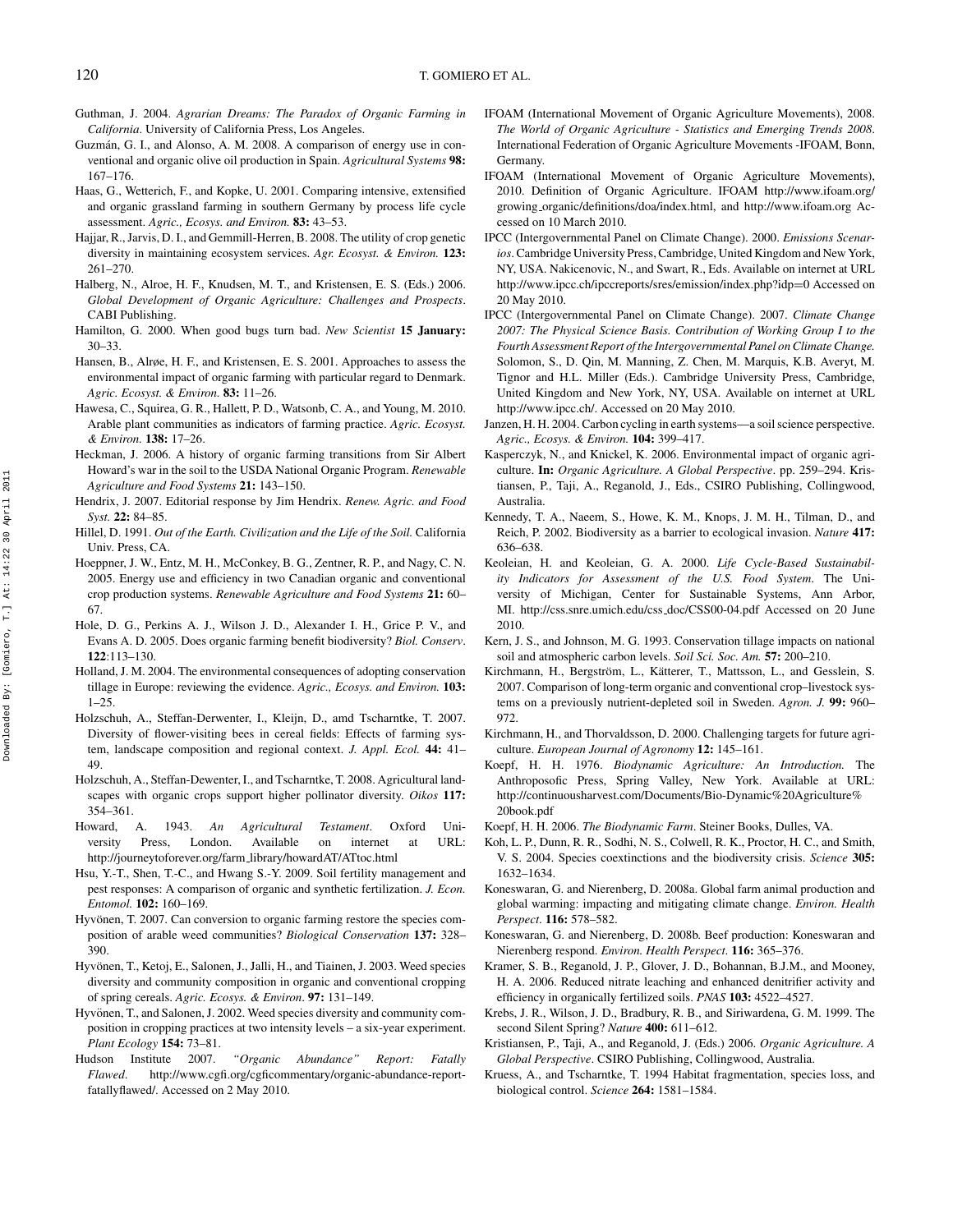- Küstermann, B., Kainz, M., and Hülsbergen, K.-J. 2008. Modeling carbon cycles and estimation of greenhouse gas emissions from organic and conventional farming systems. *Renewable Agriculture and Food Systems* **23:** 38–52.
- Küstermann, B., Christen, O., and Hülsbergen, K-J. 2010. Modelling nitrogen cycles of farming systems as basis of site- and farm-specific nitrogen management. *Agric. Ecosys. & Environ*. **135:** 70–80.
- Lal, R. 2004. Soil carbon sequestration impact on global climate and food security. *Science* **304:** 1623–1627.
- Lal, R. 2010. Enhancing eco-efficiency in agro-ecosystems through soil carbon sequestration. *Crop Sci.* **50:** 120–131.
- Lamine, C., and Bellon, S. 2009. Conversion to organic farming: A multidimensional research object at the crossroads of agricultural and social sciences. A review. *Agron. Sustain. Dev.***29:** 97–112.
- Lampkin, N. 2002. *Organic Farming.* (Revised edition). Old Pond Publishing, Suffolk, UK.
- Lavelle, P., and Spain, A. V. 2002. *Soil Ecology*. Kluwer Academic Publishers, Amsterdam.
- Letourneau, D. K. and Goldstein, B. 2001. Pest damage and arthropod community structure in organic vs. conventional tomato production in California. *J. Appl. Ecol.* **38:** 557–570.
- Letourneau, D. K., and Bothwell, S. G. 2008. Comparison of organic and conventional farms: challenging ecologists to make biodiversity functional. *Frontiers in Ecology and the Environment* **6:** 430–438.
- Liebman, M., Gibson, L. R., et al. 2008. Agronomic and economic performance characteristics of conventional and low-external-input cropping systems in the Central Corn Belt. *Agron. J.* **100:** 600–610.
- Liu, B. Tu, C., Hu, S., Gumpertz, M., and Ristaino, J. B. 2007. Effect of organic, sustainable, and conventional management strategies in grower fields on soil physical, chemical, and biological factors and the incidence of Southern blight. *Appl. Soil Ecol.* **37:** 202–214.
- Lockeretz, W. (Ed.) 2007. *Organic Farming: An International History*. CABI, Cambridge, MA.
- Lockeretz, W., Shearer, G., and Kohl, D. H. 1981. Organic farming in the Corn Belt. *Science* **211:** 540–546.
- Lohr, L., and Park, T. A.,2007. Efficiency analysis for organic agricultural producers: The role of soil-improving inputs. *J. Environ. Manag.* **83:** 25–33.
- Loreau, M., Naeem, S., and Inchausti, P. (Eds). 2002. *Biodiversity and Ecosystem Functioning: Synthesis and Perspectives*. Oxford University Press, Oxford.
- Losey, J. E., and Vaughan, M. 2006. The economic value of ecological services provided by insects. *BioScience* **56:** 311–323.
- Lotter, D. W. 2003. Organic agriculture. *J. of Sust. Agric.* **21:** 59–128.
- Lotter, D. W., Seidel, R., and Liebhart, W. 2003. The performance of organic and conventional cropping systems in an extreme climate year. *Am. J. Alternative Agriculture* **18:** 146–154.
- Luck, G. W., Harrington, R., et al. 2009. Quantifying the contribution of organisms to the provision of ecosystem services. *BioScience* **59:** 223–235.
- Lund, V. 2006. Natural living—a precondition for animal welfare in organic farming. *Livestock Science* **100:** 71– 83.
- Lynch, D. H., MacRae, R., and Marti, R. C. 2011. The Carbon and global warming potential impacts of organic farming: Does it have a significant role in an energy constrained world? *Sustainability* **3:** 322–362.
- Mäder, P., Fließbach, A., Dubois, D., Gunst, L., Fried, P., and Niggli, U. 2002a. Soil fertility and biodiversity in organic farming. *Science* **296:** 1694– 1697.
- Mäder, P., Fließbach, A., Dubois, D., Gunst, L., Fried, P., and Niggli, U. 2002b. The ins and outs of organic farming. *Science* **298:** 1889–1890.
- Mahoney P. R., Olson, K. D., Porter, P. M., Huggins, D. R., Perillo, C. A., and Crookston, C. K. 2004. Profitability of organic cropping systems in Southwestern Minnesota. *Renewable Agriculture and Food Systems* **19:** 35– 46.
- Marinari, S., Mancinelli, R., Campiglia, E., and Grego, S. 2006. Chemical and biological indicators of soil quality in organic and conventional farming systems in Central Italy. *Ecological Indicators* **6:** 701–711.
- Marriott, E. E., and Wander, M. 2006. Qualitative and quantitative differences in particulate organic matter fractions in organic and conventional farming systems. *Soil Biol. & Biochem.* **38:** 1527–1536.
- Mathieu, O., Lévêque, J., Hénault, C., Milloux, M.-J., Bizouard, F., and Andreux, F. 2006. Emissions and spatial variability of N2O, N2 and nitrous oxide mole fraction at the field scale, revealed with 15N isotopic techniques. *Soil Biol. & Biochem.* **38:** 941–951.
- Matson, P. A., Naylor, R. L., and Ortiz-Monasterio, I. 1998. Integration of environmental, agronomic, and economic aspect of fertilizer management. *Science* **280**:112–115.
- Matson, P. A., Parton, W. J., Power, A. G., and Swift, M.J. 1997. Agricultural intensification and ecosystem properties. *Science* **277:** 504–509.
- McCandless, M., Venema, H. D., Barg, S., and Oborne, B. 2008. *Full Cost Accounting for Agriculture*. International Institute for Sustainable Development. http://www.iisd.org/pdf/2008/measure fca 2008.pdf Accessed on 20 January 2010.
- McDonald, A. J., Hobbs, P. R., and Riha, S. J. 2005. Does the system of rice intensification outperform conventional best management? A synopsis of the empirical record. *Field Crops Res.* **96:** 31–36.
- Millennium Ecosystem Assessment. 2005a. *Millennium Ecosystem Assessment: Vol. 2, Scenario assessment*. http://www.millenniumassessment. org/en/Scenarios.aspx Accessed 25 November 2009.
- Millennium Ecosystem Assessment. 2005b. *Ecosystems and Human Well-Being: Synthesis*. Island Press, Washington, DC. http://www. millenniumassessment.org/en/Synthesis.aspx Accessed 25 November 2009.
- Molden, D. (Ed.). 2007. *Water for Food, Water for Life*. *A Comprehensive Assessment of Water Management in Agriculture*. Earthscan, London. The publication is available on internet at URL: http://www.iwmi.cgiar.org/assessment/Publications/books.htm
- Mols, C. M. M., and Visser, M. E. 2002. Great Tits can reduce caterpillar damage in apple orchards. *J. Appl. Ecol.* **39:** 888–899.
- Mols, C. M. M., and Visser, M. E. 2007. Great Tits (*Parus major*) reduce caterpillar damage in commercial apple orchards. *PLoS ONE* **2:** e202.
- Montgomery, D. R. 2007a. Soil erosion and agricultural sustainability. *PNAS* **104**:13268–13272.
- Montgomery, D. R. 2007b. *Dirt: The Erosion of Civilization*. University of California Press, Berkeley.
- Moreby, S. J., Aebischer, N. J., Southway, S. E., and Sotherton, N. W. 1994. A comparison of the flora and arthropod fauna of organically and conventionally grown winterwheat in southern England. *Annals Applied Biol.* **125:** 13–27.
- Morison, J. I. L., Baker, N. R., Mullineaux, P. M., and Davies, W. J. 2008. Improving water use in crop production. *Phil. Trans. B* **363:** 639–658.
- Müller-Lindenlauf, M., Deittert, C., and Köpke, U. 2010. Assessment of environmental effects, animal welfare and milk quality among organic dairy farms. *Livestock Science* **128:** 140–148.
- Murphy, J. D. 2007. *People, Plant & Genes*. Oxford University Press, New York.
- Nemes, N. 2009. Comparative analysis of organic and non-organic farming systems: A critical assessment of farm profitability. Food and Agriculture Organization of the United Nations, Rome, June 2009. ftp://ftp.fao.org/docrep/fao/011/ak355e/ak355e00.pdf
- Niggli, U., Earley, J., and Ogorzalek, K. 2007. Organic agriculture and environmental stability of the food supply. International Conference on Agriculture and Food Security, FAO Rome. ftp://ftp.fao. org/docrep/fao/meeting/012/ah950e.pdf Accessed 24 October 2009.
- Niggli U., Slabe A., Schmid O., Halberg N., and Schlüter M. 2008. Vision for an organic food and farming research agenda to 2025 organic knowledge for the future. IFOAM http://www.tporganics. eu/upload/TPOrganics VisionResearchAgenda.pdf Accessed on 20 August 2009.
- Niggli, U., Fließbach, A., Hepperly, P. and Scialabba, N. 2009. Low greenhouse gas agriculture: mitigation and adaptation potential of sustainable farming systems. FAO, Rome. April 2009, Rev. 2 – 2009. ftp://ftp. fao.org/docrep/fao/010/ai781e/ai781e00.pdf Accessed on 20 May 2010.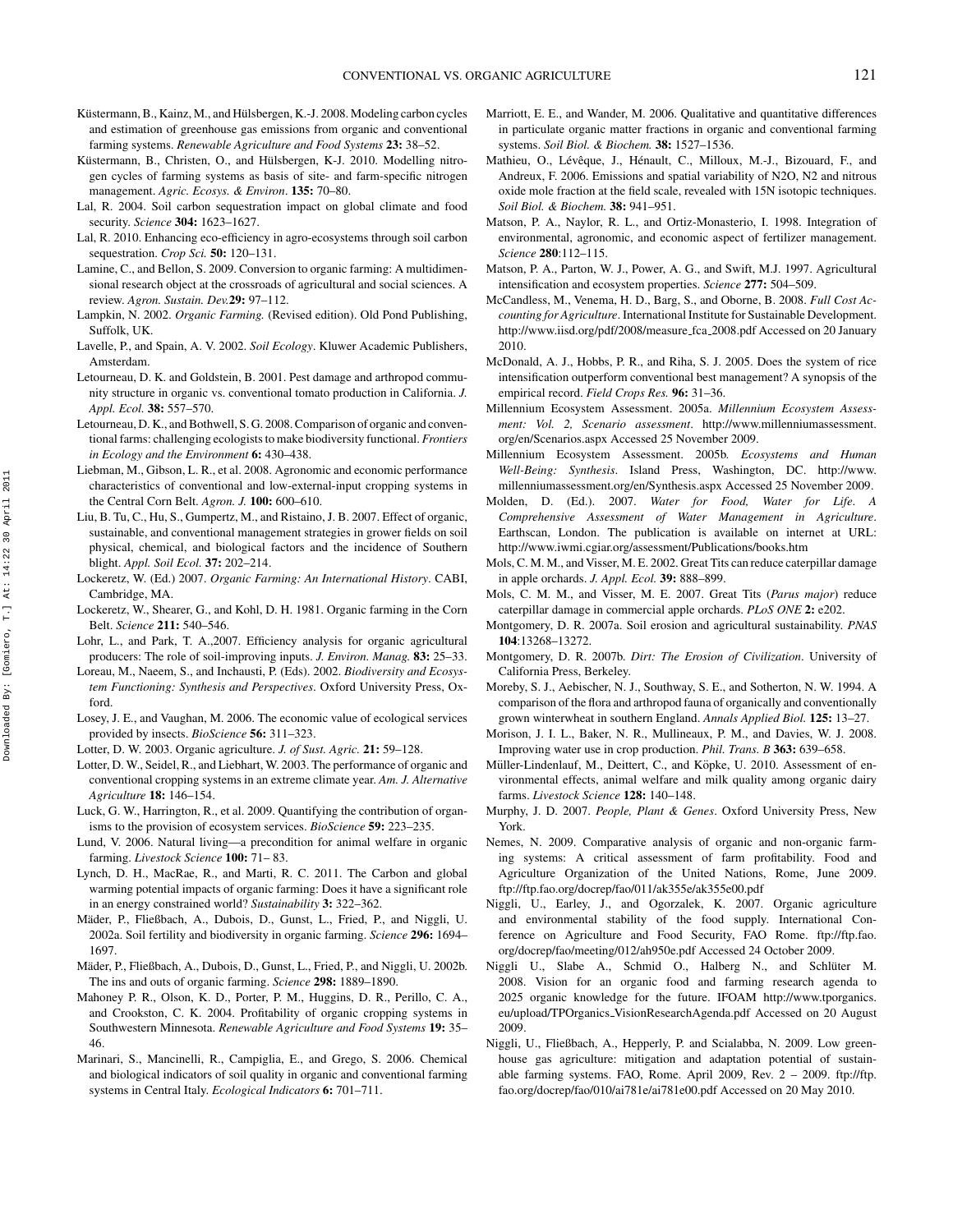- Noe, E., Halberg, N, and Reddersen, J. 2005. Indicators of biodiversity and conservational wildlife quality on Danish organic farms for use in farm management: A multidisciplinary approach to indicator development and testing. *J. Agric. and Environ. Ethics* **18:** 383–414.
- NRC (National Research Council). 2010. *Toward Sustainable Agricultural Systems in the 21st Century.* National Academies Press http://www.nap.edu/catalog/12832.html Accessed on 20 March 2010.
- Norton, L., Johnson, P., Joys, A., Stuart, R., et al. 2009. Consequences of organic and non-organic farming practices for field, farm and landscape complexity. *Agric. Ecosys & Environ.* **129:** 221–227.
- Organic World, 2008. http://www.organic-world.net/. Accessed on March 16, 2008.
- Pacini, C., Wossink, A., Giesen, G., Vazzana, C., and Huirne, R. 2003. Evaluation of sustainability of organic, integrated and conventional farming systems: a farm and field-scale analysis. *Agric. Ecosys & Environ* **95:** 273–288.
- Paoletti, M. G. 1999. Using bioindicators based on biodiversity to assess landscape sustainability. *Agric. Ecosys & Environ.* **74:** 1–18.
- Paoletti, M. G., and Lorenzoni, G. G. 1989. Agroecology patterns in Northeastern Italy. *Agric. Ecosys. & Environ.* **27:** 139–154.
- Paoletti, G. M., and Pimentel, D. (Eds). 1992. *Biotic Diversity in Agroecosystems*. Elsevier, Amsterdam.
- Paoletti, M. G., Schweigl, U., and Favretto, M. R.1995. Soil macroinvertebrates, heavy metals and organochlorines in low and high input apple orchards and a coppiced woodland. *Pedobiologia* **39:** 20–33.
- Paoletti, M. G., Boscolo, P., and Sommaggio, D. 1997. Predators-parasitoids and beneficial insects in fields sorrounded by hedgerows in North Eastern Italy. *Biological Agriculture and Horticulture* **15:** 311–323.
- Paoletti, M. G., Thomson, L. J., and Hoffmann, A. (Eds.) 2007a. Using invertebrate bioindicators to assess agricultural sustainability in Australia: Proposals and current practices. *Experimental Journal of Australian Agriculture* **47**(special issue): 379–478.
- Paoletti M. G., Tsitsilas A., Thomson L. J., Taiti S., Umina, P. A. 2007b. The flood bug, *Australiodillo bifrons* (Isopoda: Armadillidae): A potential pest of cereals in Australia? *Appl. Soil Ecol.* **39**:76–83.
- Paoletti, M. G., Sommaggio, D., Favretto, M. R., Petruzzelli, G., Pezzarossa, B., and Barbafieri, M. 1998. Earthworms as useful bioindicators of agroecosystem sustainability in different input orchards. *Appl. Soil Ecol.* **10:** 137– 150.
- Pelletier, N., Arsenault, N., and Tyedmers, P. 2008. Scenario modeling potential eco-efficiency gains from a transition to organic agriculture: Life cycle perspectives on Canadian canola, corn, soy, and wheat production. *Environ. Manage.* **42:** 989–1001.
- Perfecto, I., Vandermeer, J. H., Bautista, G. L., Nunez, G. I., Greenberg, R., Bichier, P., and Langridge, S. 2004. Greater predation in shaded coffee farms: The role of resident neotropical birds. *Ecology* **85:** 2677–2681.
- Petersen, S. O., Regina, K., Pöllinger, A., Rigler, E., Valli, L., Yamulki, S., Esala, M., Fabbri, C., Syväsalo, E., and Vinther, F. P. 2006. Nitrous oxide emissions from organic and conventional crop rotations in five European countries. *Agric. Ecosys. & Environ.* **112:** 200–206.
- Pfiffner, L., and Niggli, U. 1996. Effects of bio-dynamic, organic and conventional farming on ground beetles (Col. Carabidae) and other Epigaeic arthropods in winter wheat. *Biological Agriculture and Horticulture* **12:** 353– 364.
- Pfiffner, L. and Mäder, P. 1997. Effects of biodynamic, organic and conventional production systems on earthworm populations. Entomological research in organic agriculture. *Biological Agriculture and Horticulture* **15:** 3–10.
- Pfiffner, L., and Luka, H. 2003. Effects of low-input farming systems on carabids and epigeal spiders—a paired farm approach. *Basic Appl. Ecol.* **4:** 117–127.
- Pfiffner, L., and Luka, H. 2007. Earthworm populations in two low-input cereal farming systems. *Appl. Soil Ecol.* **37:** 184–191.
- Pfiffner, L., Häring, A., Dabbert, S., Stolze, M., and Piorr, A. 2001. Contributions of organic farming to a sustainable environment. http://orgprints.org/2943/1/pfiffner-2001-proceedings-copenhagen.pdf Accessed on 20 May 2010.
- Phelan, P. L. 2009. Ecology-based agriculture and the next green revolution. **In:** *Sustainable Agroecosystem Management,* pp. 97–135. Bohlen, P. J., and House, G., Eds, CRC Press, Boca Raton, FL.
- Phelan, P. L., Mason, J. F., and Stinner, B.R. 1995. Soil-fertility management and host preference by European corn borer, *Ostrinia nubilalis* (Hübner), on *Zea mays* L.: A comparison of organic and conventional chemical farming. *Agric. Ecosys. & Environ.* **56:** 1–8.
- Phelan, P. L., Norris, K. H., and Mason, J. F. 1996. Soil-management history and host preference by *Ostrinia nuhilalis:* Evidence for plant mineral balance mediating insect-plant interactions. *Environ. Entomol*. **25**:1329–1336.
- Pimentel, D. 1989. Energy flow in food system.**In:** *Food and Natural Resources*. pp. 1–24. Pimentel, D., and Hall, C. W. Eds. Academic Press, New York.
- Pimentel, D. 1997. *Technique for Reducing Pesticides Use. Economic and Environmental Benefits*. J.Wiley & Sons, New York.
- Pimentel, D. 2006. *Impacts of Organic Farming on the Efficiency of Energy Use in Agriculture: An Organic Center State of Science Review*. (The Organic Center). Internet http://www.organic-center.org/reportfiles/ENERGY\_SSR.pdf. Accessed on 12 January 2008.
- Pimentel, D. and Patzek, T. 2005. Ethanol production using corn, switchgrass, and wood: biodiesel production using soybean and sunflower. *Natural Resources Research* **14:** 65–76.
- Pimentel, D., and Pimentel, M. 2008. *Food, Energy, and Society. 3<sup>d</sup>* ed. CRC Press, Boca Raton, FL.
- Pimentel, D., Berardi, G., and Fast, S. 1983. Energy efficiency of farming systems: Organic and conventional agriculture. *Agric. Ecosys. & Environ.* **9:** 359–372.
- Pimentel, D., Harvey, C., Resosudarmo, P., Sinclair, K., Kurz, D., McNair, M, Crist, S., Sphpritz, L., Fitton, L., Saffouri, R., and Blair, R. 1995. Environmental and economic costs of soil erosion and conservation benefits. *Science* **267:** 1117–1123.
- Pimentel, D., Hepperly, P., Hanson, J., Douds, D., and Seidel, R. 2005. Environmental, energetic, and economic comparisons of organic and conventional farming systems. *BioScience* **55:** 573–582.
- Pimentel, D., Hurd, E., Bellotti, A. C., Forster, M. J., Oka, I. N., Sholes, O.D., and Whitman, R. J. 1973. Food production and the energy crisis. *Science* **182:** 443–449.
- Pimentel, D., Petrova, T., Riley, M., Jacquet, J., Ng, V., Honigman, J., and Valero, E. 2006. Conservation of biological diversity in agricultural, forestry, and marine systems. **In:** *Focus on Ecology Research*. pp. 151–173, Burk, A. R., Ed., Nova Science Publishers, New York. Also, 2007. **In:** *Focus on Biodiversity Research*. pp. 1–25. Schwartz, J., Ed., Nova Science Publishers, New York.
- Pimentel, D., Stachow, U., Takacs, D. A., Brubaker, H. W., Dumas, A. R., Meaney, J. J., O'Neill, J. A. S., Onsi, D. E. and Corzelius, D. B. 1992 Conserving biological diversity in agricultural/forestry systems. *Bioscience* **432:** 354–362.
- Pimentel, D., Wilson, C., McCullum, C., Huang, R., Dwen, P., Flack, J., Tran, Q., Saltman, T., and Cliff, B., 1997. Economic and environmental benefits of biodiversity. *BioScience* **47:** 747–757.
- Pocock, M.J. O., and Jennings, N. 2007. Testing biotic indicator taxa: The sensitivity of insectivorous mammals and their prey to the intensification of lowland agriculture. *J. Appl. Ecol.***45:** 151–160.
- Pretty, J. 2002. Lessons from certified and non certified organic projects in developing countries. **In:** *Organic Agriculture, Environment and Food Security*. pp. 139–162. El-Hage Scialabba, N., and Hattam, C., Eds., FAO, Rome, Italy.
- Pretty, J., and Hine, R. 2001. *Reducing Food Poverty with Sustainable Agriculture: A Summary of New Evidence*. Final report from the 'SAFE World' Research Project, University of Essex. Internet http://www.essex.ac.uk/ces/esu/occasionalpapers/SAFE%20FINAL%20- %20Pages1-22.pdf. Accessed on 12 February 2010.
- Pretty, J. N., Ball, A. S., Lang, T., and Morison, J. I. L. 2005. Farm costs and food miles: An assessment of the full cost of the UK weekly food basket. *Food Policy* **30:** 1–19.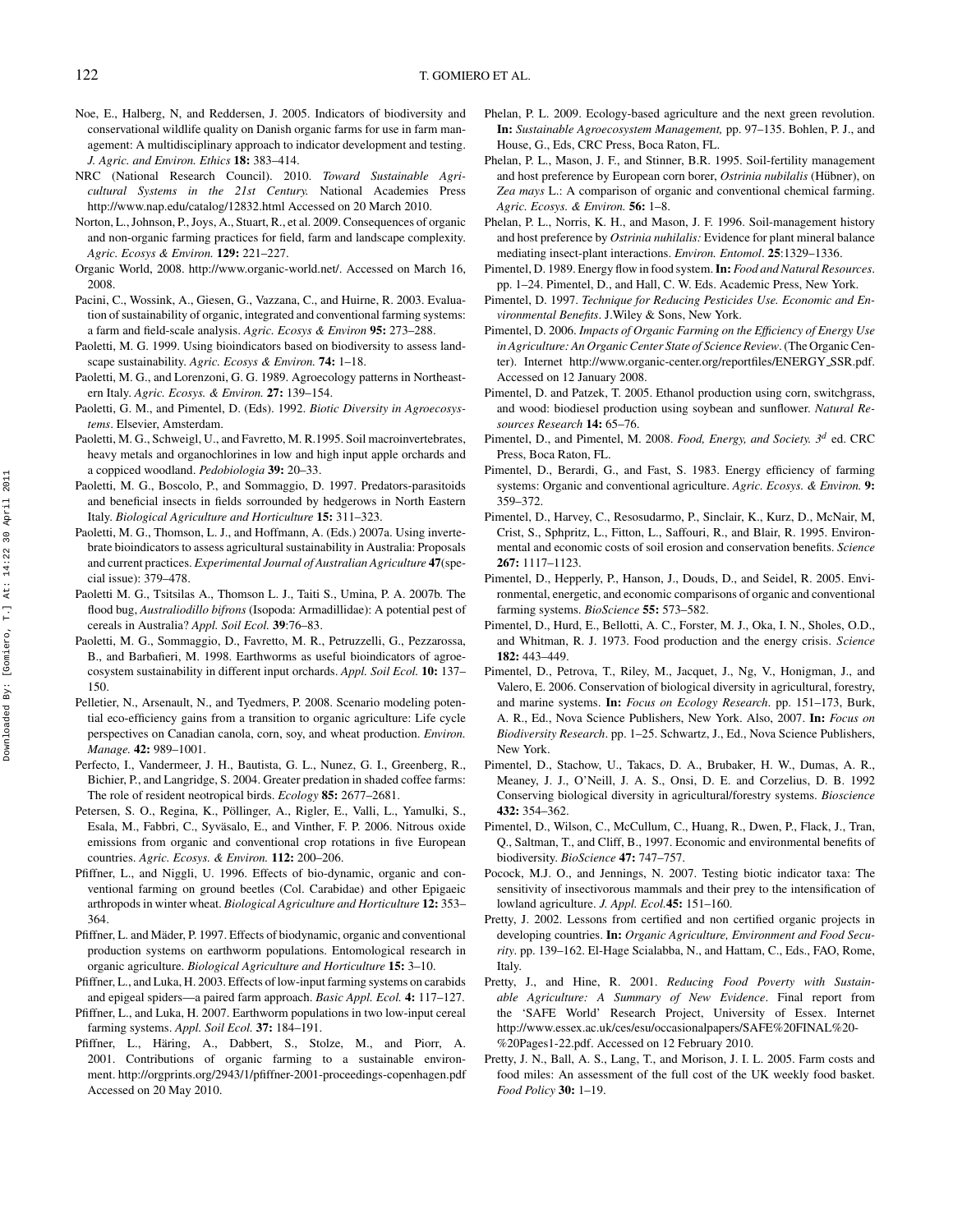- Pretty, J. N., Ball, A. S., Xiaoyun, L., and Ravindranath, N. H. 2002. The role of sustainable agriculture and renewable-resource management in reducing greenhouse-gas emissions and increasing sinks in China and India. *Phil. Trans. A* **360:** 1741–1761.
- Pretty, J. N., Brett, C., Gee, D., Hine, R. E., Mason, C. F., Morison, J. I. L., Raven, H., Rayment, M. D., and van der Bijl, G. 2000. An assessment of the total cost of external costs of UK agriculture. *Agricultural Systems* **65:** 113–136. Pretty, J. N., Mason, C. F., Nedwell, D. B., Hine, R. E., Leaf, S. and Dils, R. 2003. Environmental costs of the eutrophication of the fresh waters in England and Wales. *Environ. Sci. & Technol.* **37:** 201–208.
- Pretty, J. N., Noble, A. D., Bossio, D., Dixon. J., Hine, R. E., Penning derVires, F. V. T., and Morrison J. I. L. 2006. Resource-conserving agriculture increases yields in developing countries. *Environ. Sci. & Technol.* **40:** 1114–1119.
- Purtauf, T., Roschewitz, I., Dauber, J., Thies, C., Tscharntke, T. and Wolters, V. 2005. Landscape context of organic and conventional farms: Influences on carabid beetle diversity. *Agric. Ecosys. & Environ.* **108:** 165–174.
- Quinton, J. N., Govers, G., Van Oost, C., and Bardgett, R. D. 2010. The impact of agricultural soil erosion on biogeochemical cycling. *Nature Geoscience* **3:** 311–314.
- Rasmussen, P. E., Goulding, K.W. T., Brown, J. R., Grace, P. R., Janzen, H. H., and Körschens, M. 1998. Long-term agroecosystem experiments: Assessing agricultural sustainability and global change. *Science* **282:** 893–896.
- Refsgaard, K., Halberg, N., and Kristensen, E. S. 1998. Energy utilization in crop and dairy production in organic and conventional livestock production systems. *Agricultural Systems* **57:** 599–630.
- Reganold, J. P. 1995. Soil quality and profitability of biodynamic and conventional farming systems: A review. *Am. J. Alternative Agric.* **10:** 36–46.
- Reganold, J., Elliott, L., and Unger, Y. 1987. Long-term effects of organic and conventional farming on soil erosion. *Nature* **330:** 370–372.
- Reganold, J., Glover, J., Andrews, P., and Hinman, H. 2001. Sustainability of three apple production systems. *Nature* **410:** 926–929.
- Rigby, D., and Càceres, D. 2001. Organic farming and the sustainability of agricultural systems. *Agricultural Systems* 68: 21–40.
- Robertson, G. P., and Vitousek, P. M., 2009. Nitrogen in agriculture: Balancing the cost of an essential resource. *Annu. Rev. Environ. Res.* **34:** 97–125.
- Rodale, J. I. 1945. *Pay Dirt: Farming & Gardening With Composts*. Devin-Adair Co., New York.
- Roschewitz, I., Gabriel, D., Tscharntke T., and Thies, T., 2005. The effects of landscape complexity on arable weed species diversity in organic and conventional farming. *J. Appl. Ecol.* 42: 873–882.
- Rundlöf, M., Bengtsson, J., and Smith, H. G. 2008. Local and landscape effects of organic farming on butterfly species richness and abundance. *J. Appl. Ecol.* **45:** 813–820.
- Rundlöf, M., and Smith, H. G. 2006. The effect of organic farming on butterfly diversity depends on landscape context. *J. Appl. Ecol.* **43:** 1121–1127.
- Russo, M. A., Belligno, A., Wu, J. Y., and Sardo, V. 2010. Comparing mineral and organic nitrogen fertilizer impact on the soil-plant-water system in a succession of three crops. *Recent Research in Science and Technology* **2:** 14–22.
- Saunders, C., Barber, A., and Taylor, G. 2006. *Food Miles Comparative Energy/Emissions Performance of New Zealand's Agriculture Industry*. Research Report No. 285 Agribusiness & Economics Research Unit, Lincoln University, New Zealand. http://www.jborganics.co.nz/saunders\_report.pdf Accessed on 20 July 2010.
- Schlesinger, W. H. 1999. Carbon and agriculture: Carbon sequestration in soils. *Science* **284:** 2095.
- Schlich, E., and Fleissner, U. 2005. The ecology of scale: Assessment of regional energy turnover and comparison with global food. *The International Journal of Life Cycle Assessment* **10:** 213–223.
- Schmidt, M. H., Roschewitz, I., Thies, C., and Tscharntke, T. 2005. Differential effects of landscape and management on diversity and density of grounddwelling farmland spiders. *J. Appl. Ecol.* **42:** 281–287.
- Shepherd, M., Pearce, B., Cormack, B., Philipps, L., Cuttle, S., Bhogal, A., Costigan, P., Unwin, R. 2003. *An Assessment of the Environmental Im-*

*pacts of Organic Farming*. Department for Environment, Food and Rural Affairs UK. http://orgprints.org/6784/2/OF0405\_909\_TRP.pdf Accessed on 15 March 2010.

- Siegrist, S., Staub, D.; Pfiffner, L. and Mäder, P. 1998. Does organic agriculture reduce soil erodibility? The results of a long-term field study on loess in Switzerland. *Agric. Ecosyst. & Environ.* **69:** 253–264.
- Sieling, K., and Kage, H. 2006. N balance as an indicator of N leaching in an oilseed rape-winter wheatwinter barley rotation. *Agric. Ecosys. & Environ*. **115:** 261–269.
- Simberloff, D., and Stiling, P. 1996. How risky is biological control. *Ecology* **77:** 1965.
- Smil, V. 2008. *Energy in nature and society*. MIT Press, Cambridge, MA.
- Smith, P., Martino, D., Cai, Z., Gwary, D., Janzen, H., et al. 2008. Greenhouse gas mitigation in agriculture. *Phil. Trans. B* **363:** 789–813.
- Smolik, J. D., Dobbs, T. L., and Rickerl, D. H. 1995. The relative sustainability of alternative, conventional and reduced-till farming system. *Am. J.Alternative Agric.* **10:** 25–35.
- Sommaggio, D., Paoletti, M. G. and Ragusa, S. 1995. Effects of microhabitat conditions, nutrients and predators on the abundance of herbivores on stinging nettles (*Urtica dioica* L.). *Acta Oecologica* **16:** 671–686.
- Stalenga, J., and Kawalec, A. 2008. Emission of greenhouse gases and soil organic matter balance in different farming systems. *Int. Agrophysics.* **22:** 287–290.
- Stanhill, G. 1986. Water use efficiency. *Adv. Agron.* **39:** 53–85.
- Stanhill, G. 1990. The comparative productivity of organic agriculture. *Agric. Ecosyst. & Environ.* **30:** 1–26.
- Staley, J. T., Stewart-Jones, A., Pope, T. W., Wright, D. J., Leather, R. S., Hadley, P., Rossiter, J. T., van Emden, H. F., and Poppy, G. M. 2010. Varying responses of insect herbivores to altered plant chemistry under organic and conventional treatments. *Proceedings of the Royal Society B* **277:** 779–786.
- Steinhart, J. S., and Steinhart, C. E. 1974. Energy use in the U.S. food system. *Science* **184:** 307–316.
- Stockdale, E. A., Lampkin, N. H., Hovi, M., Keatinge, R., Lennartsson, E. K. M., Macdonald, D. W., Padel, S., Tattersall, F. H., Wolfe, M. S., and Watson, C. A. 2001. Agronomic and environmental implications for organic farming systems. *Advances in Agronomy* **70:** 261–327.
- Stölze, M., Piorr, A., Häring, A., and Dabbert, S. 2000. The environmental impact of organic farming in Europe. **In:** *Organic Farming in Europe: Economics and Policy*. University of Hohenheim: Hohenheim, Germany. http://orgprints.org/2366/02/Volume6.pdf Accessed 23 November 2009.
- Subak, S. 1999. Global environmental costs of beef production. *Ecol. Econ.* **30:** 79–91.
- Suh, S., Lenzen, M., et al. 2004. System boundary selection in life-cycle inventories using hybrid approaches. *Environ. Sci. Technol.* **38:** 657–664.
- Sullivan, P. 2002. *Drought Resistant Soil*. ATTRA, National Center for Appropriate Technology USDA. http://attra.ncat.org/attra-pub/PDF/drought.pdf Accessed 24 November 2009.
- Teasdale, J. R., Coffman, C. B., and Mangum, R. W. 2007. Potential long–term benefits of no–tillage and organic cropping systems for grain production and soil improvement. *Agron. J.* **99:** 1297–1305.
- Teasdale, J. R., Rosecrance, R. C., Coffman, C. B., Starr, J. L., Paltineanu, I. C., Lu, Y. C., and Watkins, B. K. 2000. Performance of reduced-tillage cropping systems for sustainable grain production in Maryland. *Am. J. Alternative Agric.* **15**:79–87.
- Thies, C., Roschewitz, I., and Tscharntke, T. 2005. Landscape context of cereal aphid-parasitoid interactions. *Proc. R. Soc. Lond. B* **272:** 203–210.
- Thies, C., Steffan-Dewenter, I., and Tscharntke, T. 2003. Effects of landscape context on herbivory and parasitism at different spatial scales. *Oikos* **101:** 18–25.
- Thies, C., and Tscharntke, T. 1999. Landscape structure and biological control in agroecosystems. *Science* **285:** 893–895.
- Thomas, M. B., and Reid, A. M. 2007. Are exotic natural enemies an effective way of controlling invasive plants? *Trends in Ecology and Evolution* **22:** 447–453.